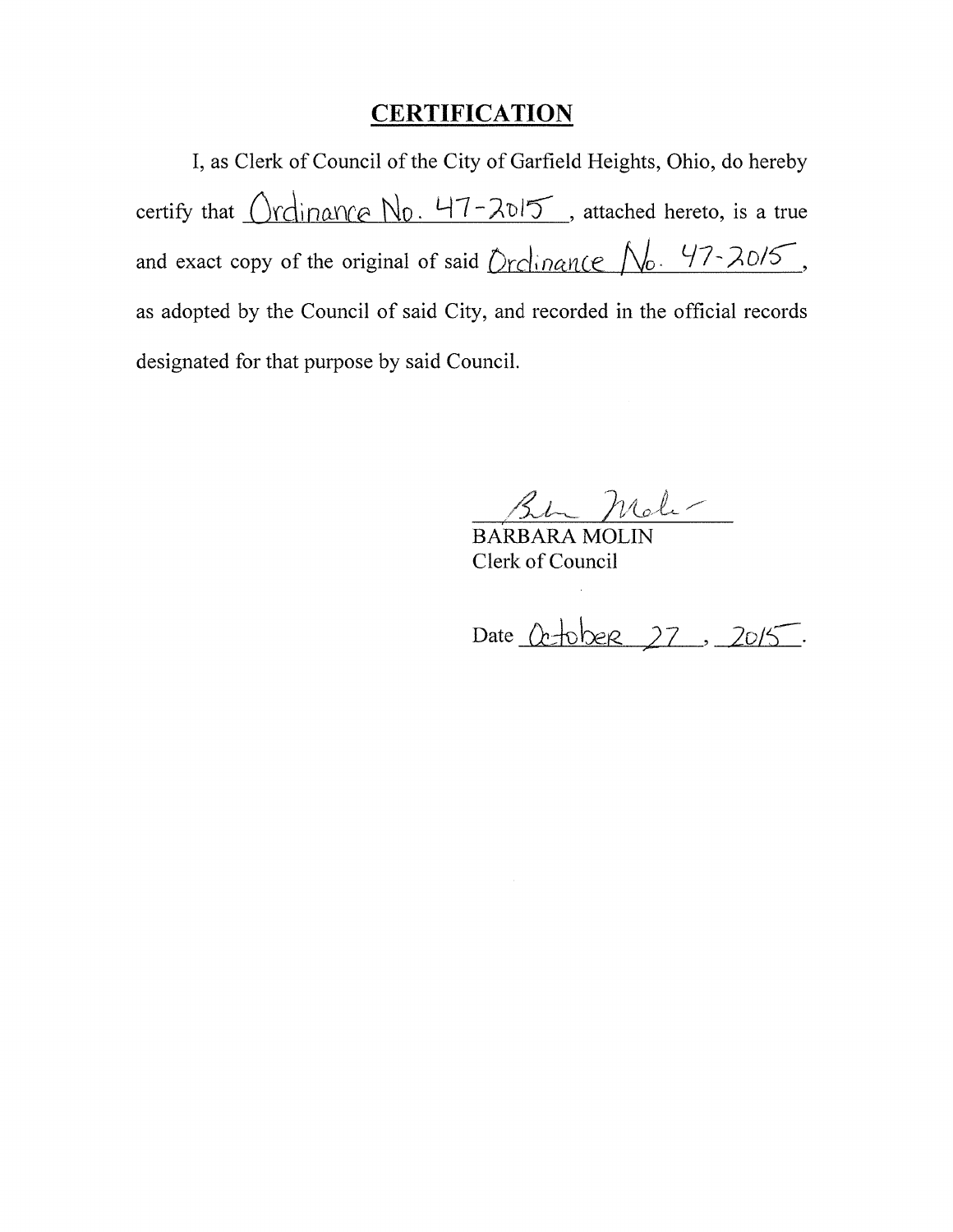A dor lot 26/2015

ORDINANCE NO. 47-2015

#### **MAYOR VIC COLLOVA SPONSORED BY:**

#### **CO-SPONSORED BY: COUNCIL AS A WHOLE**

#### AN ORDINANCE TO CREATE CHAPTER 183 OF THE CODIFIED ORDINANCES OF THE CITY OF GARFIELD HEIGHTS REGARDING MUNICIPAL INCOME **TAX**

WHEREAS, the Home Rule Amendment of the Ohio Constitution, Article XVIII, Section 3, provides that "Municipalities shall have authority to exercise all powers of local self-government," and the municipal taxing power is one of such powers of local selfgovernment delegated by the people of the State to the people of municipalities; and

WHEREAS, Article XIII, Section 6 of the Ohio Constitution provides that the General Assembly may restrict a municipalities power of taxation to the extent necessary to prevent abuse of such power, and Article XVIII, Section 13 of the Ohio Constitution states that "laws may be passed to limit the powers of municipalities to levy taxes and incur debts for local purposes;" and

WHEREAS, the General Assembly has determined that it is necessary and appropriate to comprehensively review and amend Chapter 718 of the Ohio Revised Code, setting forth statutory requirements for municipal income tax codes in Ohio; and

WHEREAS, more specifically, the General Assembly enacted H. B. 5 in December 2014, and mandated that municipal income tax codes be amended by January 1, 2016 such that any income or withholding tax is "levied in accordance with the provisions and limitations specified in [Chapter 718];" and

WHEREAS, upon a detailed review of H. B. 5 and the Codified Ordinances of the City of Garfield Heights, this Ordinance is found and determined by this Council to enact the amendments required prior to the January 1, 2016 deadline to be in accord with the provisions and limitations specified in Chapter 718 of the Revised Code; and

WHEREAS, Council also finds and determines that the constitutionality of certain provisions of the state-mandated code may have been put in question by recent decisions of the Ohio Supreme Court regarding, among other things, taxation of professional athletes, but these provisions must be included if the municipal income tax code is to be "levied in accordance with the provisions and limitations specified in [Chapter 718]" and thus reluctantly are adopted by this Council but are disclaimed to the extent they are unlawful or unconstitutional;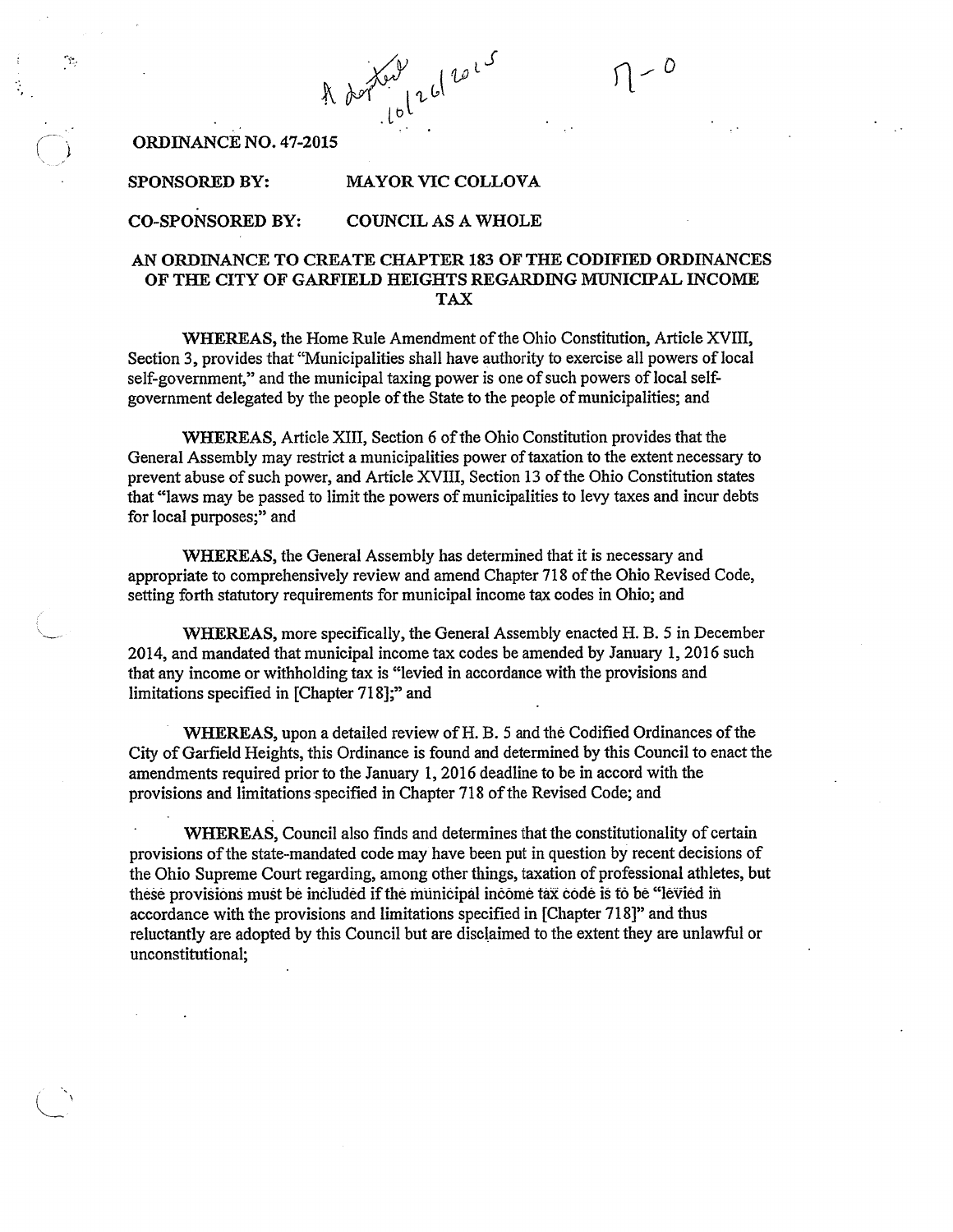#### NOW THEREFORE, BE IT ORDAINED BY THE COUNCIL OF THE CITY OF GARFIELD HEIGHTS, STATE OF OHIO, THAT:

Section 1. That Chapter 183 of the Codified Ordinances be enacted to read as set forth in the document entitled "Chapter - 183, Income Tax" attached hereto as Exhibit A and incorporated herein by reference.

Section 2. That this Ordinance shall take effect and be in force from and after January 1, 2016, for tax years beginning on or after January 1, 2016.

Section 3. That Chapter 181 of the Codified Ordinances will remain in full effect for taxable years beginning on or before December 31, 2015.

PASSED: D APPROVED: **MAYOR** ATTEST: CLERK OF COUNCIL

ç,

Á

IDEN

 $(25/2015)$ EFFECTIVE DATE:  $\iota$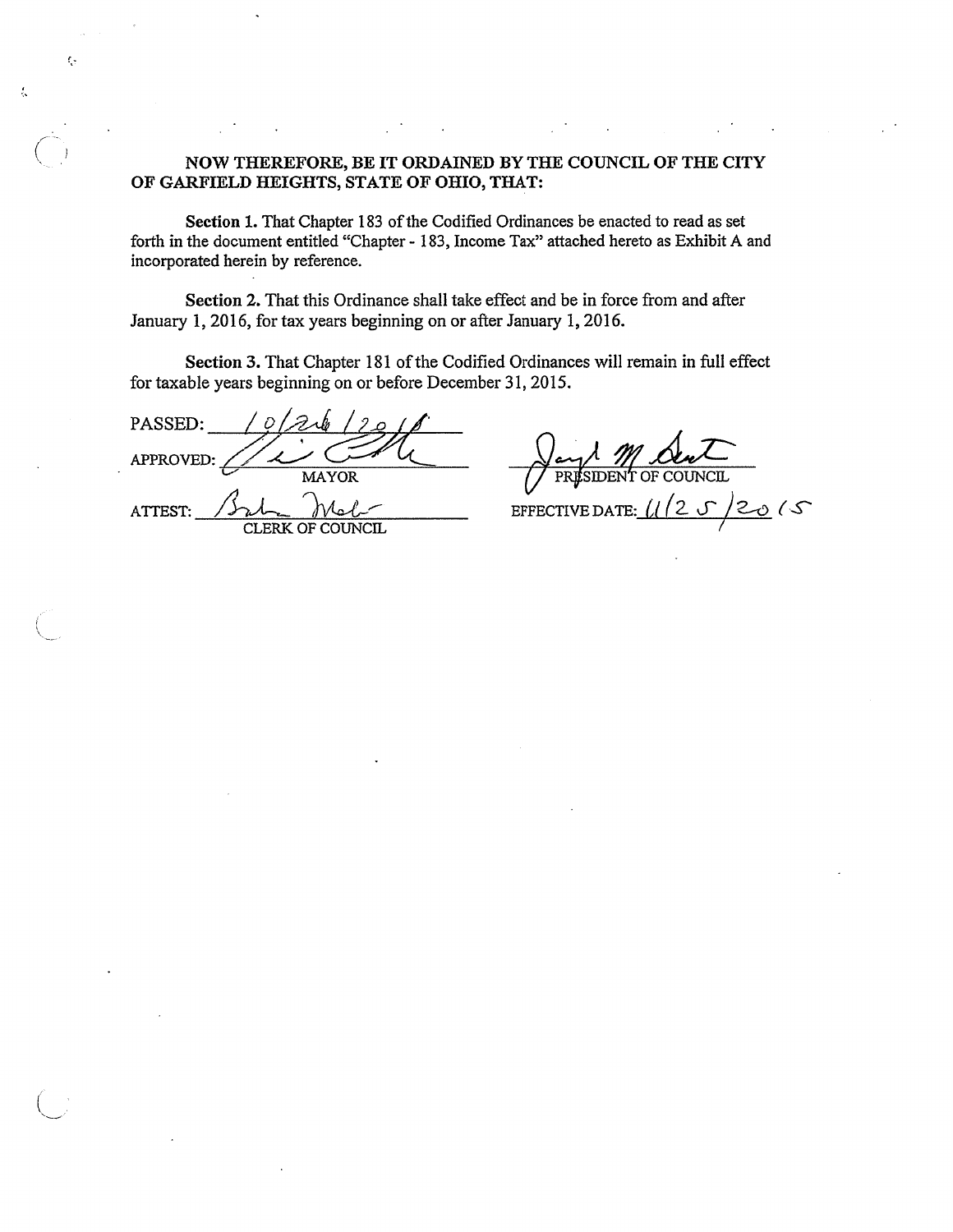## **CITY OF GARFIELD HEIGHTS INCOME TAX ORDINANCE**

# Effective January 1, 2016 Chapter No. 183 – Income Tax

### **SECTION 1 AUTHORITY TO LEVY TAX PURPOSE OF TAX.**

(A) To provide funds for the purposes of general municipal operations, maintenance, new equipment, extension and enlargement of municipal services and facilities and capital improvements, City of Garfield Heights hereby levies an annual municipal income tax on income, qualifying wages, commissions and other compensation, and on net profits as hereinafter provided.

(B)(1) The annual tax is levied at a rate of 2% (two percent). The tax is levied at a uniform rate on all persons residing in or earning or receiving income in City of Garfield Heights. The tax is levied on income, qualifying wages, commissions and other compensation, and on net profits as hereinafter provided in Section 3 of this Chapter and other sections as they may apply.

(2) The funds collected under the provisions of this chapter shall be disbursed in the following manner:

 (a) Such part as shall be necessary to defray all expenses of collecting the tax and of administering and enforcing the provisions of this chapter shall be paid.

 (b) Six percent (6%) shall be deposited in the Sewer Fund, pursuant to the Charter of the City of Garfield Heights, Section 22A as amended on November 3, 1987.

 (c) Six percent (6%) shall be deposited in the Street Fund, pursuant to the Charter of the City of Garfield Heights, Section 22A as amended on November 3, 1987.

(d) Seventy-five percent (75%) shall be deposited in the General Fund.

- (e) Six percent (6%) shall be deposited in the Recreation Fund.
- (f) Seven percent (7%) shall be deposited in the Debt Amortization Fund.

(C) The tax on income and the withholding tax established by this Chapter183 are authorized by Article XVIII, Section 3 of the Ohio Constitution. The tax is levied in accordance with, and is intended to be consistent with, the provisions and limitations of Ohio Revised Code 718 (ORC 718).

### **SECTION 2 DEFINITIONS.**

(A)Any term used in this Chapter that is not otherwise defined in this Chapter has the same meaning as when used in a comparable context in laws of the United States relating to federal income taxation or in Title LVII of the ORC, unless a different meaning is clearly required. If a term used in this Chapter that is not otherwise defined in this Chapter is used in a comparable context in both the laws of the United States relating to federal income tax and in Title LVII of the ORC and the use is not consistent, then the use of the term in the laws of the United States relating to federal income tax shall control over the use of the term in Title LVII of the ORC.

(B) The singular shall include the plural, and the masculine shall include the feminine and the genderneutral.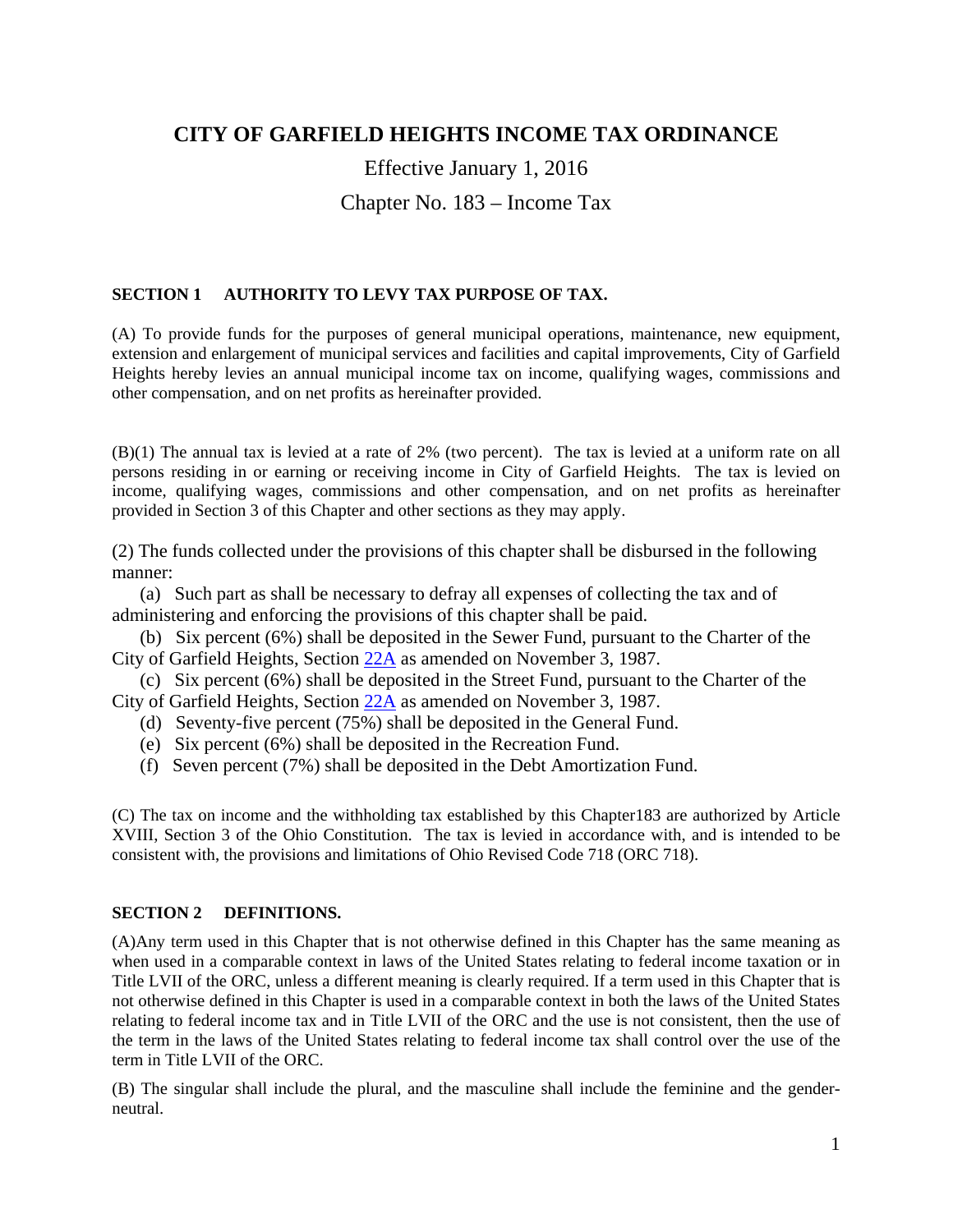#### (C)As used in this Chapter:

**(1) "Adjusted federal taxable income,"** for a person required to file as a C corporation, or for a person that has elected to be taxed as a C corporation under  $(C)(24)(d)$  of this division, means a C corporation's federal taxable income before net operating losses and special deductions as determined under the Internal Revenue Code, adjusted as follows:

(a) Deduct intangible income to the extent included in federal taxable income. The deduction shall be allowed regardless of whether the intangible income relates to assets used in a trade or business or assets held for the production of income.

(b) Add an amount equal to five percent(5%) of intangible income deducted under division  $(C)(1)(a)$  of this section, but excluding that portion of intangible income directly related to the sale, exchange, or other disposition of property described in Section 1221 of the Internal Revenue Code;

(c) Add any losses allowed as a deduction in the computation of federal taxable income if the losses directly relate to the sale, exchange, or other disposition of an asset described in Section 1221 or 1231 of the Internal Revenue Code;

 $(d)(i)$  Except as provided in  $(C)(1)(d)(ii)$  of this section, deduct income and gain included in federal taxable income to the extent the income and gain directly relate to the sale, exchange, or other disposition of an asset described in Section 1221 or 1231 of the Internal Revenue Code;

(ii) Division(C)  $(1)(d)(i)$  of this section does not apply to the extent the income or gain is income or gain described in Section 1245 or 1250 of the Internal Revenue Code.

(e) Add taxes on or measured by net income allowed as a deduction in the computation of federal taxable income;

 (f) In the case of a real estate investment trust or regulated investment company, add all amounts with respect to dividends to, distributions to, or amounts set aside for or credited to the benefit of investors and allowed as a deduction in the computation of federal taxable income;

(g) Deduct, to the extent not otherwise deducted or excluded in computing federal taxable income, any income derived from a transfer agreement or from the enterprise transferred under that agreement under Section4313.02 of the ORC;

(h)(i) Except as limited by divisions (C) (1) (h) (ii), (iii), and (iv) of this section, deduct any net operating loss incurred by the person in a taxable year beginning on or after January 1, 2017.

The amount of such net operating loss shall be deducted from net profit that is reduced by exempt income to the extent necessary to reduce municipal taxable income to zero, with any remaining unused portion of the net operating loss carried forward to not more than five consecutive taxable years following the taxable year in which the loss was incurred, but in no case for more years than necessary for the deduction to be fully utilized.

(ii) No person shall use the deduction allowed by division  $(C)$  (1) (h) of this section to offset qualifying wages.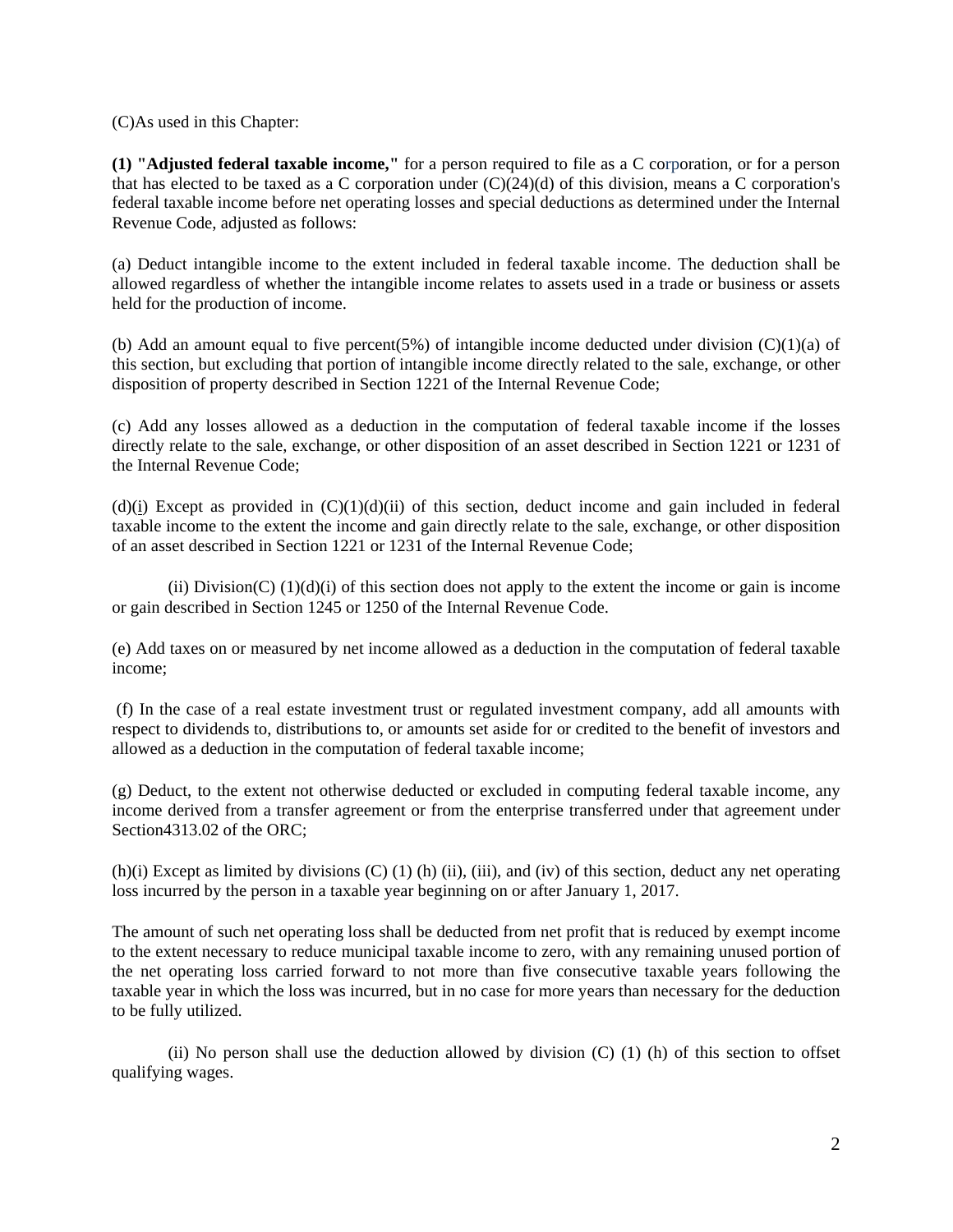(iii)(a) For taxable years beginning in 2018, 2019, 2020, 2021, or 2022, a person may not deduct more than fifty percent (50%) of the amount of the deduction otherwise allowed by division  $(C)$  (1)(h)(i) of this section**.**

(b) For taxable years beginning in 2023 or thereafter, a person may deduct the full amount allowed by  $(C)$  (1) (h) (i) of this section.

(iv) Any pre-2017 net operating loss carryforward deduction that is available must be utilized before a taxpayer may deduct any amount pursuant to  $(C)$  (1) (h) of this section.

(v) Nothing in division  $(C)(1)(h)(iii)(a)$  of this section precludes a person from carrying forward, use with respect to any return filed for a taxable year beginning after 2018, any amount of net operating loss that was not fully utilized by operation of division  $(C)(1)(h)(iii)(a)$  of this section. To the extent that an amount of net operating loss that was not fully utilized in one or more taxable years by operation of division  $(C)(1)(h)(iii)(a)$  of this section is carried forward for use with respect to a return filed for a taxable year beginning in 2019, 2020, 2021, or 2022, the limitation described in division  $(C)(1)(h)(iii)(a)$ of this section shall apply to the amount carried forward.

(i) Deduct any net profit of a pass-through entity owned directly or indirectly by the taxpayer and included in the taxpayer's federal taxable income unless an affiliated group of corporations includes that net profit in the group's federal taxable income in accordance with division (V)(3)(b) of Section 5.

(j) Add any loss incurred by a pass-through entity owned directly or indirectly by the taxpayer and included in the taxpayer's federal taxable income unless an affiliated group of corporations includes that loss in the group's federal taxable income in accordance with division (V)(3)(b) of Section 5**.** 

If the taxpayer is not a C corporation, is not a disregarded entity that has made an election described in division (C)(48)(b) of this section, is not a publicly traded partnership that has made the election described in division  $(C)(24)(d)$  of this section, and is not an individual, the taxpayer shall compute adjusted federal taxable income under this section as if the taxpayer were a C corporation, except guaranteed payments and other similar amounts paid or accrued to a partner, former partner, shareholder, former shareholder, member, or former member shall not be allowed as a deductible expense unless such payments are in consideration for the use of capital and treated as payment of interest under Section 469 of the Internal Revenue Code or United States treasury regulations. Amounts paid or accrued to a qualified self-employed retirement plan with respect to a partner, former partner, shareholder, former shareholder, member, or former member of the taxpayer, amounts paid or accrued to or for health insurance for a partner, former partner, shareholder, former shareholder, member, or former member, and amounts paid or accrued to or for life insurance for a partner, former partner, shareholder, former shareholder, member, or former member shall not be allowed as a deduction.

Nothing in division (C)(1) of this section shall be construed as allowing the taxpayer to add or deduct any amount more than once or shall be construed as allowing any taxpayer to deduct any amount paid to or accrued for purposes of federal self-employment tax.

**(2)**(a) **"Assessment"** means a written finding by the Tax Administrator that a person has underpaid municipal income tax, or owes penalty and interest, or any combination of tax, penalty, or interest, to the municipal corporation that commences the person's time limitation for making an appeal to the Board of Tax Review pursuant to Section 21, and has "ASSESSMENT" written in all capital letters at the top of such finding.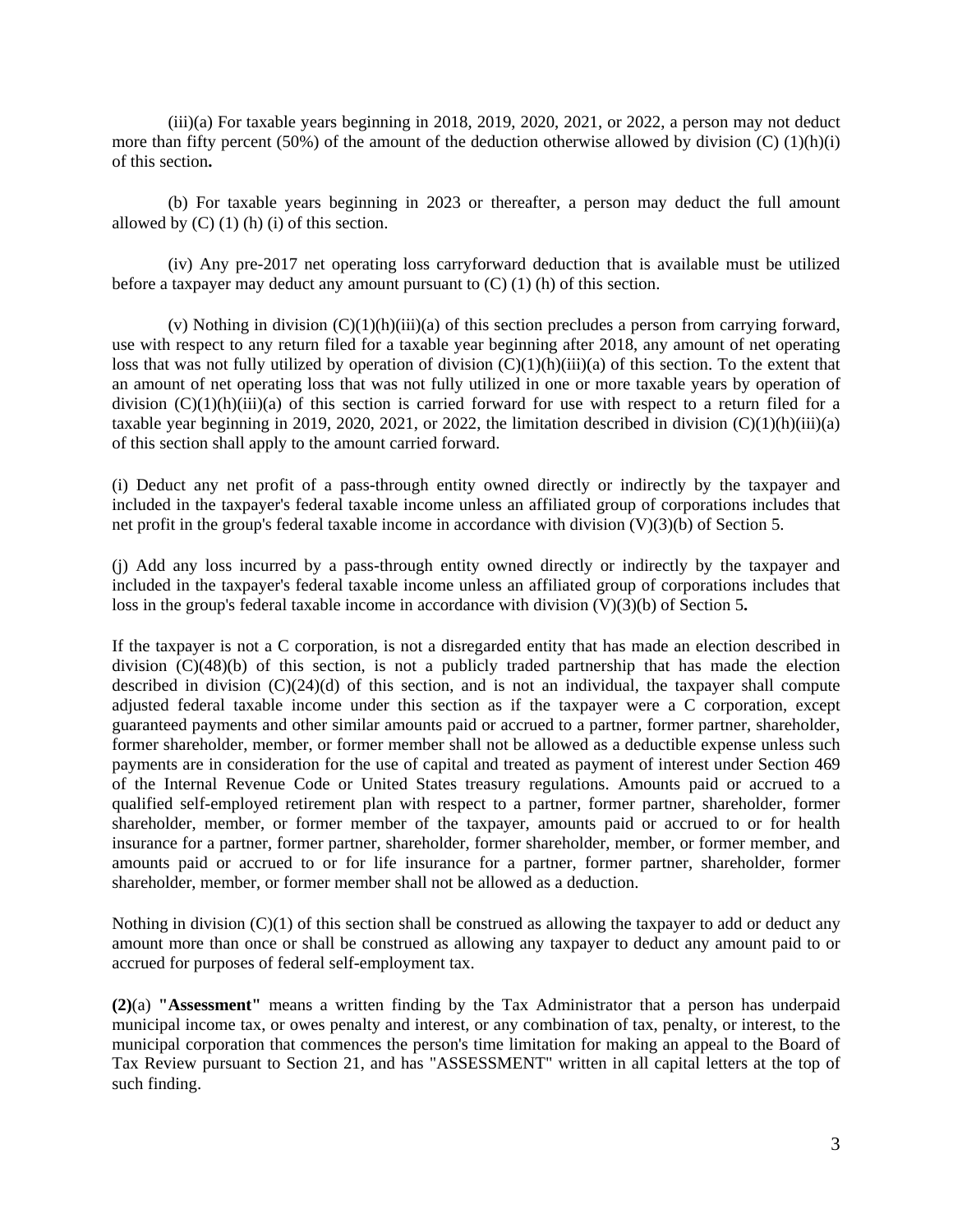(b) "Assessment" does not include a notice denying a request for refund issued under division (C)(3) of Section 9, a billing statement notifying a taxpayer of current or past-due balances owed to the municipal corporation, a Tax Administrator's request for additional information, a notification to the taxpayer of mathematical errors, or a Tax Administrator's other written correspondence to a person or taxpayer that does not meet the criteria prescribed by division  $(C)(2)(a)$  of this section.

**(3) "Audit"** means the examination of a person or the inspection of the books, records, memoranda, or accounts of a person, ordered to appear before the Tax Administrator, for the purpose of determining liability for a municipal income tax.

**(4)"Board of Tax Review"** or "Board of Review" or "Board of Tax Appeals", or other named local board constituted to hear appeals of municipal income tax matters, means the entity created under Section 21.

**(5) "Calendar quarter"** means the three-month period ending on the last day of March, June, September, or December.

**(6) "Casino operator" and "casino facility"** have the same meanings as in Section3772.01 of the ORC.

**(7) "Certified mail," "express mail," "United States mail," "postal service,"** and similar terms include any delivery service authorized pursuant to Section5703.056 of the ORC.

**(8) "Disregarded entity"** means a single member limited liability company, a qualifying subchapter S subsidiary, or another entity if the company, subsidiary, or entity is a disregarded entity for federal income tax purposes.

**(9)** "**Domicile"** means the true, fixed, and permanent home of a taxpayer and to which, whenever absent, the taxpayer intends to return. A taxpayer may have more than one residence but not more than one domicile.

**(10) "Employee"** means an individual who is an employee for federal income tax purposes.

**(11) "Employer"** means a person that is an employer for federal income tax purposes.

**(12) "Exempt income"** means all of the following:

(a) The military pay or allowances of members of the armed forces of the United States or members of their reserve components, including the national guard of any state.

(b)Intangible income.

(c) Social security benefits, railroad retirement benefits, unemployment compensation, pensions, retirement benefit payments, payments from annuities, and similar payments made to an employee or to the beneficiary of an employee under a retirement program or plan, disability payments received from private industry or local, state, or federal governments or from charitable, religious or educational organizations, and the proceeds of sickness, accident, or liability insurance policies. As used in division (C) (12) (c) of this section, "unemployment compensation" does not include supplemental unemployment compensation described in Section 3402(o) (2) of the Internal Revenue Code.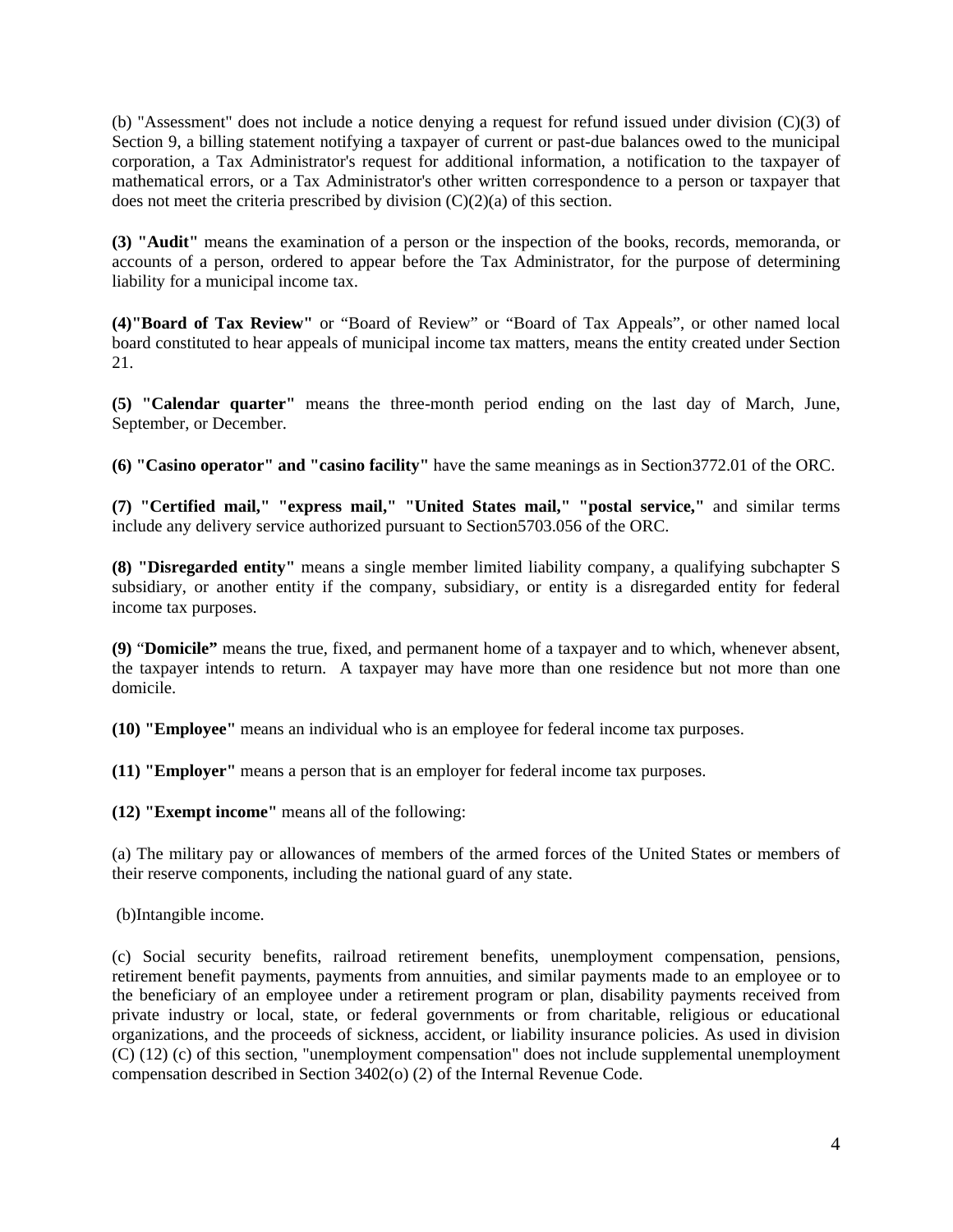(d) The income of religious, fraternal, charitable, scientific, literary, or educational institutions to the extent such income is derived from tax-exempt real estate, tax-exempt tangible or intangible property, or tax-exempt activities.

(e) Compensation paid under Section3501.28 or 3501.36 of the ORC to a person serving as a precinct election official to the extent that such compensation does not exceed \$1,000 for the taxable year. Such compensation in excess of \$1,000 for the taxable year may be subject to taxation by a municipal corporation. A municipal corporation shall not require the payer of such compensation to withhold any tax from that compensation.

(f) Dues, contributions, and similar payments received by charitable, religious, educational, or literary organizations or labor unions, lodges, and similar organizations;

(g) Alimony and child support received.

 (h) Compensation for personal injuries or for damages to property from insurance proceeds or otherwise, excluding compensation paid for lost salaries or wages or compensation from punitive damages.

(i) Income of a public utility when that public utility is subject to the tax levied under Section5727.24 or 5727.30 of the ORC. Division (C) (12) (i) of this section does not apply for purposes of Chapter 5745. of the ORC.

 (j) Gains from involuntary conversions, interest on federal obligations, items of income subject to a tax levied by the state and that a municipal corporation is specifically prohibited by law from taxing, and income of a decedent's estate during the period of administration except such income from the operation of a trade or business.

 (k) Compensation or allowances excluded from federal gross income under Section 107 of the Internal Revenue Code.

(l) Employee compensation that is not qualifying wages as defined in division (C) (35) of this section.

 (m) Compensation paid to a person employed within the boundaries of a United States air force base under the jurisdiction of the United States air force that is used for the housing of members of the United States air force and is a center for air force operations, unless the person is subject to taxation because of residence or domicile. If the compensation is subject to taxation because of residence or domicile, tax on such income shall be payable only to the municipal corporation of residence or domicile.

 (n) An S corporation shareholder's share of net profits of the S corporation, other than any part of the share of net profits that represents wages as defined in Section 3121(a) of the Internal Revenue Code or net earnings from self-employment as defined in Section 1402(a) of the Internal Revenue Code.

(o) All of the income of individuals under 18 years of age.

 $(p)(i)$  Except as provided in divisions  $(C)(12)(p)(ii)$ , (iii), and (iv) of this section, qualifying wages described in division  $(C)(2)$  or  $(5)$  of Section 4 to the extent the qualifying wages are not subject to withholding for City of Garfield Heights under either of those divisions.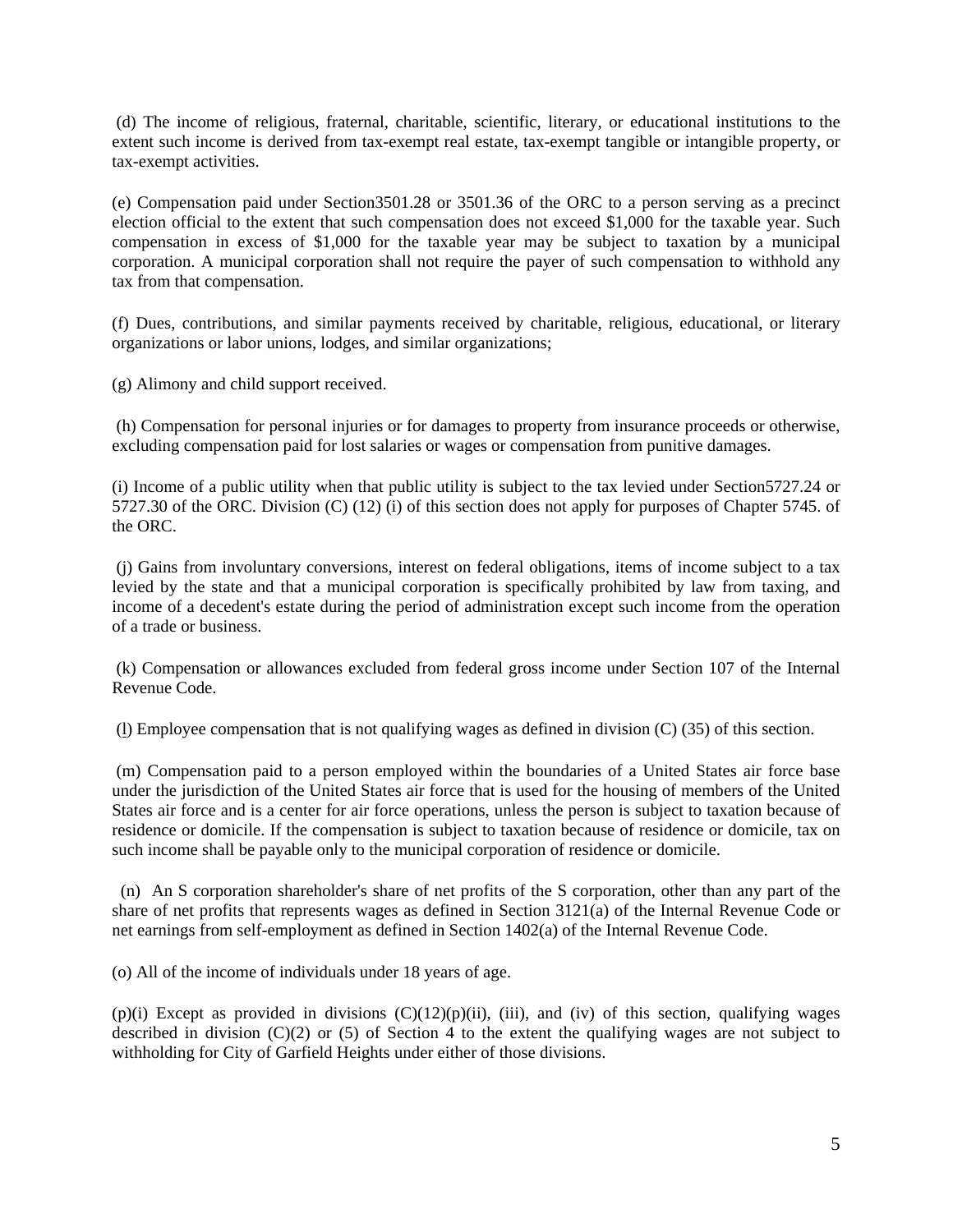(ii) The exemption provided in division  $(C)$  (12) (p) (i) of this section does not apply with respect to the municipal corporation in which the employee resided at the time the employee earned the qualifying wages.

(iii) The exemption provided in division  $(C)$  (12) (p) (i) of this section does not apply to qualifying wages that an employer elects to withhold under division (C) (4) (b) of Section 4.

(iv) The exemption provided in division (C) (12) (p) (i) of this section does not apply to qualifying wages if both of the following conditions apply:

 (a) For qualifying wages described in division (C) (2) of Section 4, the employee's employer withholds and remits tax on the qualifying wages to the municipal corporation in which the employee's principal place of work is situated, or, for qualifying wages described in division (C) (5) of Section 4, the employee's employer withholds and remits tax on the qualifying wages to the municipal corporation in which the employer's fixed location is located;

(b) The employee receives a refund of the tax described in division  $(C)$  (12) (p) (iv) (a) of this section on the basis of the employee not performing services in that municipal corporation.

 $(q)(i)$  Except as provided in division  $(C)(12)(q)(ii)$  or (iii) of this section, compensation that is not qualifying wages paid to a nonresident individual for personal services performed in City of Garfield Heights on not more than 20 days in a taxable year.

(ii) The exemption provided in division  $(C)$  (12) (q) (i) of this section does not apply under either of the following circumstances:

(a) The individual's base of operation is located in the municipal corporation.

 (b) The individual is a professional athlete, professional entertainer, or public figure, and the compensation is paid for the performance of services in the individual's capacity as a professional athlete, professional entertainer, or public figure. For purposes of division (C) (12) (q) (ii) (b) of this section, "professional athlete," "professional entertainer," and "public figure" have the same meanings as in Section 4(C).

(iii) Compensation to which division  $(C)$  (12) (q) of this section applies shall be treated as earned or received at the individual's base of operation. If the individual does not have a base of operation, the compensation shall be treated as earned or received where the individual is domiciled.

(iv) For purposes of division  $(C)(12)(q)$  of this section, "base of operation" means the location where an individual owns or rents an office, storefront, or similar facility to which the individual regularly reports and at which the individual regularly performs personal services for compensation.

(r) Compensation paid to a person for personal services performed for a political subdivision on property owned by the political subdivision, regardless of whether the compensation is received by an employee of the subdivision or another person performing services for the subdivision under a contract with the subdivision, if the property on which services are performed is annexed to a municipal corporation pursuant to Section709.023 of the ORC on or after March 27, 2013, unless the person is subject to such taxation because of residence. If the compensation is subject to taxation because of residence, municipal income tax shall be payable only to the municipal corporation of residence.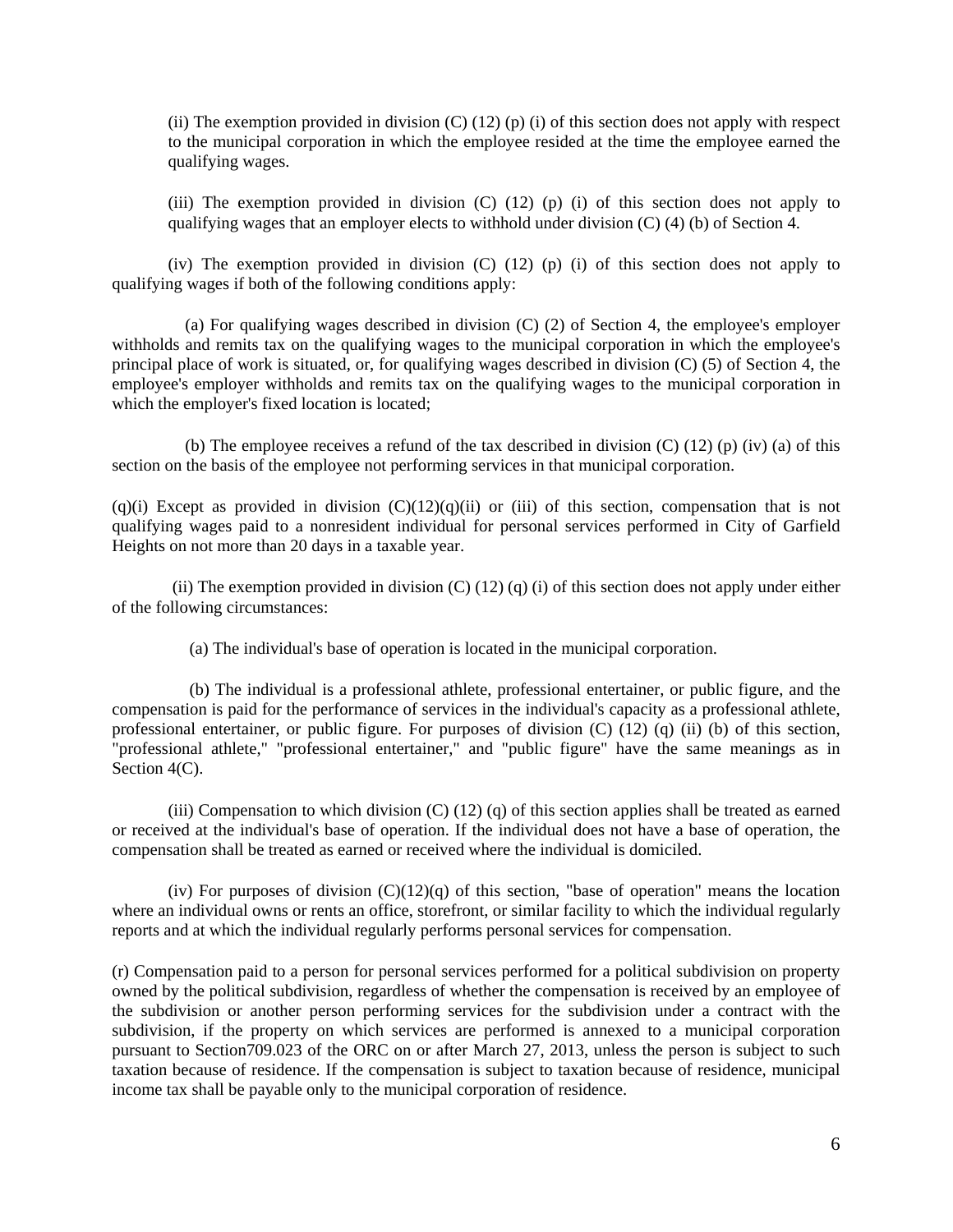(s) Income the taxation of which is prohibited by the constitution or laws of the United States.

Any item of income that is exempt income of a pass-through entity under division (C) of this section is exempt income of each owner of the pass-through entity to the extent of that owner's distributive or proportionate share of that item of the entity's income.

**(13) "Form 2106"** means internal revenue service form 2106 filed by a taxpayer pursuant to the Internal Revenue Code.

**(14) "Generic form"** means an electronic or paper form that is not prescribed by a particular municipal corporation and that is designed for reporting taxes withheld by an employer, agent of an employer, or other payer, estimated municipal income taxes, or annual municipal income tax liability or for filing a refund claim.

**(15) "Gross receipts"** means the total revenue derived from sales, work done, or service rendered.

**(16) "Income"** means the following:

(a)(i) For residents, all income, salaries, qualifying wages, commissions, and other compensation from whatever source earned or received by the resident, including the resident's distributive share of the net profit of pass-through entities owned directly or indirectly by the resident and any net profit of the resident, except as provided in (C)(24)(d) of this division.

(ii) For the purposes of division  $(C)$  (16) (a) (i) of this section:

 (a) Any net operating loss of the resident incurred in the taxable year and the resident's distributive share of any net operating loss generated in the same taxable year and attributable to the resident's ownership interest in a pass-through entity shall be allowed as a deduction, for that taxable year and the following five taxable years, against any other net profit of the resident or the resident's distributive share of any net profit attributable to the resident's ownership interest in a pass-through entity until fully utilized, subject to division  $(C)(16)(a)(iv)$  of this section;

 (b) The resident's distributive share of the net profit of each pass-through entity owned directly or indirectly by the resident shall be calculated without regard to any net operating loss that is carried forward by that entity from a prior taxable year and applied to reduce the entity's net profit for the current taxable year.

(iii) Division (C) (16) (a) (ii) of this section does not apply with respect to any net profit or net operating loss attributable to an ownership interest in an S corporation unless shareholders' shares of net profits from S corporations are subject to tax in the municipal corporation as provided in division(C) (12) (n) or  $(C)$  (16) (e) of this section.

(iv) Any amount of a net operating loss used to reduce a taxpayer's net profit for a taxable year shall reduce the amount of net operating loss that may be carried forward to any subsequent year for use by that taxpayer. In no event shall the cumulative deductions for all taxable years with respect to a taxpayer's net operating loss exceed the original amount of that net operating loss available to that taxpayer.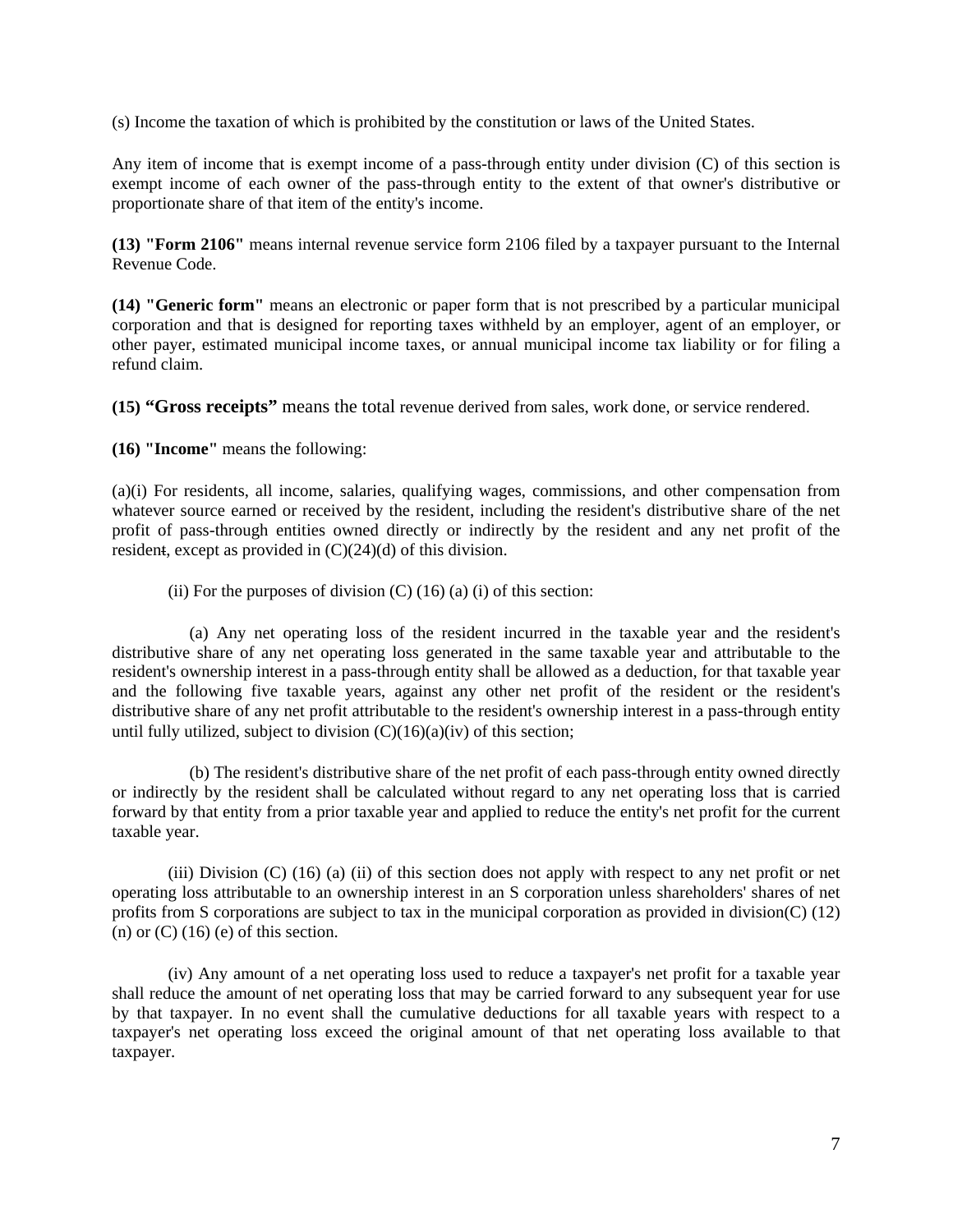(b) In the case of nonresidents, all income, salaries, qualifying wages, commissions, and other compensation from whatever source earned or received by the nonresident for work done, services performed or rendered, or activities conducted in the municipal corporation, including any net profit of the nonresident, but excluding the nonresident's distributive share of the net profit or loss of only passthrough entities owned directly or indirectly by the nonresident.

(c) For taxpayers that are not individuals, net profit of the taxpayer;

(d) Lottery, sweepstakes, gambling and sports winnings, winnings from games of chance, and prizes and awards. If the taxpayer is a professional gambler for federal income tax purposes, the taxpayer may deduct related wagering losses and expenses to the extent authorized under the Internal Revenue Code and claimed against such winnings.

(e) Intentionally left blank.

**(17) "Intangible income"** means income of any of the following types: income yield, interest, capital gains, dividends, or other income arising from the ownership, sale, exchange, or other disposition of intangible property including, but not limited to, investments, deposits, money, or credits as those terms are defined in Chapter 5701. of the ORC, and patents, copyrights, trademarks, trade names, investments in real estate investment trusts, investments in regulated investment companies, and appreciation on deferred compensation. "Intangible income" does not include prizes, awards, or other income associated with any lottery winnings, gambling winnings, or other similar games of chance.

**(18) "Internal Revenue Code"** has the same meaning as in Section5747.01 of the ORC.

**(19) "Limited liability Company"** means a limited liability company formed under Chapter 1705. of the ORC or under the laws of another state.

**(20) "Municipal Corporation"** includes a joint economic development district or joint economic development zone that levies an income tax under Section715.691 , 715.70 , 715.71 , or 715.74 of the ORC.

**(21)**(a) **"Municipal taxable income"** means the following:

(i) For a person other than an individual, income reduced by exempt income to the extent otherwise included in income and then, as applicable, apportioned or sitused to City of Garfield Heights under Section3, and further reduced by any pre-2017 net operating loss carryforward available to the person for City of Garfield Heights.

(ii)(a) For an individual who is a resident of City of Garfield Heights, income reduced by exempt income to the extent otherwise included in income, then reduced as provided in division (C)(21)(b) of this section, and further reduced by any pre-2017 net operating loss carryforward available to the individual for the municipal corporation.

(b) For an individual who is a nonresident of City of Garfield Heights, income reduced by exempt income to the extent otherwise included in income and then, as applicable, apportioned or sitused to the municipal corporation under Section3, then reduced as provided in division (C) (21) (b) of this section, and further reduced by any pre-2017 net operating loss carryforward available to the individual for City of Garfield Heights.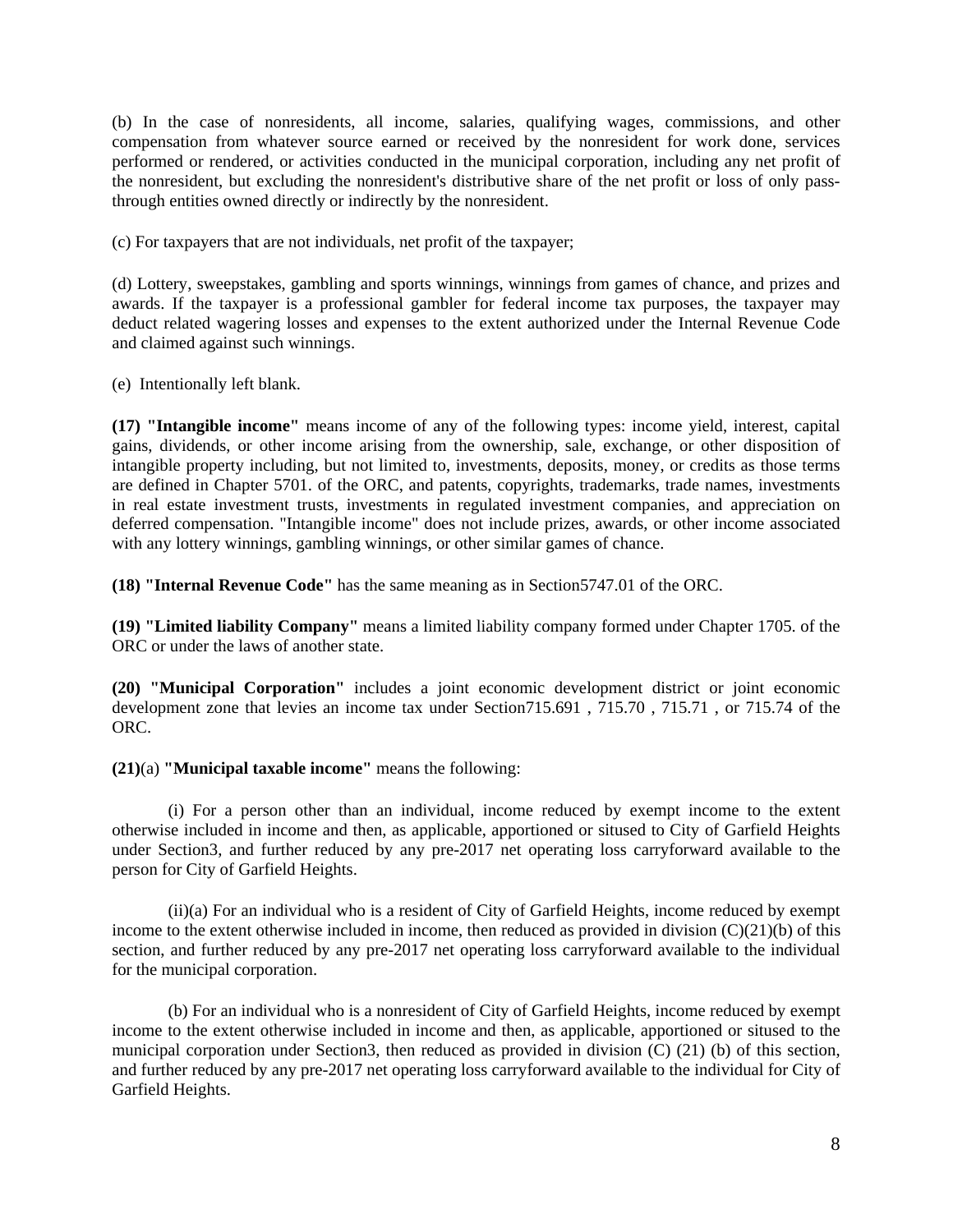(b) In computing the municipal taxable income of a taxpayer who is an individual, the taxpayer may subtract, as provided in division  $(C)(21)(a)(ii)(a)$  or  $(C)(21)(b)$  of this section, the amount of the individual's employee business expenses reported on the individual's form 2106 that the individual deducted for federal income tax purposes for the taxable year, subject to the limitation imposed by Section 67 of the Internal Revenue Code. For the municipal corporation in which the taxpayer is a resident, the taxpayer may deduct all such expenses allowed for federal income tax purposes, but only to the extent the expenses do not relate to exempt income. For a municipal corporation in which the taxpayer is not a resident, the taxpayer may deduct such expenses only to the extent the expenses are related to the taxpayer's performance of personal services in that nonresident municipal corporation and are not related to exempt income.

**(22) "Municipality"** means the same as the City of Garfield Heights. If the terms are capitalized in the ordinance they are referring to Garfield Heights. If not capitalized they refer to a municipal corporation other than Garfield Heights.

**(23) "Net operating loss"** means a loss incurred by a person in the operation of a trade or business. "Net operating loss" does not include unutilized losses resulting from basis limitations, at-risk limitations, or passive activity loss limitations.

**(24)**(a) **"Net profit"** for a person other than an individual means adjusted federal taxable income.

(b) "Net profit" for a person who is an individual means the individual's net profit required to be reported on schedule C, schedule E, or schedule F reduced by any net operating loss carried forward. For the purposes of division (C)(24)(b) of this section, the net operating loss carried forward shall be calculated and deducted in the same manner as provided in division  $(C)(1)(h)$  of this section.

(c) For the purposes of this Chapter, and notwithstanding division  $(C)(24)(a)$  of this section, net profit of a disregarded entity shall not be taxable as against that disregarded entity, but shall instead be included in the net profit of the owner of the disregarded entity.

 (d) A publicly traded partnership that is treated as a partnership for federal income tax purposes, and that is subject to tax on its net profits by City of Garfield Heights, may elect to be treated as a C corporation for City of Garfield Heights. The election shall be made on the annual return for City of Garfield Heights. City of Garfield Heights will treat the publicly traded partnership as a C corporation if the election is so made.

**(25) "Nonresident"** means an individual that is not a resident.

**(26) "Ohio Business Gateway"** means the online computer network system, created under Section125.30 of the ORC, that allows persons to electronically file business reply forms with state agencies and includes any successor electronic filing and payment system.

**(27) "Other payer"** means any person, other than an individual's employer or the employer's agent that pays an individual any amount included in the federal gross income of the individual. "Other payer" includes casino operators and video lottery terminal sales agents.

**(28) "Pass-through entity"** means a partnership not treated as an association taxable as a C corporation for federal income tax purposes, a limited liability company not treated as an association taxable as a C corporation for federal income tax purposes, an S corporation, or any other class of entity from which the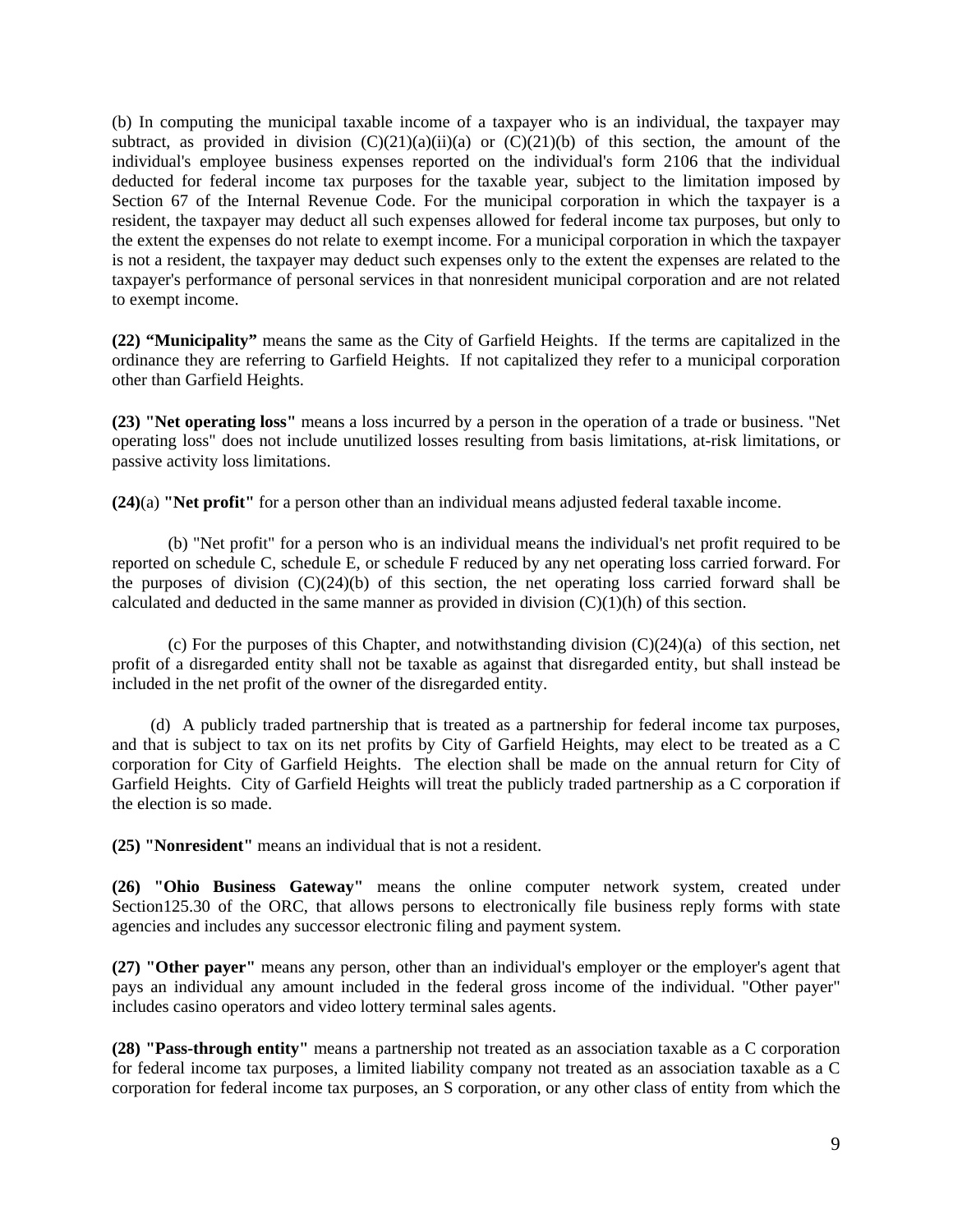income or profits of the entity are given pass-through treatment for federal income tax purposes. "Passthrough entity" does not include a trust, estate, grantor of a grantor trust, or disregarded entity.

**(29) "Pension"** means any amount paid to an employee or former employee that is reported to the recipient on an IRS form 1099-R, or successor form. Pension does not include deferred compensation, or amounts attributable to nonqualified deferred compensation plans, reported as FICA/Medicare wages on an IRS form W-2, Wage and Tax Statement, or successor form.

**(30) "Person"** includes individuals, firms, companies, joint stock companies, business trusts, estates, trusts, partnerships, limited liability partnerships, limited liability companies, associations, C corporations, S corporations, governmental entities, and any other entity.

**(31) "Postal service"** means the United States postal service.

**(32) "Postmark date," "date of postmark,"** and similar terms include the date recorded and marked in the manner described in division (B) (3) of Section5703.056 of the ORC.

**(33)**(a) **"Pre-2017 net operating loss carryforward"** means any net operating loss incurred in a taxable year beginning before January 1, 2017, to the extent such loss was permitted, by a resolution or ordinance of the City of Garfield Heights that was adopted by the City of Garfield Heights before January 1, 2016, to be carried forward and utilized to offset income or net profit generated in the City of Garfield Heights in future taxable years.

(b) For the purpose of calculating municipal taxable income, any pre-2017 net operating loss carryforward may be carried forward to any taxable year, including taxable years beginning in 2017 or thereafter, for the number of taxable years provided in the resolution or ordinance or until fully utilized, whichever is earlier.

**(34) "Publicly traded partnership"** means any partnership, an interest in which is regularly traded on an established securities market. A "publicly traded partnership" may have any number of partners.

**(35) "Qualifying wages"** means wages, as defined in Section 3121(a) of the Internal Revenue Code, without regard to any wage limitations, adjusted as follows:

(a) Deduct the following amounts:

(i) Any amount included in wages if the amount constitutes compensation attributable to a plan or program described in Section 125 of the Internal Revenue Code.

(ii) Any amount included in wages if the amount constitutes payment on account of a disability related to sickness or an accident paid by a party unrelated to the employer, agent of an employer, or other payer.

- (iii) Intentionally left blank.
- (iv) Intentionally left blank.
- (v) Any amount included in wages that is exempt income.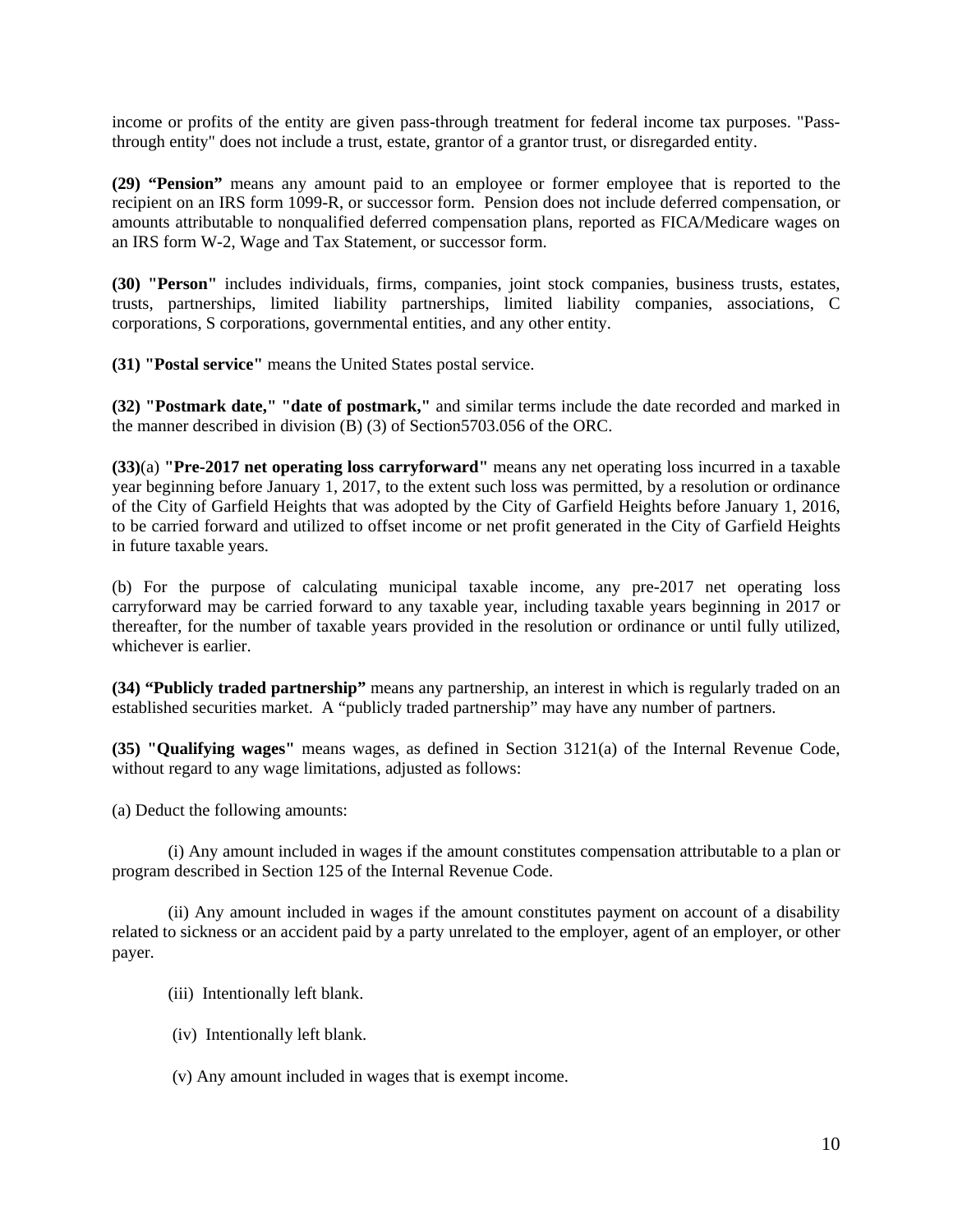(b) Add the following amounts:

(i) Any amount not included in wages solely because the employee was employed by the employer before April 1, 1986.

(ii) Any amount not included in wages because the amount arises from the sale, exchange, or other disposition of a stock option, the exercise of a stock option, or the sale, exchange, or other disposition of stock purchased under a stock option. Division (C) (35) (b) (ii) of this section applies only to those amounts constituting ordinary income.

(iii) Any amount not included in wages if the amount is an amount described in section  $401(k)$ , 403(b), or 457 of the Internal Revenue Code. Division (C) (35) (b) (iii) of this section applies only to employee contributions and employee deferrals.

(iv) Any amount that is supplemental unemployment compensation benefits described in Section 3402(o) (2) of the Internal Revenue Code and not included in wages.

(v) Any amount received that is treated as self-employment income for federal tax purposes in accordance with Section 1402(a) (8) of the Internal Revenue Code.

(vi) Any amount not included in wages if all of the following apply:

(a) For the taxable year the amount is employee compensation that is earned outside the United States and that either is included in the taxpayer's gross income for federal income tax purposes or would have been included in the taxpayer's gross income for such purposes if the taxpayer did not elect to exclude the income under Section 911 of the Internal Revenue Code;

 (b) For no preceding taxable year did the amount constitute wages as defined in Section 3121(a) of the Internal Revenue Code;

(c) For no succeeding taxable year will the amount constitute wages; and

(d) For any taxable year the amount has not otherwise been added to wages pursuant to either division (C)(35)(b) of this section or ORC Section718.034, as that section existed before the effective date of H.B. 5 of the 130th General Assembly, March 23, 2015.

**(36) "Related entity"** means any of the following:

 (a) An individual stockholder, or a member of the stockholder's family enumerated in Section 318 of the Internal Revenue Code, if the stockholder and the members of the stockholder's family own directly, indirectly, beneficially, or constructively, in the aggregate, at least fifty percent(50%) of the value of the taxpayer's outstanding stock;

 (b) A stockholder, or a stockholder's partnership, estate, trust, or corporation, if the stockholder and the stockholder's partnerships, estates, trusts, or corporations own directly, indirectly, beneficially, or constructively, in the aggregate, at least fifty percent(50%) of the value of the taxpayer's outstanding stock;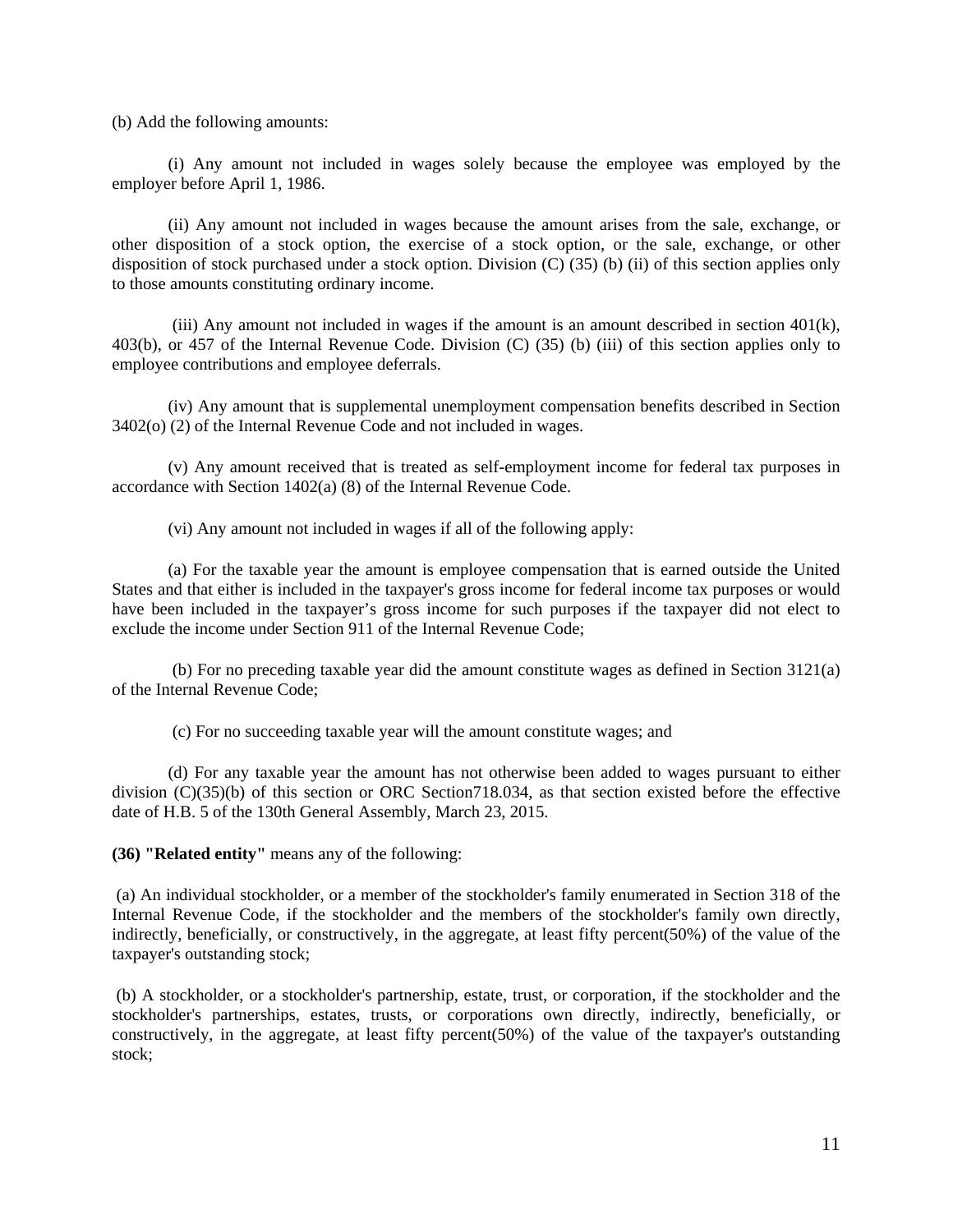(c) A corporation, or a party related to the corporation in a manner that would require an attribution of stock from the corporation to the party or from the party to the corporation under division (C) (36) (d) of this section, provided the taxpayer owns directly, indirectly, beneficially, or constructively, at least fifty percent of the value of the corporation's outstanding stock;

(d) The attribution rules described in Section 318 of the Internal Revenue Code apply for the purpose of determining whether the ownership requirements in divisions (C) (36) (a) to (c) of this section have been met.

**(37) "Related member"** means a person that, with respect to the taxpayer during all or any portion of the taxable year, is either a related entity, a component member as defined in Section 1563(b) of the Internal Revenue Code, or a person to or from whom there is attribution of stock ownership in accordance with Section 1563(e) of the Internal Revenue Code except, for purposes of determining whether a person is a related member under this division, " twenty percent (20%)" shall be substituted for "five percent (5%)" wherever "five percent (5%)" appears in Section 1563(e) of the Internal Revenue Code.

**(38) "Resident"** means an individual who is domiciled in the municipal corporation as determined under Section3 (E).

**(39) "S corporation"** means a person that has made an election under subchapter S of Chapter 1 of Subtitle A of the Internal Revenue Code for its taxable year.

**(40) "Schedule C"** means internal revenue service schedule C (form 1040) filed by a taxpayer pursuant to the Internal Revenue Code.

**(41) "Schedule E"** means internal revenue service schedule E (form 1040) filed by a taxpayer pursuant to the Internal Revenue Code.

**(42) "Schedule F"** means internal revenue service schedule F (form 1040) filed by a taxpayer pursuant to the Internal Revenue Code.

**(43) "Single member limited liability Company"** means a limited liability company that has one direct member.

**(44) "Small employer"** means any employer that had total revenue of less than \$500,000 during the preceding taxable year. For purposes of this division, "total revenue" means receipts of any type or kind, including, but not limited to, sales receipts; payments; rents; profits; gains, dividends, and other investment income; compensation; commissions; premiums; money; property; grants; contributions; donations; gifts; program service revenue; patient service revenue; premiums; fees, including premium fees and service fees; tuition payments; unrelated business revenue; reimbursements; any type of payment from a governmental unit, including grants and other allocations; and any other similar receipts reported for federal income tax purposes or under generally accepted accounting principles. "Small employer" does not include the federal government; any state government, including any state agency or instrumentality; any political subdivision; or any entity treated as a government for financial accounting and reporting purposes.

**(45) "Tax Administrator"** means the individual charged with direct responsibility for administration of an income tax levied by City of Garfield Heights in accordance with this Chapter.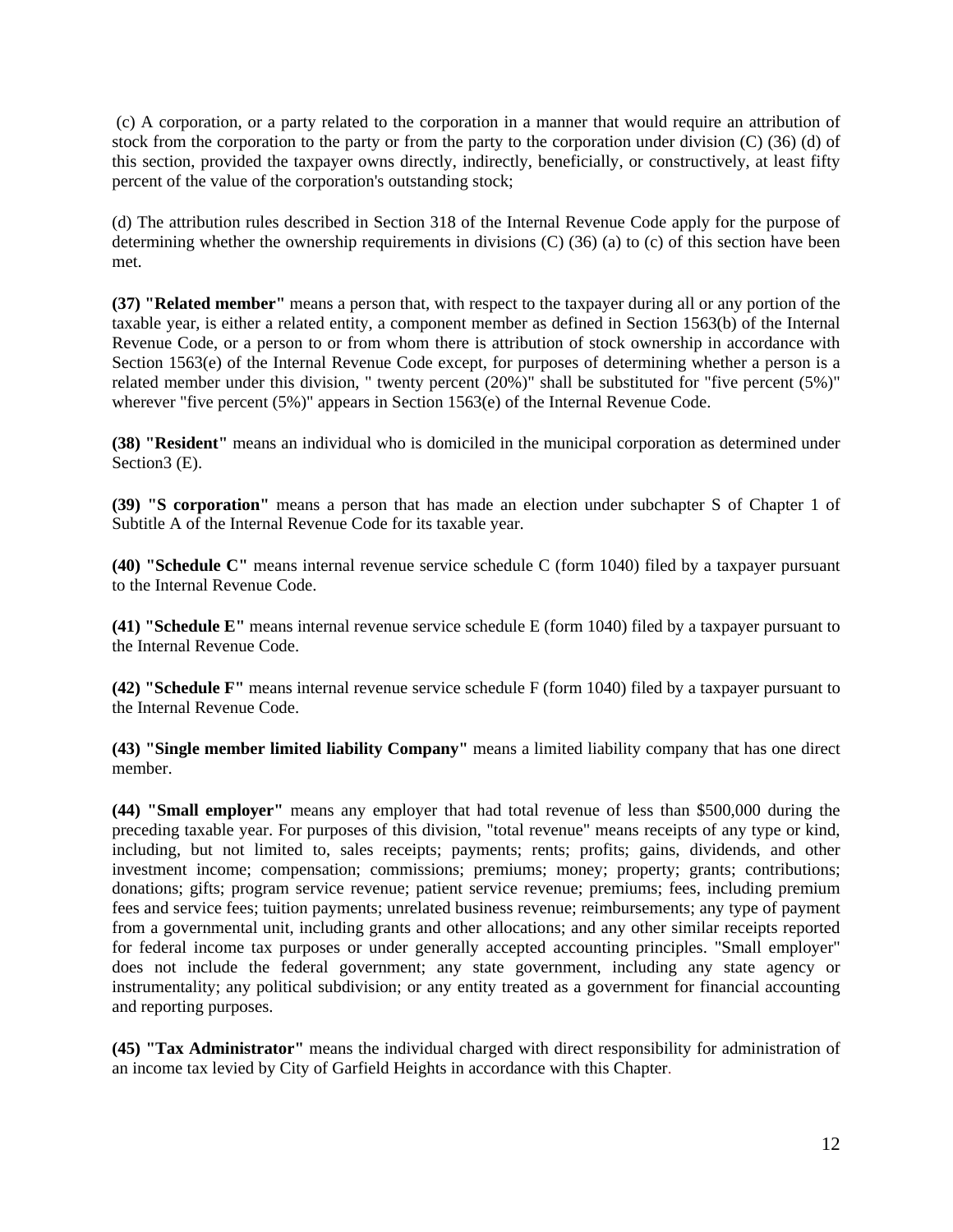**(46) "Tax return preparer"** means any individual described in Section 7701(a) (36) of the Internal Revenue Code and 26 C.F.R. 301.7701-15.

**(47) "Taxable year"** means the corresponding tax reporting period as prescribed for the taxpayer under the Internal Revenue Code.

**(48)**(a) **"Taxpayer"** means a person subject to a tax levied on income by a municipal corporation in accordance with this Chapter. "Taxpayer" does not include a grantor trust or, except as provided in division (C) (48) (b) (i) of this section, a disregarded entity.

(b)(i) A single member limited liability company that is a disregarded entity for federal tax purposes may be a separate taxpayer from its single member in all Ohio municipal corporations in which it either filed as a separate taxpayer or did not file for its taxable year ending in 2003, if all of the following conditions are met:

(a) The limited liability company's single member is also a limited liability company.

(b) The limited liability company and its single member were formed and doing business in one or more Ohio municipal corporations for at least five years before January 1, 2004.

(c) Not later than December 31, 2004, the limited liability company and its single member each made an election to be treated as a separate taxpayer under division (L) of ORC 718.01as that section existed on December 31, 2004.

(d) The limited liability company was not formed for the purpose of evading or reducing Ohio municipal corporation income tax liability of the limited liability company or its single member.

(e) The Ohio municipal corporation that was the primary place of business of the sole member of the limited liability company consented to the election.

(ii) For purposes of division (C) (48) (b) (i) (e) of this section, a municipal corporation was the primary place of business of a limited liability company if, for the limited liability company's taxable year ending in 2003, its income tax liability was greater in that municipal corporation than in any other municipal corporation in Ohio, and that tax liability to that municipal corporation for its taxable year ending in 2003 was at least \$400,000.

**(49) "Taxpayers' rights and responsibilities"** means the rights provided to taxpayers inSections9, 12, 13, 19(B), 20, 21, and Sections5717.011 and 5717.03 of the ORC, and the responsibilities of taxpayers to file, report, withhold, remit, and pay municipal income tax and otherwise comply with Chapter 718. of the ORC and resolutions, ordinances, and rules and regulations adopted by City of Garfield Heights for the imposition and administration of a municipal income tax.

**(50) "Video lottery terminal"** has the same meaning as in Section3770.21 of the ORC.

**(51) "Video lottery terminal sales agent"** means a lottery sales agent licensed under Chapter 3770. of the ORC to conduct video lottery terminals on behalf of the state pursuant to Section3770.21 of the ORC.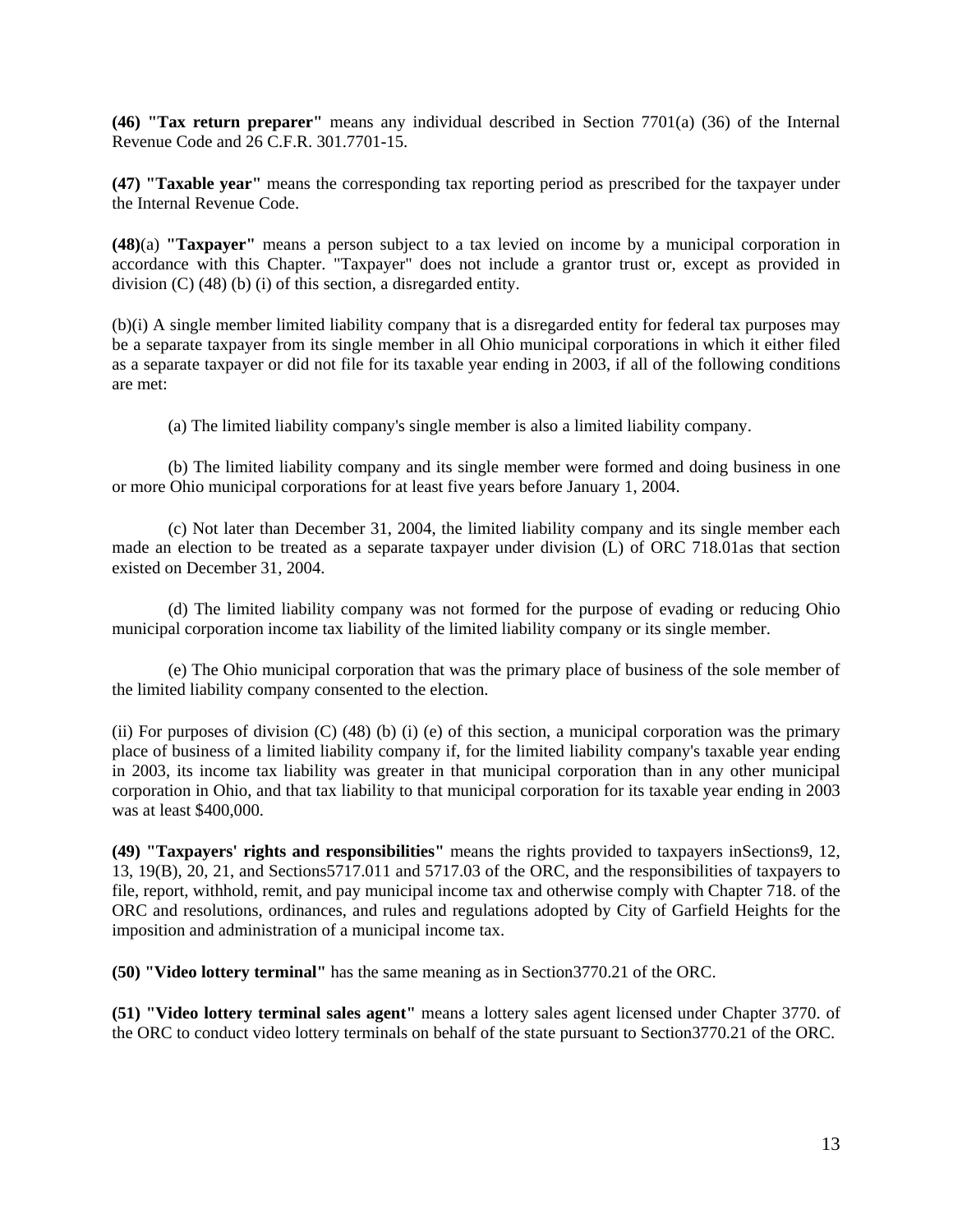#### **SECTION 3 IMPOSITION OF TAX.**

The income tax levied by City of Garfield Heights at a rate of two percent (2%) is levied on the Municipal Taxable Income of every person residing in and/or earning and/or receiving income in City of Garfield Heights,

#### **Individuals.**

(A) For residents of City of Garfield Heights, the income tax levied herein shall be on all income, salaries, qualifying wages, commissions, and other compensation from whatever source earned or received by the resident, including the resident's distributive share of the net profit of pass-through entities owned directly or indirectly by the resident and any net profit of the resident. This is further detailed in the definition of income (Section 2 (C) (16)).

(B) For nonresidents, all income, salaries, qualifying wages, commissions, and other compensation from whatever source earned or received by the nonresident for work done, services performed or rendered, or activities conducted in the municipal corporation, including any net profit of the nonresident, but excluding the nonresident's distributive share of the net profit or loss of only pass-through entities owned directly or indirectly by the nonresident.

(C) For residents and nonresidents, income can be reduced to "Municipal Taxable Income" as defined in Section 2 (C) (21). Exemptions which may apply are specified in Section 2(C) (12)**.** 

#### **Refundable credit for Nonqualified Deferred Compensation Plan.**

(D)(1) As used in this division:

(a) "Nonqualified deferred compensation plan" means a compensation plan described in Section 3121(v) (2) (C) of the Internal Revenue Code.

(b) "Qualifying loss" means the amount of compensation attributable to a taxpayer's nonqualified deferred compensation plan, less the receipt of money and property attributable to distributions from the nonqualified deferred compensation plan. Full loss is sustained if no distribution of money and property is made by the nonqualified deferred compensation plan. The taxpayer sustains a qualifying loss only in the taxable year in which the taxpayer receives the final distribution of money and property pursuant to that nonqualified deferred compensation plan.

(c)(i) "Qualifying tax rate" means the applicable tax rate for the taxable year for the which the taxpayer paid income tax to City of Garfield Heights with respect to any portion of the total amount of compensation the payment of which is deferred pursuant to a nonqualified deferred compensation plan.

 (ii) If different tax rates applied for different taxable years, then the "qualifying tax rate" is a weighted average of those different tax rates. The weighted average shall be based upon the tax paid to City of Garfield Heights each year with respect to the nonqualified deferred compensation plan.

(d) "Refundable credit" means the amount of City of Garfield Heights income tax that was paid on the non-distributed portion, if any, of a nonqualified deferred compensation plan.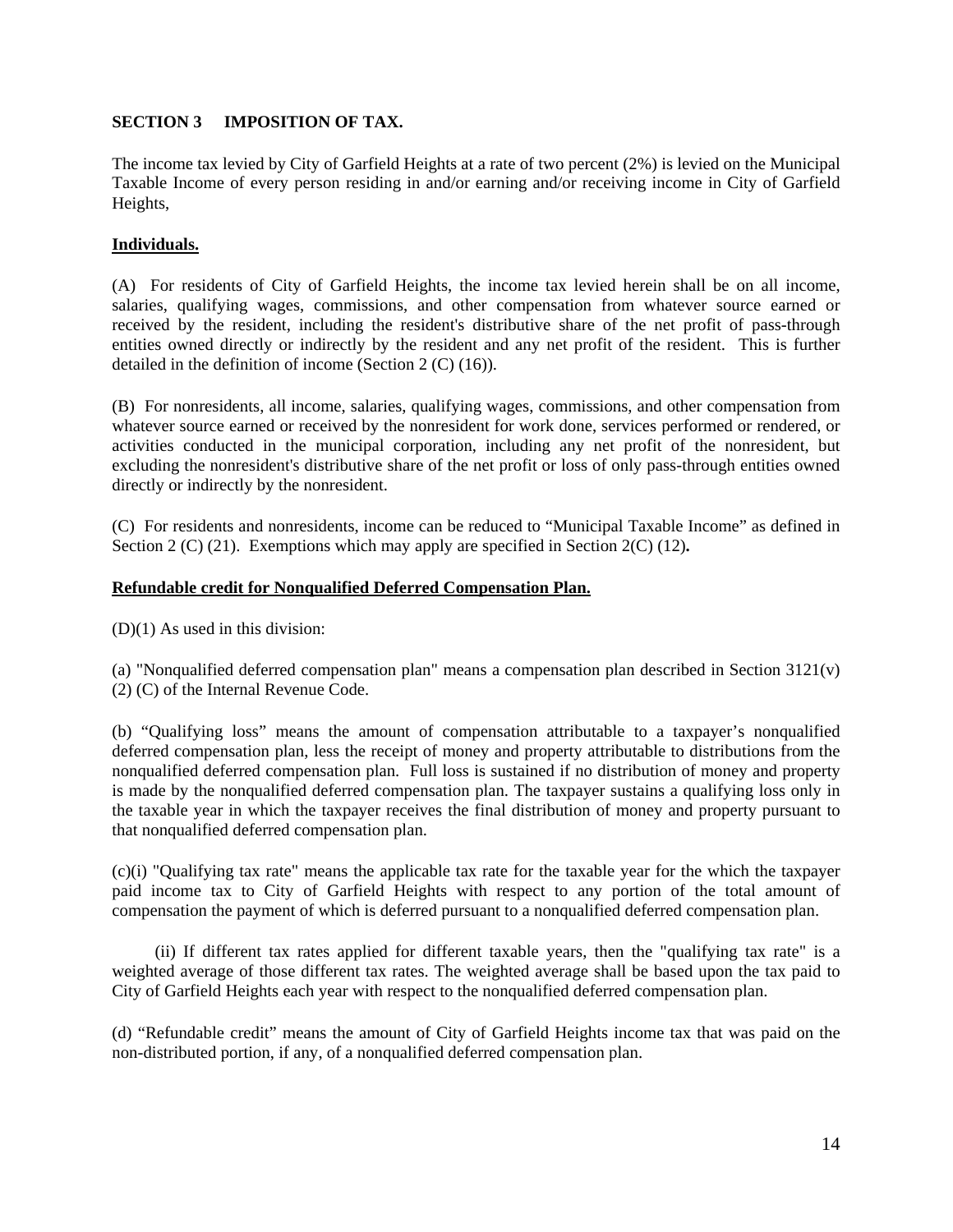(2) If, in addition to City of Garfield Heights, a taxpayer has paid tax to other municipal corporations with respect to the nonqualified deferred compensation plan, the amount of the credit that a taxpayer may claim from each municipal corporation shall be calculated on the basis of each municipal corporation's proportionate share of the total municipal corporation income tax paid by the taxpayer to all municipal corporations with respect to the nonqualified deferred compensation plan.

 (3) In no case shall the amount of the credit allowed under this section exceed the cumulative income tax that a taxpayer has paid to City of Garfield Heights for all taxable years with respect to the nonqualified deferred compensation plan.

(4) The credit allowed under this division is allowed only to the extent the taxpayer's qualifying loss is attributable to:

(a) The insolvency or bankruptcy of the employer who had established the nonqualified deferred compensation plan; or

(b) The employee's failure or inability to satisfy all of the employer's terms and conditions necessary to receive the nonqualified deferred compensation.

#### **Domicile.**

(E)(1)(a) An individual is presumed to be domiciled in City of Garfield Heights for all or part of a taxable year if the individual was domiciled in City of Garfield Heights on the last day of the immediately preceding taxable year or if the Tax Administrator reasonably concludes that the individual is domiciled in City of Garfield Heights for all or part of the taxable year.

(b) An individual may rebut the presumption of domicile described in division  $(E)(1)(a)$  of this section if the individual establishes by a preponderance of the evidence that the individual was not domiciled in City of Garfield Heights for all or part of the taxable year.

(2) For the purpose of determining whether an individual is domiciled in City of Garfield Heights for all or part of a taxable year, factors that may be considered include, but are not limited to, the following:

(a) The individual's domicile in other taxable years;

(b) The location at which the individual is registered to vote;

(c) The address on the individual's driver's license;

(d) The location of real estate for which the individual claimed a property tax exemption or reduction allowed on the basis of the individual's residence or domicile;

(e) The location and value of abodes owned or leased by the individual;

(f) Declarations, written or oral, made by the individual regarding the individual's residency;

(g) The primary location at which the individual is employed.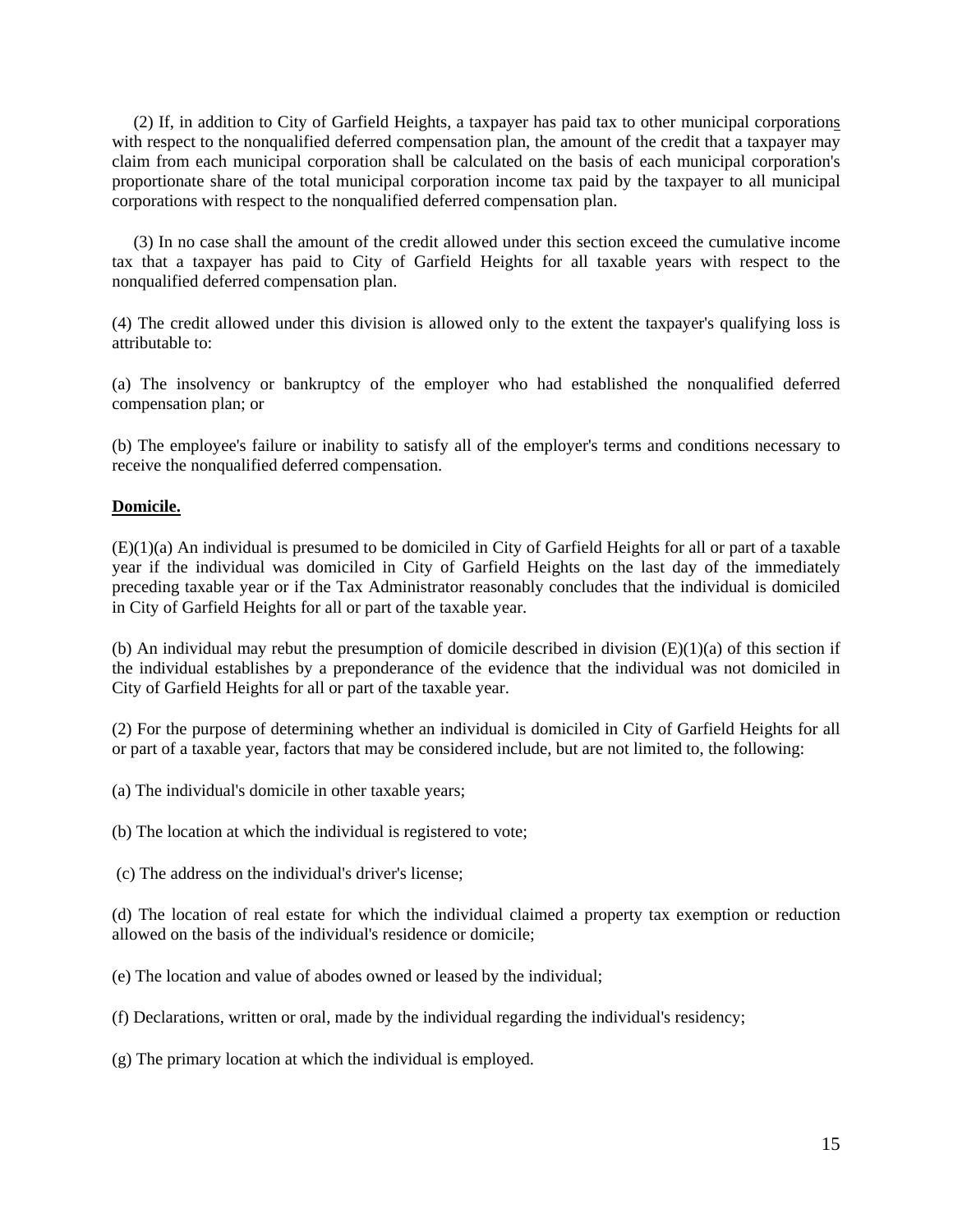(h) The location of educational institutions attended by the individual's dependents as defined in Section 152 of the Internal Revenue Code, to the extent that tuition paid to such educational institution is based on the residency of the individual or the individual's spouse in the municipal corporation where the educational institution is located;

(i) The number of contact periods the individual has with City of Garfield Heights. For the purposes of this division, an individual has one "contact period" with City of Garfield Heights if the individual is away overnight from the individual's abode located outside of City of Garfield Heights and while away overnight from that abode spends at least some portion, however minimal, of each of two consecutive days in City of Garfield Heights.

(3) All additional applicable factors are provided in the Rules and Regulations.

#### **Businesses.**

**(**F**)** This division applies to any taxpayer engaged in a business or profession in City of Garfield Heights, unless the taxpayer is an individual who resides in City of Garfield Heights or the taxpayer is an electric company, combined company, or telephone company that is subject to and required to file reports under Chapter 5745.of the ORC.

(1) Except as otherwise provided in division (F) (2) of this section, net profit from a business or profession conducted both within and without the boundaries of City of Garfield Heights shall be considered as having a taxable situs in City of Garfield Heights for purposes of municipal income taxation in the same proportion as the average ratio of the following:

(a) The average original cost of the real property and tangible personal property owned or used by the taxpayer in the business or profession in City of Garfield Heights during the taxable period to the average original cost of all of the real and tangible personal property owned or used by the taxpayer in the business or profession during the same period, wherever situated.

As used in the preceding paragraph, tangible personal or real property shall include property rented or leased by the taxpayer and the value of such property shall be determined by multiplying the annual rental thereon by eight;

(b) Wages, salaries, and other compensation paid during the taxable period to individuals employed in the business or profession for services performed in City of Garfield Heights to wages, salaries, and other compensation paid during the same period to individuals employed in the business or profession, wherever the individual's services are performed, excluding compensation from which taxes are not required to be withheld under Section 4 (C);

(c) Total gross receipts of the business or profession from sales and rentals made and services performed during the taxable period in City of Garfield Heights to total gross receipts of the business or profession during the same period from sales, rentals, and services, wherever made or performed.

(2)(a) If the apportionment factors described in division (F) (1) of this section do not fairly represent the extent of a taxpayer's business activity in City of Garfield Heights, the taxpayer may request, or the Tax Administrator of City of Garfield Heights may require, that the taxpayer use, with respect to all or any portion of the income of the taxpayer, an alternative apportionment method involving one or more of the following: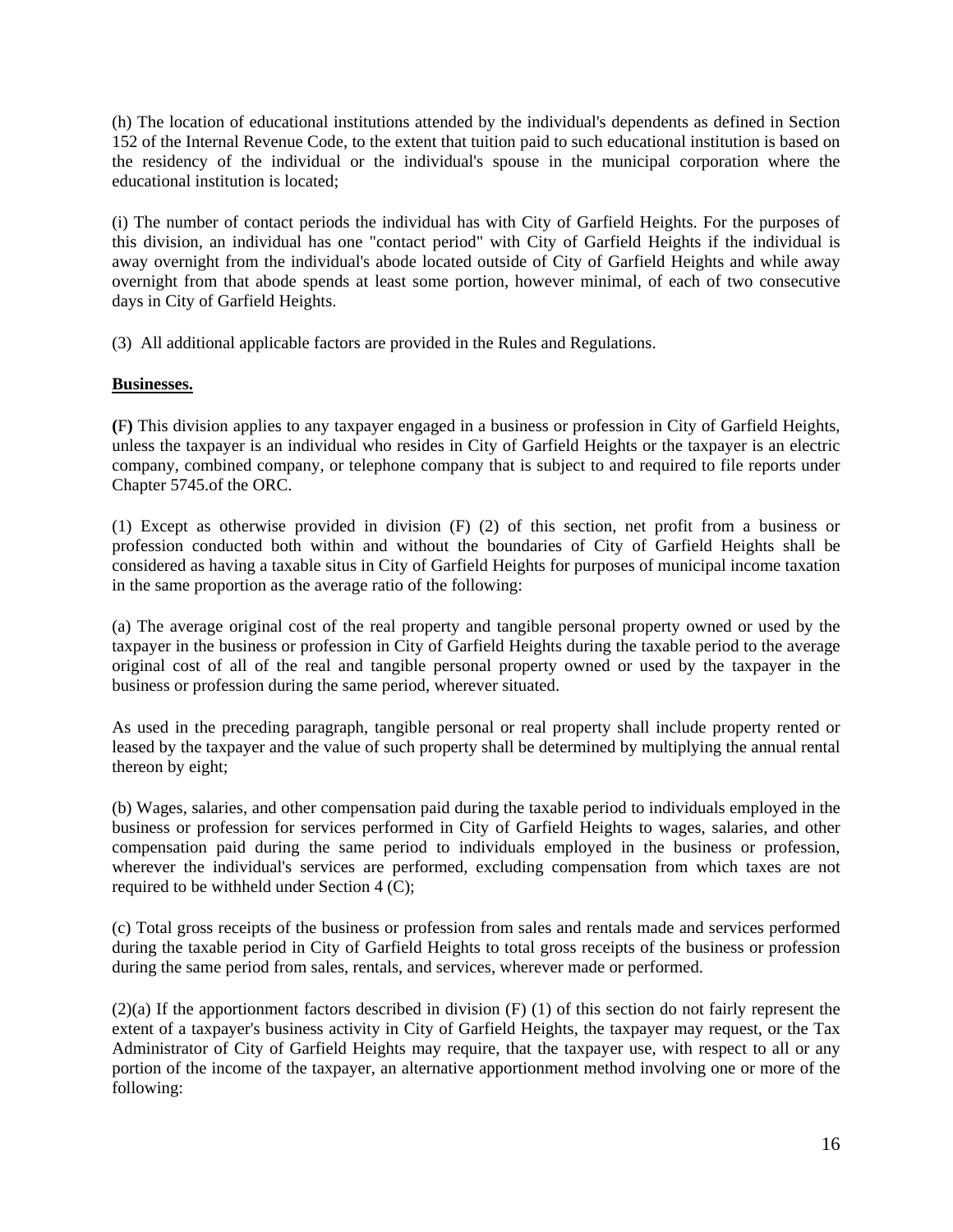(i) Separate accounting;

(ii) The exclusion of one or more of the factors;

(iii) The inclusion of one or more additional factors that would provide for a more fair apportionment of the income of the taxpayer to the municipal corporation;

(iv) A modification of one or more of the factors.

(b) A taxpayer request to use an alternative apportionment method shall be in writing and shall accompany a tax return, timely filed appeal of an assessment, or timely filed amended tax return. The taxpayer may use the requested alternative method unless the Tax Administrator denies the request in an assessment issued within the period prescribed by Section 12 (A).

(c) The Tax Administrator may require a taxpayer to use an alternative apportionment method as described in division (F) (2) (a) of this section, but only by issuing an assessment to the taxpayer within the period prescribed by Section 12 (A).

(d) Nothing in division (F) (2) of this section nullifies or otherwise affects any alternative apportionment arrangement approved by the Tax Administrator or otherwise agreed upon by both the Tax Administrator and taxpayer before January 1, 2016.

(3) As used in division (F) (1) (b) of this section, "wages, salaries, and other compensation" includes only wages, salaries, or other compensation paid to an employee for services performed at any of the following locations:

(a) A location that is owned, controlled, or used by, rented to, or under the possession of one of the following:

(i) The employer;

(ii) A vendor, customer, client, or patient of the employer, or a related member of such a vendor, customer, client, or patient;

(iii) A vendor, customer, client, or patient of a person described in (F) (3) (a) (ii) of this section, or a related member of such a vendor, customer, client, or patient.

(b) Any location at which a trial, appeal, hearing, investigation, inquiry, review, court-martial, or similar administrative, judicial, or legislative matter or proceeding is being conducted, provided that the compensation is paid for services performed for, or on behalf of, the employer or that the employee's presence at the location directly or indirectly benefits the employer;

(c) Any other location, if the Tax Administrator determines that the employer directed the employee to perform the services at the other location in lieu of a location described in division (F) (3) (a) or (b) of this section solely in order to avoid or reduce the employer's municipal income tax liability. If the Tax Administrator makes such a determination, the employer may dispute the determination by establishing, by a preponderance of the evidence, that the Tax Administrator's determination was unreasonable.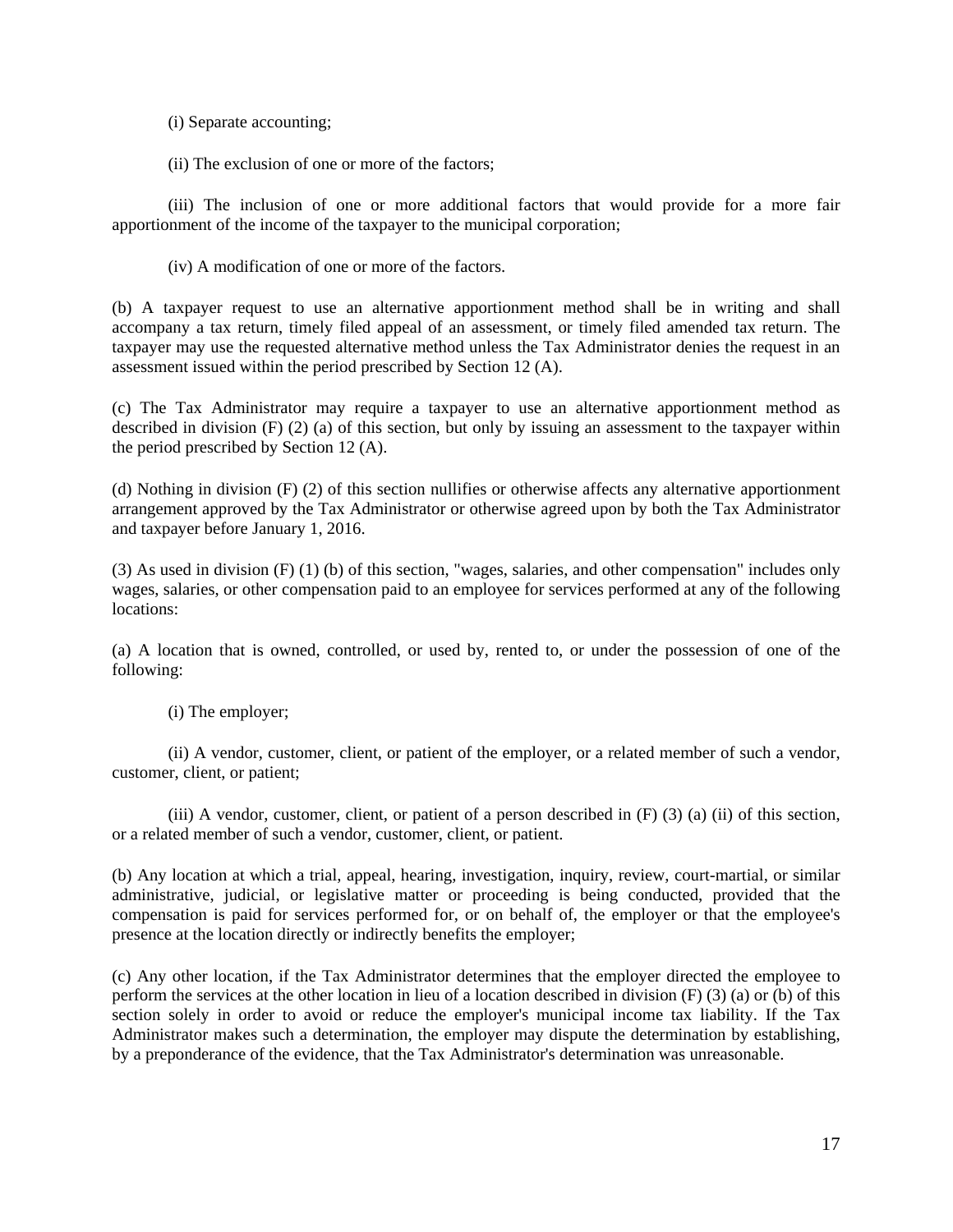(4) For the purposes of division (F) (1) (c) of this section, receipts from sales and rentals made and services performed shall be sitused to a municipal corporation as follows:

(a) Gross receipts from the sale of tangible personal property shall be sitused to the municipal corporation in which the sale originated. For the purposes of this division, a sale of property originates in City of Garfield Heights if, regardless of where title passes, the property meets any of the following criteria:

(i) The property is shipped to or delivered within City of Garfield Heights from a stock of goods located within City of Garfield Heights.

(ii) The property is delivered within City of Garfield Heights from a location outside City of Garfield Heights, provided the taxpayer is regularly engaged through its own employees in the solicitation or promotion of sales within City of Garfield Heights and the sales result from such solicitation or promotion.

(iii) The property is shipped from a place within City of Garfield Heights to purchasers outside the City of Garfield Heights, provided that the taxpayer is not, through its own employees, regularly engaged in the solicitation or promotion of sales at the place where delivery is made.

(b) Gross receipts from the sale of services shall be sitused to City of Garfield Heights to the extent that such services are performed in City of Garfield Heights.

(c) To the extent included in income, gross receipts from the sale of real property located in City of Garfield Heights shall be sitused to City of Garfield Heights.

(d) To the extent included in income, gross receipts from rents and royalties from real property located in City of Garfield Heights shall be sitused to City of Garfield Heights.

(e) Gross receipts from rents and royalties from tangible personal property shall be sitused to City of Garfield Heights based upon the extent to which the tangible personal property is used in City of Garfield Heights.

(5) The net profit received by an individual taxpayer from the rental of real estate owned directly by the individual, or by a disregarded entity owned by the individual, shall be subject to City of Garfield Heights's tax only if the property generating the net profit is located in City of Garfield Heights or if the individual taxpayer that receives the net profit is a resident of City of Garfield Heights. City of Garfield Heights shall allow such taxpayers to elect to use separate accounting for the purpose of calculating net profit sitused under this division to the municipal corporation in which the property is located*.* 

(6)(a) Commissions received by a real estate agent or broker relating to the sale, purchase, or lease of real estate shall be sitused to the municipal corporation in which the real estate is located. Net profit reported by the real estate agent or broker shall be allocated to City of Garfield Heights, if applicable, based upon the ratio of the commissions the agent or broker received from the sale, purchase, or lease of real estate located in City of Garfield Heights to the commissions received from the sale, purchase, or lease of real estate everywhere in the taxable year.

(b) An individual who is a resident of City of Garfield Heights shall report the individual's net profit from all real estate activity on the individual's annual tax return for City of Garfield Heights. The individual may claim a credit for taxes the individual paid on such net profit to another municipal corporation to the extent that such a credit is allowed under City of Garfield Heights' income tax ordinance.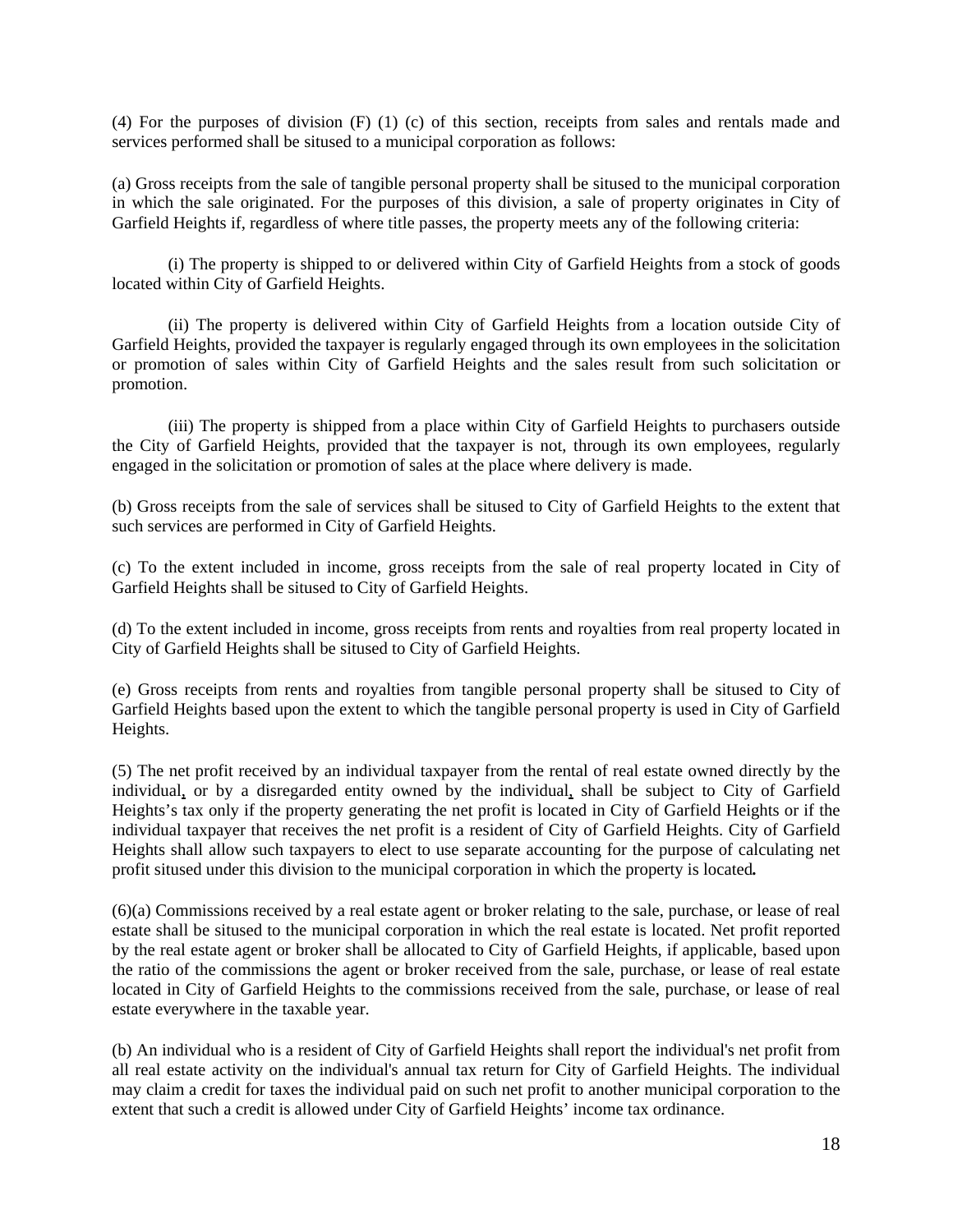(7) When calculating the ratios described in division (F) (1) of this section for the purposes of that division or division (F) (2) of this section, the owner of a disregarded entity shall include in the owner's ratios the property, payroll, and gross receipts of such disregarded entity.

(8) Intentionally left blank.

(9) Intentionally left blank.

#### **SECTION 4 COLLECTION AT SOURCE.**

#### **Withholding provisions.**

(A) Each employer, agent of an employer, or other payer located or doing business in City of Garfield Heights shall withhold an income tax from the qualifying wages earned and/or received by each employee in City of Garfield Heights. Except for qualifying wages for which withholding is not required under Section3 or division (B) (4) or (6) of this section, the tax shall be withheld at the rate, specified in Section 1 of this Chapter, of 2%. An employer, agent of an employer, or other payer shall deduct and withhold the tax from qualifying wages on the date that the employer, agent, or other payer directly, indirectly, or constructively pays the qualifying wages to, or credits the qualifying wages to the benefit of, the employee.

(B)(1) Except as provided in division (B) (2) of this section, an employer, agent of an employer, or other payer shall remit to the Tax Administrator of City of Garfield Heights the greater of the income taxes deducted and withheld or the income taxes required to be deducted and withheld by the employer, agent, or other payer according to the following schedule:

(a) Taxes required to be deducted and withheld shall be remitted monthly to the Tax Administrator if the total taxes deducted and withheld or required to be deducted and withheld by the employer, agent, or other payer on behalf of City of Garfield Heights in the preceding calendar year exceeded \$2,399, or if the total amount of taxes deducted and withheld or required to be deducted and withheld on behalf of City of Garfield Heights in any month of the preceding calendar quarter exceeded \$200.

Payment under division (B) (1) (a) of this section shall be made so that the payment is received by the Tax Administrator not later than 15days after the last day of each month for which the tax was withheld.

(b) Any employer, agent of an employer, or other payer not required to make payments under division (B)(1)(a) of this section of taxes required to be deducted and withheld shall make quarterly payments to the Tax Administrator not later than the 15thday of the month following the end of each calendar quarter.

(c) Intentionally left blank.

 (2) If the employer, agent of an employer, or other payer is required to make payments electronically for the purpose of paying federal taxes withheld on payments to employees under Section 6302 of the Internal Revenue Code, 26 C.F.R. 31.6302-1, or any other federal statute or regulation, the payment shall be made by electronic funds transfer to the Tax Administrator of all taxes deducted and withheld on behalf of City of Garfield Heights. The payment of tax by electronic funds transfer under this division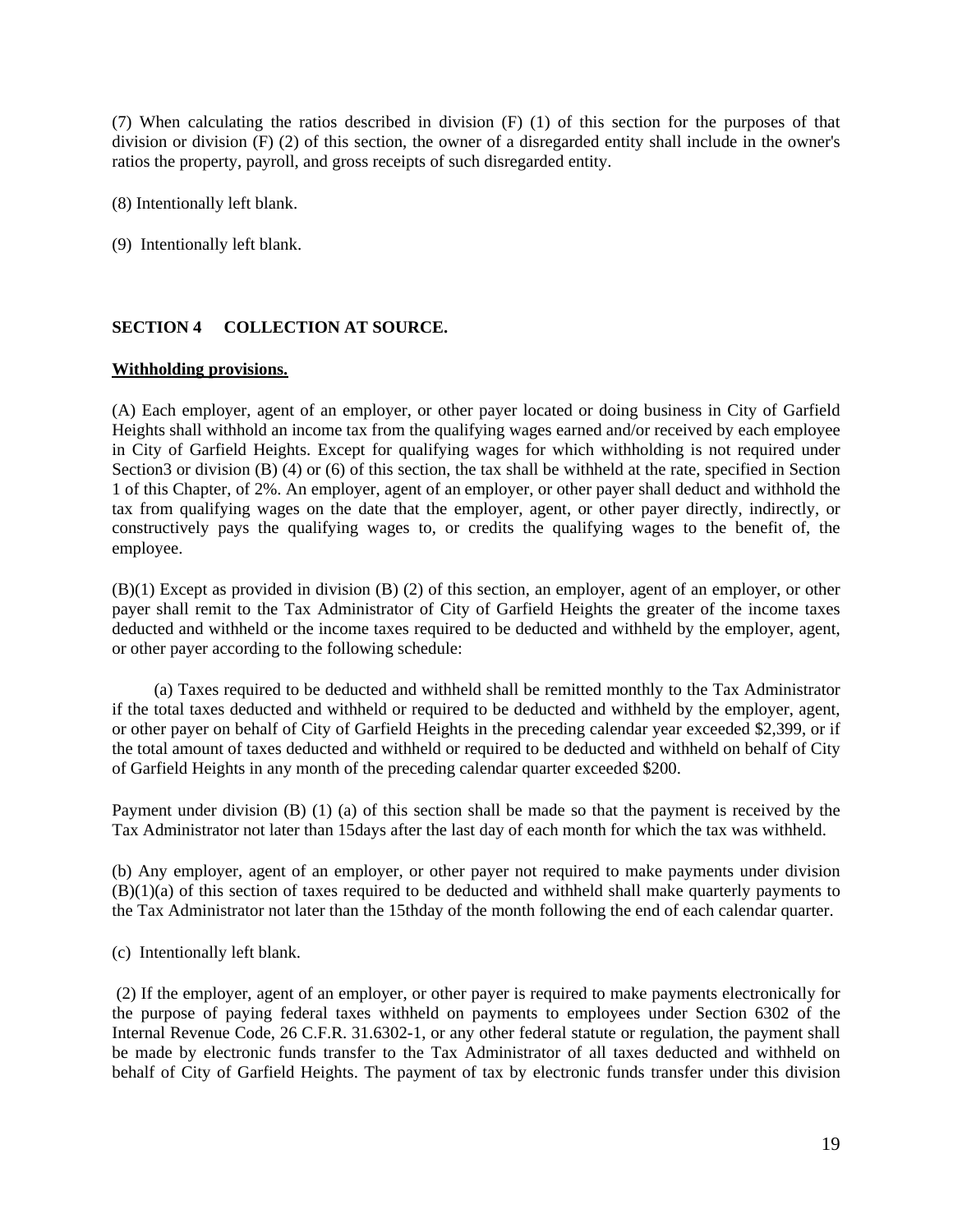does not affect an employer's, agent's, or other payer's obligation to file any return as required under this section.

(3) An employer, agent of an employer, or other payer shall make and file a return showing the amount of tax withheld by the employer, agent, or other payer from the qualifying wages of each employee and remitted to the Tax Administrator. A return filed by an employer, agent, or other payer under this division shall be accepted by Tax Administrator and City of Garfield Heights as the return required of an nonresident employee whose sole income subject to the tax under this Chapter is the qualifying wages reported by the employee's employer, agent of an employer, or other payer.

(4) An employer, agent of an employer, or other payer is not required to withhold City of Garfield Heights income tax with respect to an individual's disqualifying disposition of an incentive stock option if, at the time of the disqualifying disposition, the individual is not an employee of either the corporation with respect to whose stock the option has been issued or of such corporation's successor entity.

(5)(a) An employee is not relieved from liability for a tax by the failure of the employer, agent of an employer, or other payer to withhold the tax as required under this Chapter or by the employer's, agent's, or other payer's exemption from the requirement to withhold the tax.

 (b) The failure of an employer, agent of an employer, or other payer to remit to City of Garfield Heights the tax withheld relieves the employee from liability for that tax unless the employee colluded with the employer, agent, or other payer in connection with the failure to remit the tax withheld.

(6) Compensation deferred before June 26, 2003, is not subject to City of Garfield Heights income tax or income tax withholding requirement to the extent the deferred compensation does not constitute qualifying wages at the time the deferred compensation is paid or distributed.

 (7) Each employer, agent of an employer, or other payer required to withhold taxes is liable for the payment of that amount required to be withheld, whether or not such taxes have been withheld, and such amount shall be deemed to be held in trust for City of Garfield Heights until such time as the withheld amount is remitted to the Tax Administrator.

 (8) On or before the last day of February of each year, an employer shall file a withholding reconciliation return with the Tax Administrator listing:

 (a) The names, addresses, and social security numbers of all employees from whose qualifying wages tax was withheld or should have been withheld for City of Garfield Heights during the preceding calendar year;

 (b) The amount of tax withheld, if any, from each such employee, the total amount of qualifying wages paid to such employee during the preceding calendar year,;

(c) The name of every other municipal corporation for which tax was withheld or should have been withheld from such employee during the preceding calendar year;

 (d) Any other information required for federal income tax reporting purposes on Internal Revenue Service form W-2 or its equivalent form with respect to such employee;

(e)Other information as may be required by the Tax Administrator.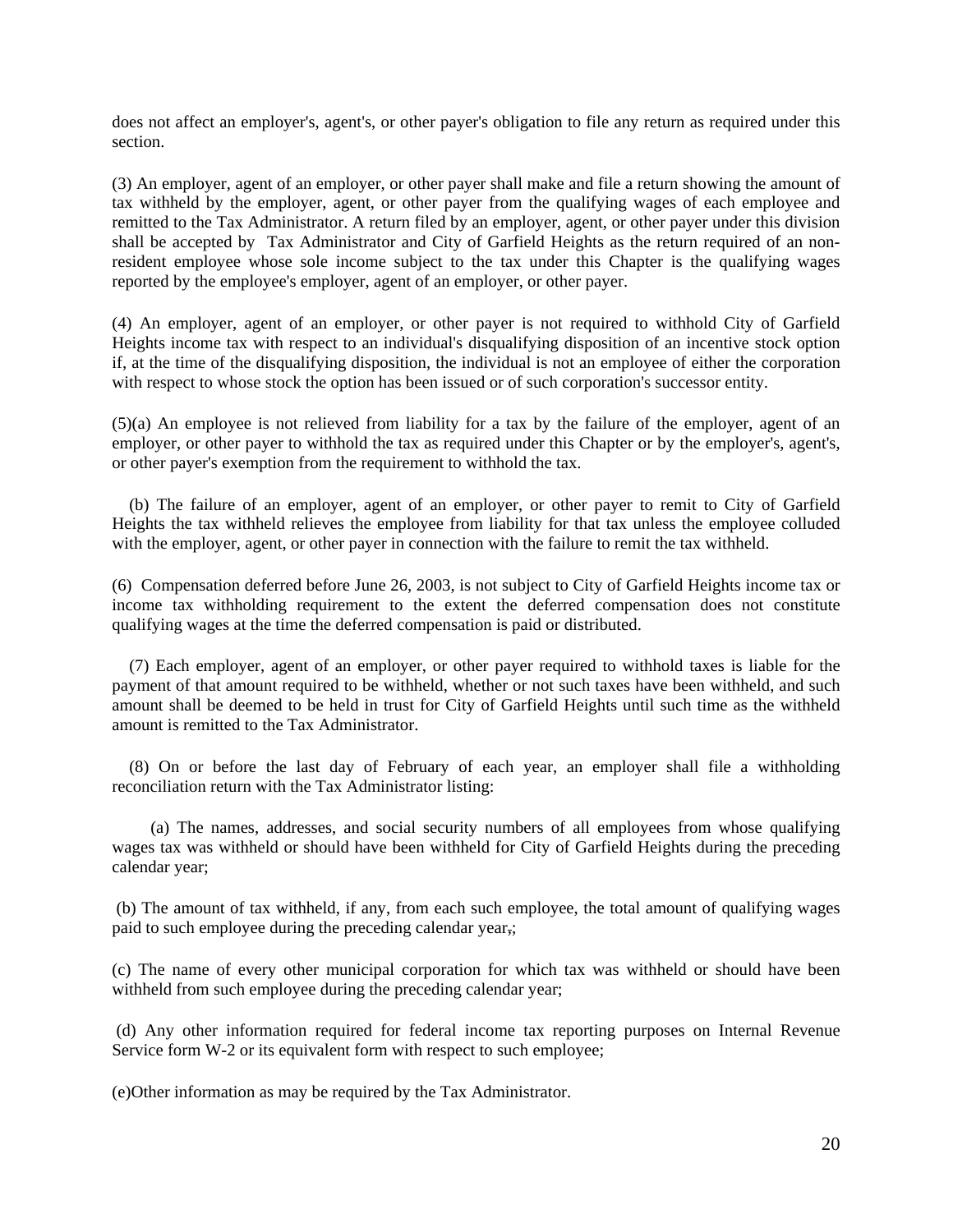(9) The officer or the employee of the employer, agent of an employer, or other payer with control or direct supervision of or charged with the responsibility for withholding the tax or filing the reports and making payments as required by this section, shall be personally liable for a failure to file a report or pay the tax due as required by this section. The dissolution of an employer, agent of an employer, or other payer does not discharge the officer's or employee's liability for a failure of the employer, agent of an employer, or other payer to file returns or pay any tax due.

(10) An employer is required to deduct and withhold City of Garfield Heights income tax on tips and gratuities received by the employer's employees and constituting qualifying wages, but only to the extent that the tips and gratuities are under the employer's control. For the purposes of this division, a tip or gratuity is under the employer's control if the tip or gratuity is paid by the customer to the employer for subsequent remittance to the employee, or if the customer pays the tip or gratuity by credit card, debit card, or other electronic means.

(11) The Tax Administrator shall consider any tax withheld by an employer at the request of an employee, when such tax is not otherwise required to be withheld by this Chapter, to be tax required to be withheld and remitted for the purposes of this section

#### **Occasional Entrant - Withholding.**

 $(C)(1)$  As used in this division:

(a) "Employer" includes a person that is a related member to or of an employer.

 (b) "Fixed location" means a permanent place of doing business in this state, such as an office, warehouse, storefront, or similar location owned or controlled by an employer.

 (c) "Principal place of work" means the fixed location to which an employee is required to report for employment duties on a regular and ordinary basis. If the employee is not required to report for employment duties on a regular and ordinary basis to a fixed location, "principal place of work" means the worksite location in this state to which the employee is required to report for employment duties on a regular and ordinary basis. If the employee is not required to report for employment duties on a regular and ordinary basis to a fixed location or worksite location, "principal place of work" means the location in this state at which the employee spends the greatest number of days in a calendar year performing services for or on behalf of the employee's employer.

If there is not a single municipal corporation in which the employee spent the "greatest number of days in a calendar year" performing services for or on behalf of the employer, but instead there are two or more municipal corporations in which the employee spent an identical number of days that is greater than the number of days the employee spent in any other municipal corporation, the employer shall allocate any of the employee's qualifying wages subject to division  $(C)(2)(a)(i)$  of this section among those two or more municipal corporations. The allocation shall be made using any fair and reasonable method, including, but not limited to, an equal allocation among such municipal corporations or an allocation based upon the time spent or sales made by the employee in each such municipal corporation. A municipal corporation to which qualifying wages are allocated under this division shall be the employee's "principal place of work" with respect to those qualifying wages for the purposes of this section.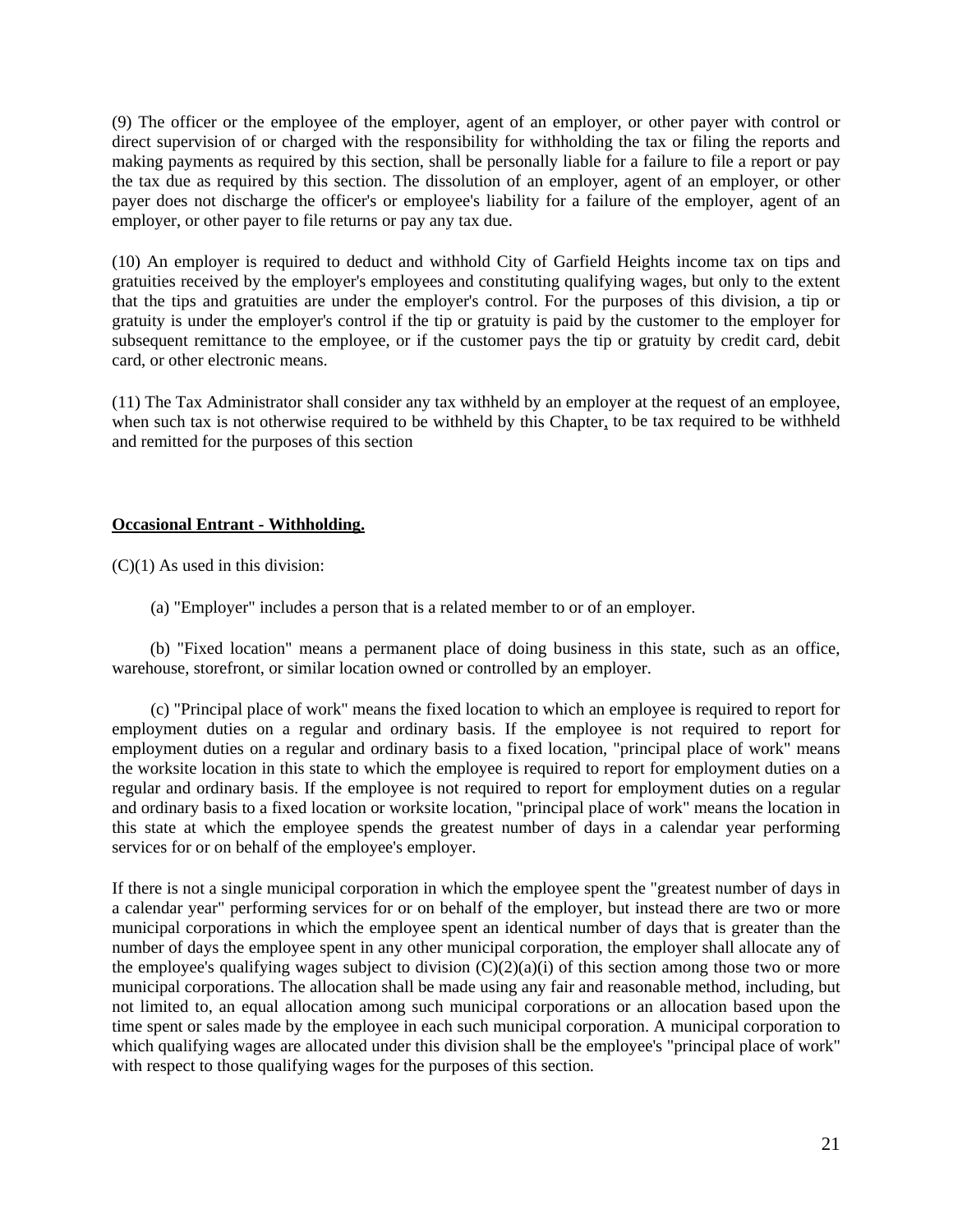For the purposes of this division, the location at which an employee spends a particular day shall be determined in accordance with division (C) (2) (b) of this section, except that "location" shall be substituted for "municipal corporation" wherever "municipal corporation" appears in that division.

 (d) "Professional athlete" means an athlete who performs services in a professional athletic event for wages or other remuneration.

 (e) "Professional entertainer" means a person who performs services in the professional performing arts for wages or other remuneration on a per-event basis.

 (f) "Public figure" means a person of prominence who performs services at discrete events, such as speeches, public appearances, or similar events, for wages or other remuneration on a per-event basis.

 (g) "Worksite location" means a construction site or other temporary worksite in this state at which the employer provides services for more than 20 days during the calendar year. "Worksite location" does not include the home of an employee.

 (2)(a) Subject to divisions (C) (3), (5), (6), and (7) of this section, an employer is not required to withhold City of Garfield Heights income tax on qualifying wages paid to an employee for the performance of personal services in City of Garfield Heights if the employee performed such services in City of Garfield Heights on 20 or fewer days in a calendar year, unless one of the following conditions applies:

(i) The employee's principal place of work is located in City of Garfield Heights.

(ii) The employee performed services at one or more presumed worksite locations in City of Garfield Heights. For the purposes of this division, "presumed worksite location" means a construction site or other temporary worksite in City of Garfield Heights at which the employer provides or provided services that can reasonably be, or would have been, expected by the employer to last more than 20 days in a calendar year. Services can "reasonably be expected by the employer to last more than 20 days" if either of the following applies at the time the services commence:

 (a) The nature of the services are such that it will require more than 20 days of the services to complete the services;

 (b) The agreement between the employer and its customer to perform services at a location requires the employer to perform the services at the location for more than 20 days.

(iii) The employee is a resident of City of Garfield Heights and has requested that the employer withhold tax from the employee's qualifying wages as provided in Section 4.

(iv) The employee is a professional athlete, professional entertainer, or public figure, and the qualifying wages are paid for the performance of services in the employee's capacity as a professional athlete, professional entertainer, or public figure.

(b) For the purposes of division  $(C)(2)(a)$  of this section, an employee shall be considered to have spent a day performing services in City of Garfield Heights only if the employee spent more time performing services for or on behalf of the employer in City of Garfield Heights than in any other municipal corporation on that day. For the purposes of determining the amount of time an employee spent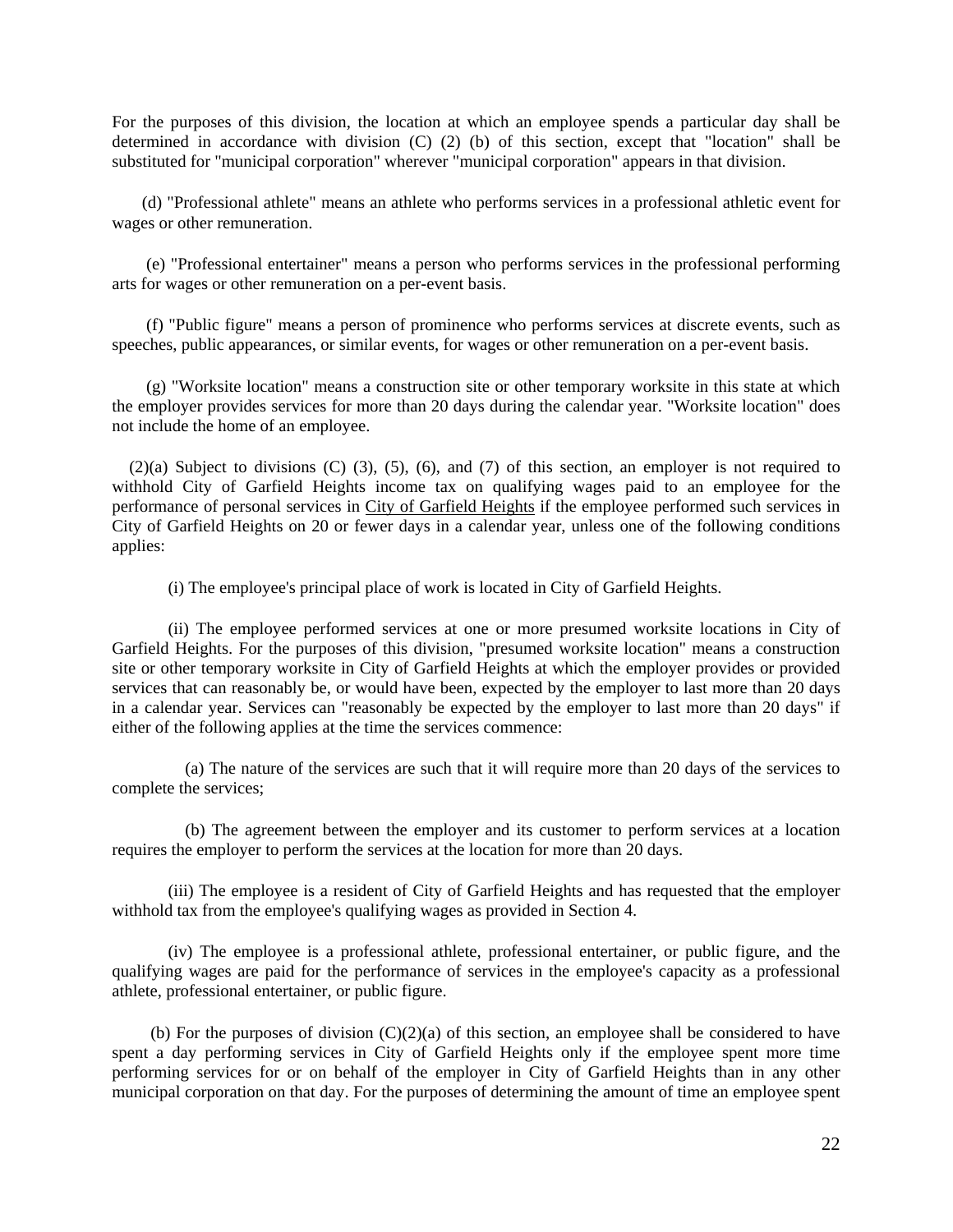in a particular location, the time spent performing one or more of the following activities shall be considered to have been spent at the employee's principal place of work:

(i) Traveling to the location at which the employee will first perform services for the employer for the day;

(ii) Traveling from a location at which the employee was performing services for the employer to any other location;

(iii) Traveling from any location to another location in order to pick up or load, for the purpose of transportation or delivery, property that has been purchased, sold, assembled, fabricated, repaired, refurbished, processed, remanufactured, or improved by the employee's employer;

(iv) Transporting or delivering property described in division  $(C)(2)(b)(iii)$  of this section, provided that, upon delivery of the property, the employee does not temporarily or permanently affix the property to real estate owned, used, or controlled by a person other than the employee's employer;

(v) Traveling from the location at which the employee makes the employee's final delivery or pick-up for the day to either the employee's principal place of work or a location at which the employee will not perform services for the employer.

 (3) If the principal place of work of an employee is located in another Ohio municipal corporation that imposes an income tax, the exception from withholding requirements described in division (C) (2) (a) of this section shall apply only if, with respect to the employee's qualifying wages described in that division, the employer withholds and remits tax on such qualifying wages to that municipal corporation.

 (4)(a) Except as provided in division (C) (4) (b) of this section, if, during a calendar year, the number of days an employee spends performing personal services in City of Garfield Heights exceeds the 20-day threshold, the employer shall withhold and remit tax to City of Garfield Heights for any subsequent days in that calendar year on which the employer pays qualifying wages to the employee for personal services performed in City of Garfield Heights.

 (b) An employer required to begin withholding tax for City of Garfield Heights under division (C)(4)(a)of this section may elect to withhold tax for City of Garfield Heights for the first 20 days on which the employer paid qualifying wages to the employee for personal services performed in City of Garfield Heights.

 (5) If an employer's fixed location is City of Garfield Heights and the employer qualifies as a small employer as defined in Section2, the employer shall withhold municipal income tax on all of the employee's qualifying wages for a taxable year and remit that tax only to City of Garfield Heights, regardless of the number of days which the employee worked outside the corporate boundaries of City of Garfield Heights.

To determine whether an employer qualifies as a small employer for a taxable year, a the employer will be required to provide the Tax Administrator with the employer's federal income tax return for the preceding taxable year.

(6) Divisions( $C(2)$ (a) and (4) of this section shall not apply to the extent that a Tax Administrator and an employer enter into an agreement regarding the manner in which the employer shall comply with the requirements of Section4.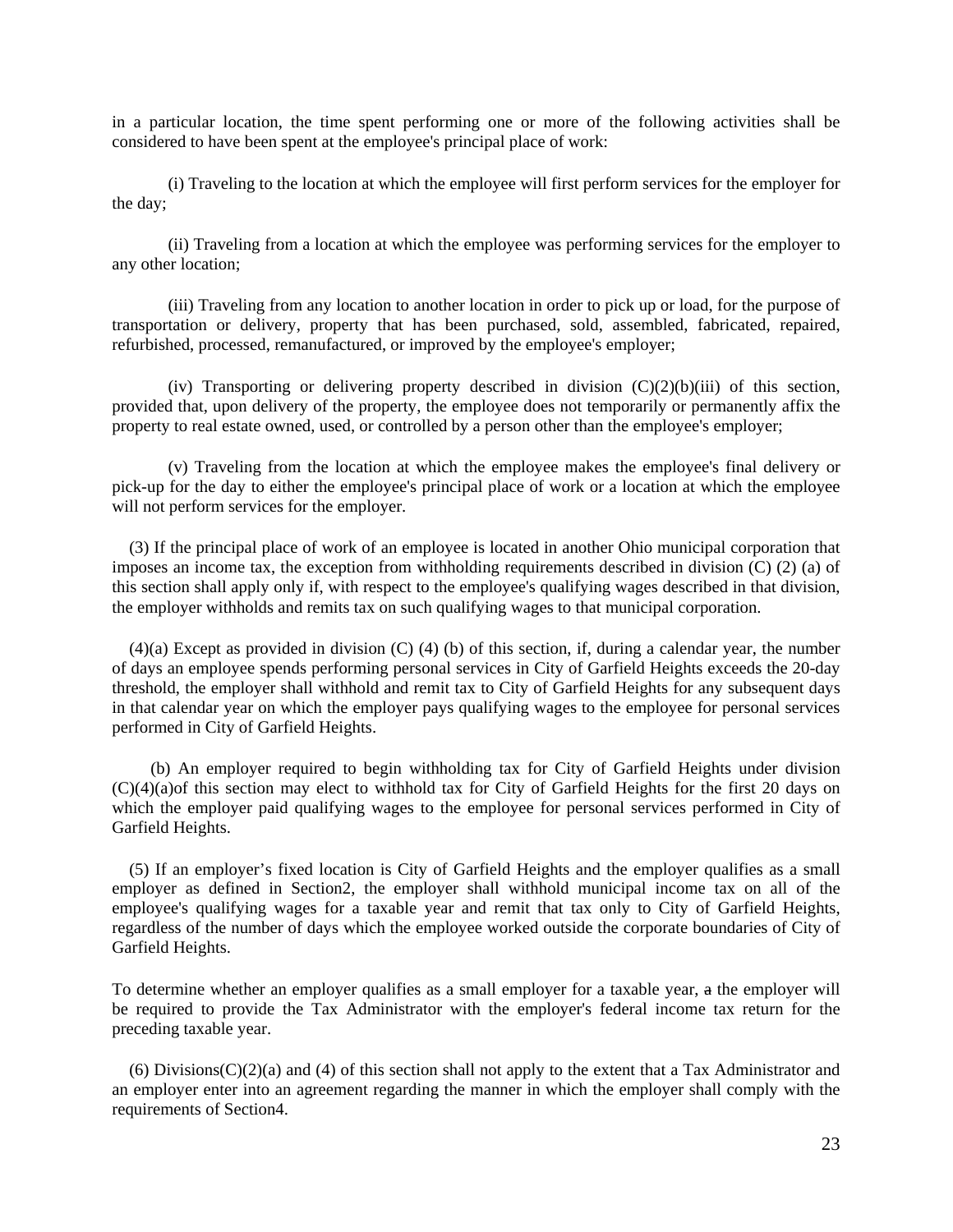#### **SECTION 5 ANNUAL RETURN; FILING.**

(A) An annual City of Garfield Heights income tax return shall be completed and filed by every individual taxpayer eighteen (18) years of age or older and any taxpayer that is not an individual for each taxable year for which the taxpayer is subject to the tax, whether or not a tax is due thereon.

 (1) The Tax Administrator may accept on behalf of all nonresident individual taxpayers a return filed by an employer, agent of an employer, or other payer under Section 4of this Chapter when the nonresident individual taxpayer's sole income subject to the tax is the qualifying wages reported by the employer, agent of an employer, or other payer, and no additional tax is due City of Garfield Heights.

 (2) Retirees having no Municipal Taxable Income for City of Garfield Heights income tax purposes may file with the Tax Administrator a written exemption from these filing requirements on a form prescribed by the Tax Administrator. The written exemption shall indicate the date of retirement and the entity from which retired. The exemption shall be in effect until such time as the retiree receives Municipal Taxable Income taxable to the City of Garfield Heights, at which time the retiree shall be required to comply with all applicable provisions of this ordinance/chapter.

(B) If an individual is deceased, any return or notice required of that individual shall be completed and filed by that decedent's executor, administrator, or other person charged with the property of that decedent.

(C) If an individual is unable to complete and file a return or notice required by City of Garfield Heights, the return or notice required of that individual shall be completed and filed by the individual's duly authorized agent, guardian, conservator, fiduciary, or other person charged with the care of the person or property of that individual.

(D) Returns or notices required of an estate or a trust shall be completed and filed by the fiduciary of the estate or trust.

(E) City of Garfield Heights shall permit spouses to file a joint return.

(F)(1) Each return required to be filed under this division shall contain the signature of the taxpayer or the taxpayer's duly authorized agent and of the person who prepared the return for the taxpayer. The return shall include the taxpayer's social security number or taxpayer identification number. Each return shall be verified by a declaration under penalty of perjury.

(2) The Tax Administrator shall require a taxpayer who is an individual to include, with each annual return, and amended return, copies of the following documents: all of the taxpayer's Internal Revenue Service form W-2, "Wage and Tax Statements," including all information reported on the taxpayer's federal W-2, as well as taxable wages reported or withheld for any municipal corporation; the taxpayer's Internal Revenue Service form 1040; and, with respect to an amended tax return, any other documentation necessary to support the adjustments made in the amended return. An individual taxpayer who files the annual return required by this section electronically is not required to provide paper copies of any of the foregoing to the Tax Administrator unless the Tax Administrator requests such copies after the return has been filed.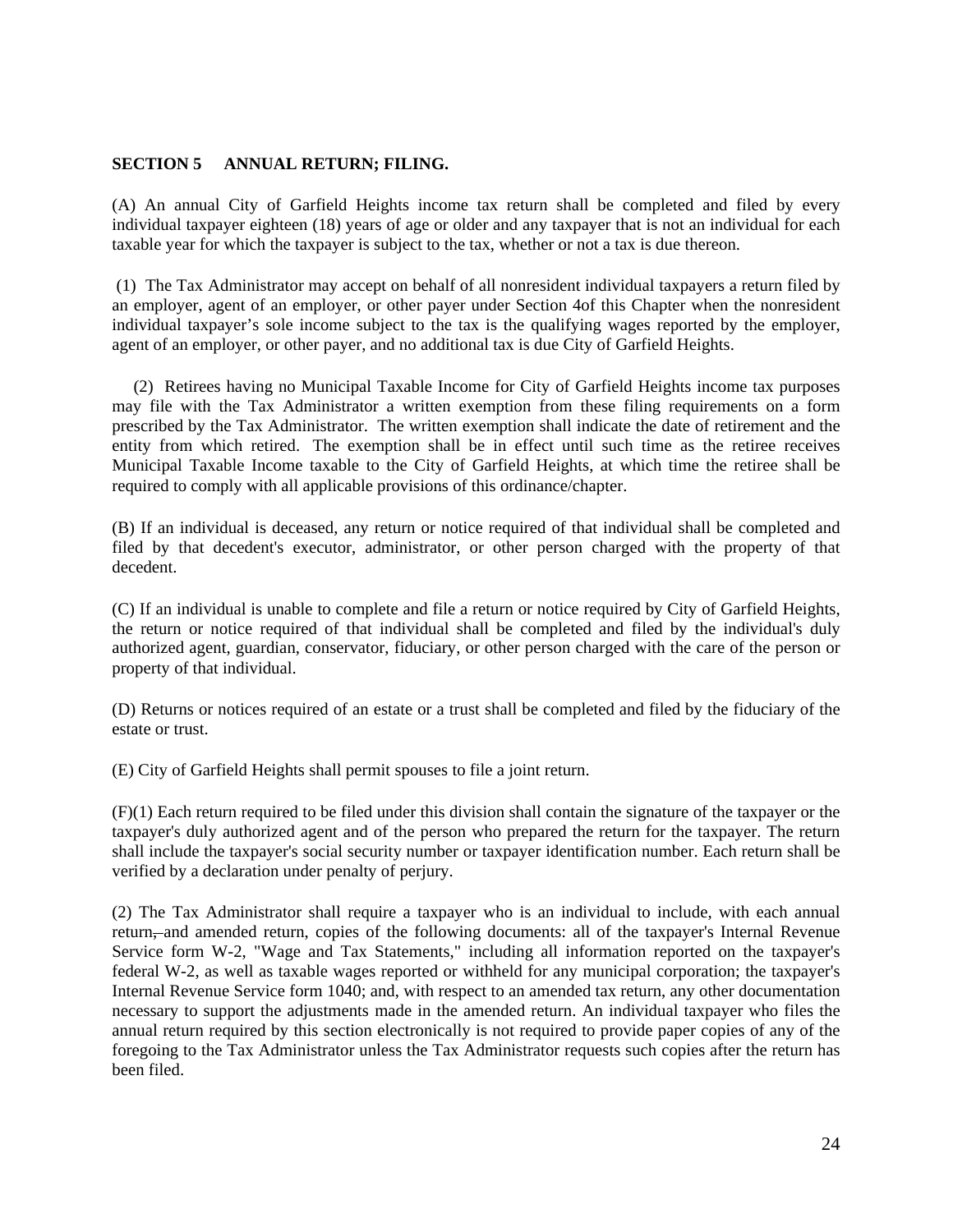(3) The Tax Administrator may require a taxpayer that is not an individual to include, with each annual net profit return, amended net profit return, or request for refund required under this section, copies of only the following documents: the taxpayer's Internal Revenue Service form 1041, form 1065, form 1120, form 1120-REIT, form 1120F, or form 1120S, and, with respect to an amended tax return or refund request, any other documentation necessary to support the refund request or the adjustments made in the amended return.

A taxpayer that is not an individual and that files an annual net profit return electronically through the Ohio Business Gateway or in some other manner shall either mail the documents required under this division to the Tax Administrator at the time of filing or, if electronic submission is available, submit the documents electronically through the Ohio Business Gateway.

 (4) After a taxpayer files a tax return, the Tax Administrator may request, and the taxpayer shall provide, any information, statements, or documents required by City of Garfield Heights to determine and verify the taxpayer's municipal income tax liability. The requirements imposed under division (F) of this section apply regardless of whether the taxpayer files on a generic form or on a form prescribed by the Tax Administrator.

(G)(1)(a) Except as otherwise provided in this Chapter, each return required to be filed under this section shall be completed and filed as required by the Tax Administrator on or before the date prescribed for the filing of state individual income tax returns under division (G) of Section5747.08 of the ORC. The taxpayer shall complete and file the return or notice on forms prescribed by the Tax Administrator or on generic forms, together with remittance made payable to City of Garfield Heights . No remittance is required if the net amount s due is ten dollars or less.

(b) Except as otherwise provided in this Chapter, each annual net profit return required to be filed under this section by a taxpayer that is not an individual shall be completed and filed as required by the Tax Administrator on or before the fifteenth day of the fourth month following the end of the taxpayer's taxable year. The taxpayer shall complete and file the return or notice on forms prescribed by the Tax Administrator or on generic forms, together with remittance made payable to City of Garfield Heights. No remittance is required if the net amount due is ten dollars or less.

 (2) Any taxpayer that has duly requested an automatic six-month extension for filing the taxpayer's federal income tax return shall automatically receive an extension for the filing of City of Garfield Heights's income tax return. The extended due date of City of Garfield Heights's income tax return shall be the 15th day of the tenth month after the last day of the taxable year to which the return relates. An extension of time to file under this division is not an extension of the time to pay any tax due unless the Tax Administrator grants an extension of that date.

 (a) A copy of the federal extension request shall be included with the filing of City of Garfield Heights's income tax return.

 (b) A taxpayer that has not requested or received a six-month extension for filing the taxpayer's federal income tax return may submit a written request that the Tax Administrator grant the taxpayer a six-month extension of the date for filing the taxpayer's City of Garfield Heights income tax return. If the request is received by the Tax Administrator on or before the date the City of Garfield Heights income tax return is due, the Tax Administrator shall grant the taxpayer's requested extension.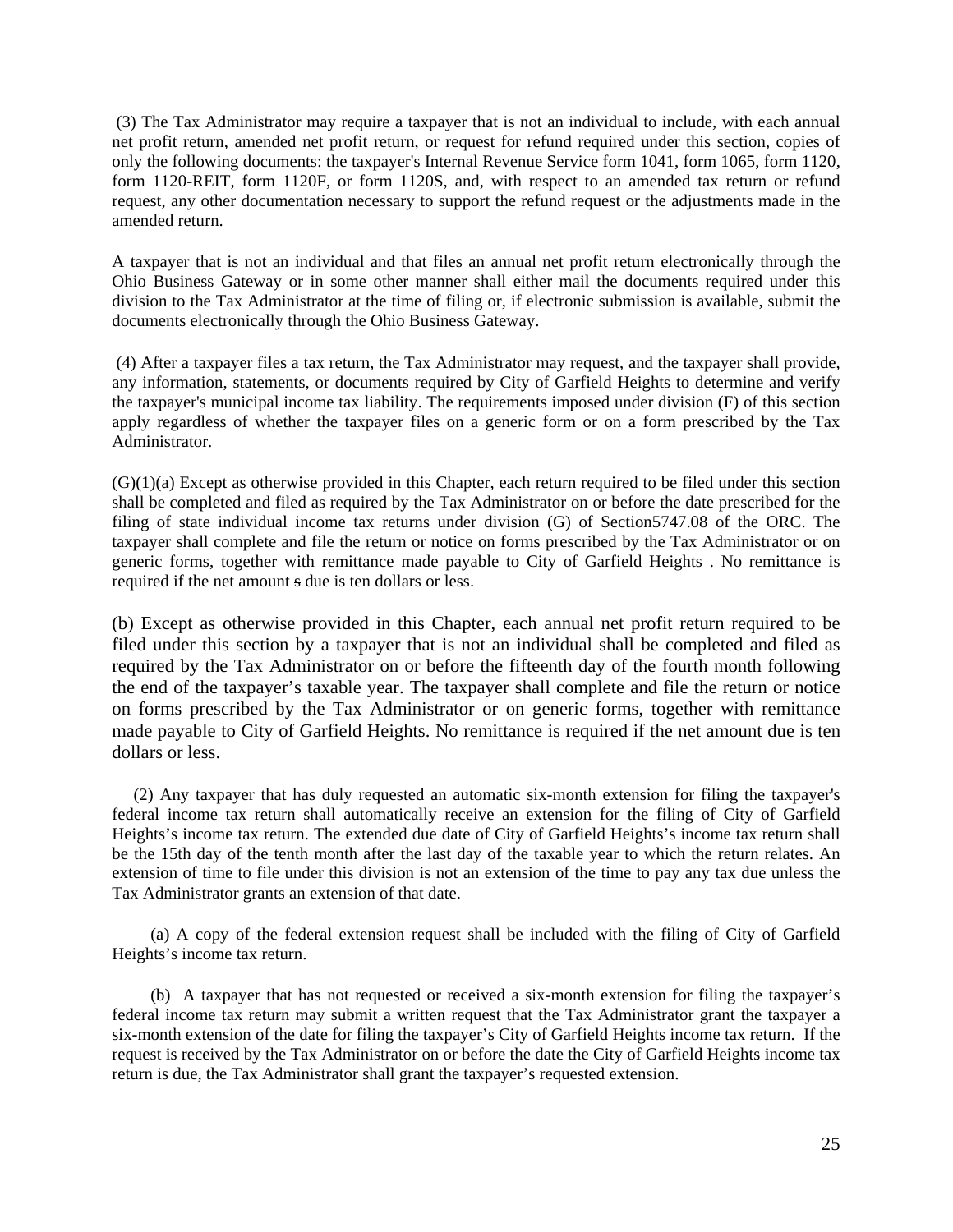(3) If the tax commissioner extends for all taxpayers the date for filing state income tax returns under division (G) of Section5747.08 of the ORC, a taxpayer shall automatically receive an extension for the filing of City of Garfield Heights's income tax return. The extended due date of City of Garfield Heights's income tax return shall be the same as the extended due date of the state income tax return.

 (4) If the Tax Administrator considers it necessary in order to ensure the payment of the tax imposed by City of Garfield Heights, the Tax Administrator may require taxpayers to file returns and make payments otherwise than as provided in this division, including taxpayers not otherwise required to file annual returns.

 (5) To the extent that any provision in this division (G) of this section conflicts with any provision in divisions  $(N)$ ,  $(O)$ ,  $(P)$ , or  $(Q)$  of this section, the provisions in divisions  $(N)$ ,  $(O)$ ,  $(P)$ , or  $(Q)$  prevail.

(H)(1) For taxable years beginning after 2015, City of Garfield Heights shall not require a taxpayer to remit tax with respect to net profits if the net amount due is ten dollars or less.

(2) Any taxpayer not required to remit tax to City of Garfield Heights for a taxable year pursuant to division (H)(1) of this section shall file with City of Garfield Heights an annual net profit return under division (F)(3) of this section.

(I) If a payment is required to be made by electronic funds transfer, the payment is considered to be made when the payment is credited to an account designated by the Tax Administrator for the receipt of tax payments, except that, when a payment made by electronic funds transfer is delayed due to circumstances not under the control of the taxpayer, the payment is considered to be made when the taxpayer submitted the payment. This division shall not apply to payments required to be made under division (B) (1) (a) of Section 4or provisions for semi-monthly withholding.

(J) Taxes withheld for the City of Garfield Heights by an employer, the agent of an employer, or other payer as described in Section 4 shall be allowed to the taxpayer as credits against payment of the tax imposed on the taxpayer by City of Garfield Heights, unless the amounts withheld were not remitted to City of Garfield Heights and the recipient colluded with the employer, agent, or other payer in connection with the failure to remit the amounts withheld.

(K) Each return required by City of Garfield Heights to be filed in accordance with this division shall include a box that the taxpayer may check to authorize another person, including a tax return preparer who prepared the return, to communicate with the Tax Administrator about matters pertaining to the return.

(L) The Tax Administrator shall accept for filing a generic form of any income tax return, report, or document required by City of Garfield Heights, provided that the generic form, once completed and filed, contains all of the information required by ordinance, resolution, or rules and regulations adopted by City of Garfield Heights or the Tax Administrator, and provided that the taxpayer or tax return preparer filing the generic form otherwise complies with the provisions of this Chapter and of City of Garfield Heights's ordinance, resolution, or rules and regulations governing the filing of returns, reports, or documents.

#### **Filing via Ohio Business Gateway.**

(M)(1) Any taxpayer subject to municipal income taxation with respect to the taxpayer's net profit from a business or profession may file City of Garfield Heights's income tax return, estimated municipal income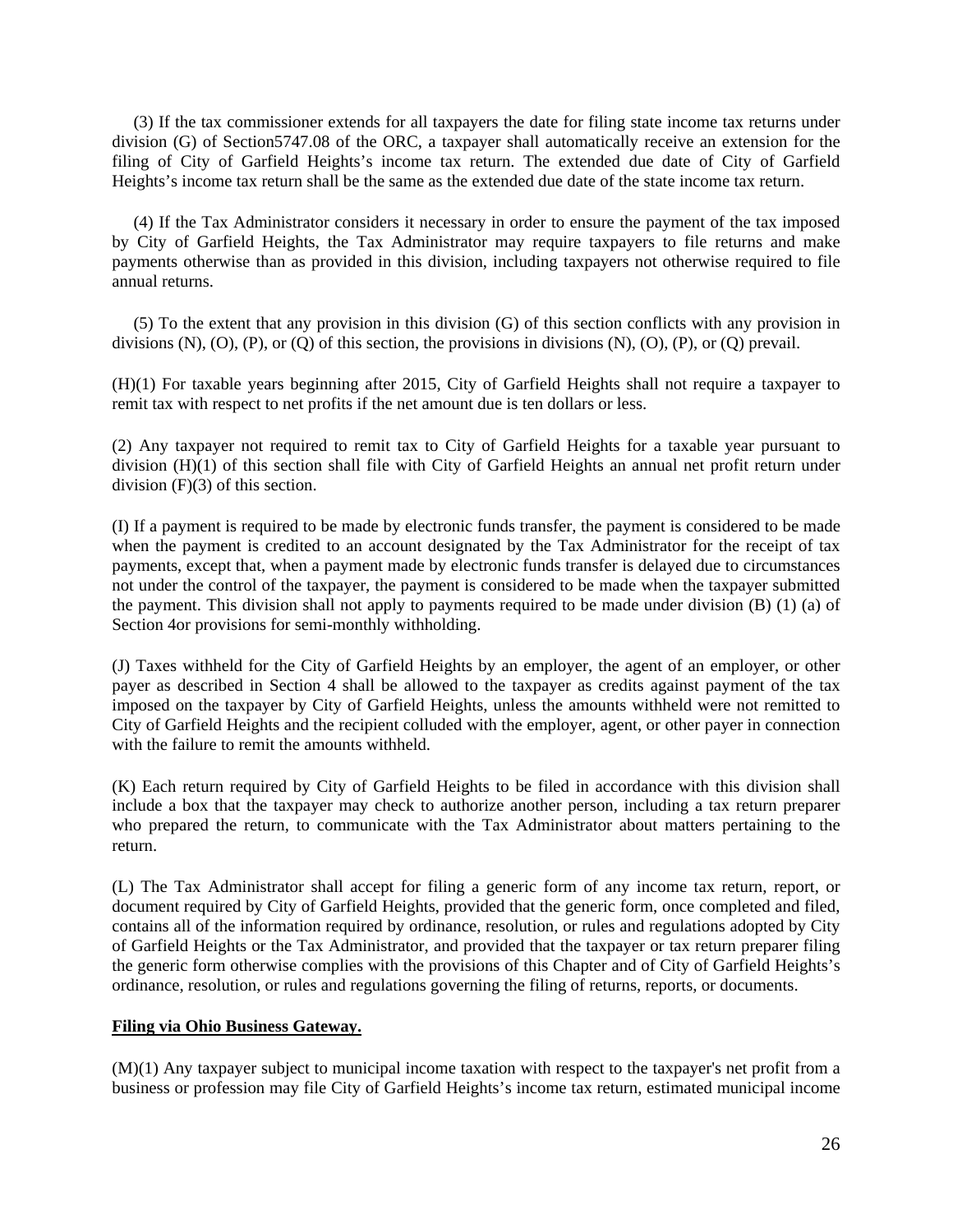tax return, or extension for filing a municipal income tax return, and may make payment of amounts shown to be due on such returns, by using the Ohio Business Gateway.

(2) Any employer, agent of an employer, or other payer may report the amount of municipal income tax withheld from qualifying wages, and may make remittance of such amounts, by using the Ohio Business Gateway.

(3) Nothing in this section affects the due dates for filing employer withholding tax returns.

#### **Extension for service in or for the armed forces.**

(N) Each member of the national guard of any state and each member of a reserve component of the armed forces of the United States called to active duty pursuant to an executive order issued by the president of the United States or an act of the congress of the United States, and each civilian serving as support personnel in a combat zone or contingency operation in support of the armed forces, may apply to the Tax Administrator of City of Garfield Heights for both an extension of time for filing of the return and an extension of time for payment of taxes required by City of Garfield Heights during the period of the member's or civilian's duty service, and for 180 days thereafter. The application shall be filed on or before the one hundred eightieth day after the member's or civilian's duty terminates. An applicant shall provide such evidence as the Tax Administrator considers necessary to demonstrate eligibility for the extension.

(O)(1) If the Tax Administrator ascertains that an applicant is qualified for an extension under this section, the Tax Administrator shall enter into a contract with the applicant for the payment of the tax in installments that begin on the 181st day after the applicant's active duty or service terminates. The Tax Administrator may prescribe such contract terms as the Tax Administrator considers appropriate. However, taxes pursuant to a contract entered into under this division are not delinquent, and the Tax Administrator shall not require any payments of penalties or interest in connection with those taxes for the extension period.

 (2) If the Tax Administrator determines that an applicant is qualified for an extension under this section, the applicant shall neither be required to file any return, report, or other tax document nor be required to pay any tax otherwise due to the municipal corporation before the 181st day after the applicant's active duty or service terminates.

 (3) Taxes paid pursuant to a contract entered into under (O) (1) of this division are not delinquent. The Tax Administrator shall not require any payments of penalties or interest in connection with those taxes for the extension period.

(P)(1) Nothing in this division denies to any person described in this division the application of divisions (N) and (O) of this section.

 (2)(a) A qualifying taxpayer who is eligible for an extension under the Internal Revenue Code shall receive both an extension of time in which to file any return, report, or other tax document and an extension of time in which to make any payment of taxes required by a municipal corporation in accordance with this Chapter. The length of any extension granted under division  $(P)$  (2) (a) of this section shall be equal to the length of the corresponding extension that the taxpayer receives under the Internal Revenue Code. As used in this division, "qualifying taxpayer" means a member of the national guard or a member of a reserve component of the armed forces of the United States called to active duty pursuant to either an executive order issued by the president of the United States or an act of the congress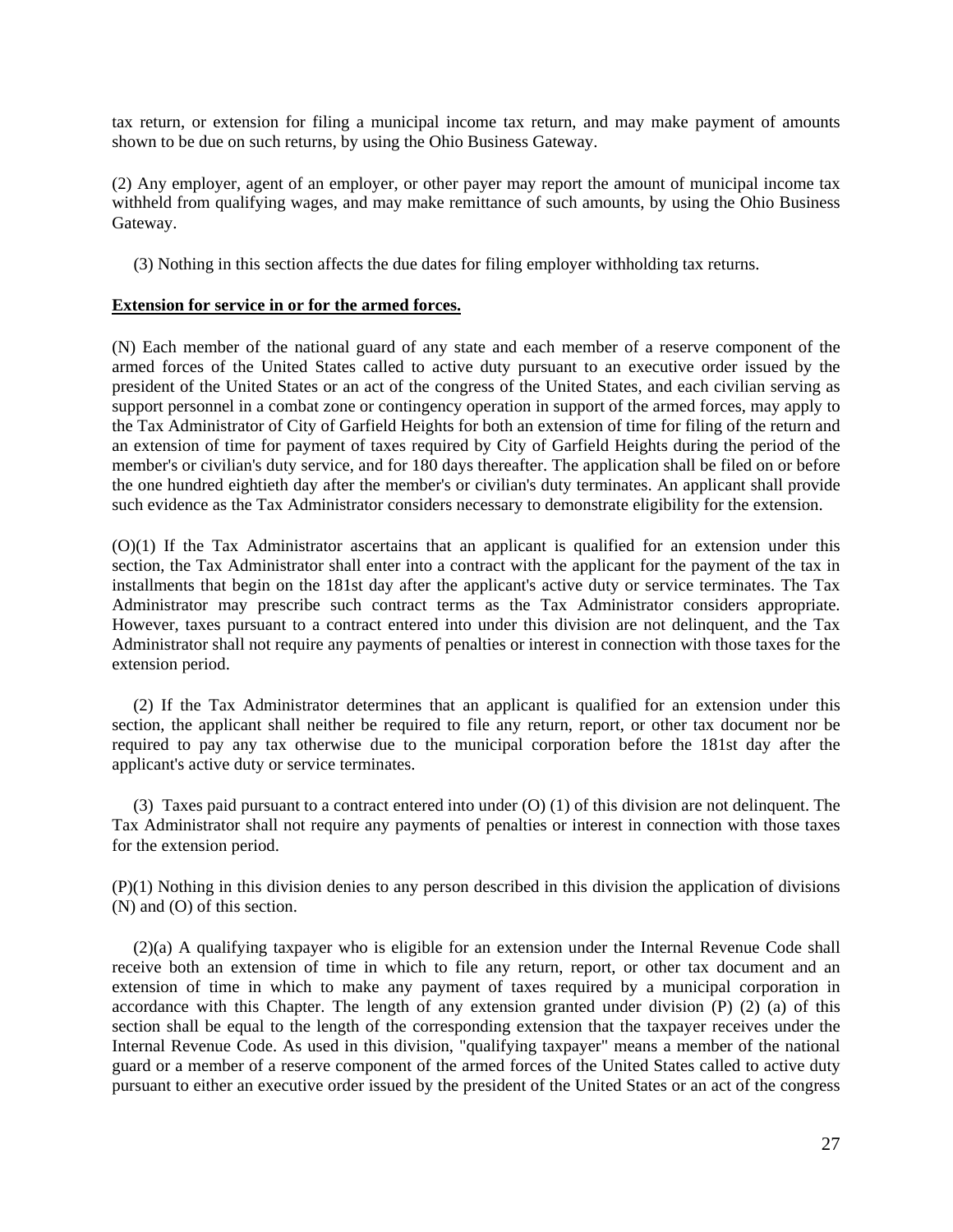of the United States, or a civilian serving as support personnel in a combat zone or contingency operation in support of the armed forces.

(b) Taxes whose payment is extended in accordance with division (P) (2) (a) of this section are not delinquent during the extension period. Such taxes become delinquent on the first day after the expiration of the extension period if the taxes are not paid prior to that date. The Tax Administrator shall not require any payment of penalties or interest in connection with those taxes for the extension period. The Tax Administrator shall not include any period of extension granted under division (C) (2) (a) of this section in calculating the penalty or interest due on any unpaid tax.

(Q) For each taxable year to which division (N), (O), or (P) of this section applies to a taxpayer, the provisions of divisions (O) (2) and (3) of this section, as applicable, apply to the spouse of that taxpayer if the filing status of the spouse and the taxpayer is married filing jointly for that year.

#### **Consolidated municipal income tax return.**

(R) As used in this section:

 (1) "Affiliated group of corporations" means an affiliated group as defined in Section 1504 of the Internal Revenue Code, except that, if such a group includes at least one incumbent local exchange carrier that is primarily engaged in the business of providing local exchange telephone service in this state, the affiliated group shall not include any incumbent local exchange carrier that would otherwise be included in the group.

 (2) "Consolidated federal income tax return" means a consolidated return filed for federal income tax purposes pursuant to Section 1501 of the Internal Revenue Code.

 (3) "Consolidated federal taxable income" means the consolidated taxable income of an affiliated group of corporations, as computed for the purposes of filing a consolidated federal income tax return, before consideration of net operating losses or special deductions. "Consolidated federal taxable income" does not include income or loss of an incumbent local exchange carrier that is excluded from the affiliated group under division (R) (1) of this section.

(4) "Incumbent local exchange carrier" has the same meaning as in Section4927.01 of the ORC.

(5) "Local exchange telephone service" has the same meaning as in Section5727.01 of the ORC.

(S)(1) For taxable years beginning on or after January 1, 2016, a taxpayer that is a member of an affiliated group of corporations may elect to file a consolidated municipal income tax return for a taxable year if at least one member of the affiliated group of corporations is subject to City of Garfield Heights's income tax in that taxable year, and if the affiliated group of corporations filed a consolidated federal income tax return with respect to that taxable year. The election is binding for a five-year period beginning with the first taxable year of the initial election unless a change in the reporting method is required under federal law. The election continues to be binding for each subsequent five-year period unless the taxpayer elects to discontinue filing consolidated municipal income tax returns under division  $(S)(2)$  of this section or a taxpayer receives permission from the Tax Administrator. The Tax Administrator shall approve such a request for good cause shown.

 (2) An election to discontinue filing consolidated municipal income tax returns under this section must be made in the first year following the last year of a five-year consolidated municipal income tax return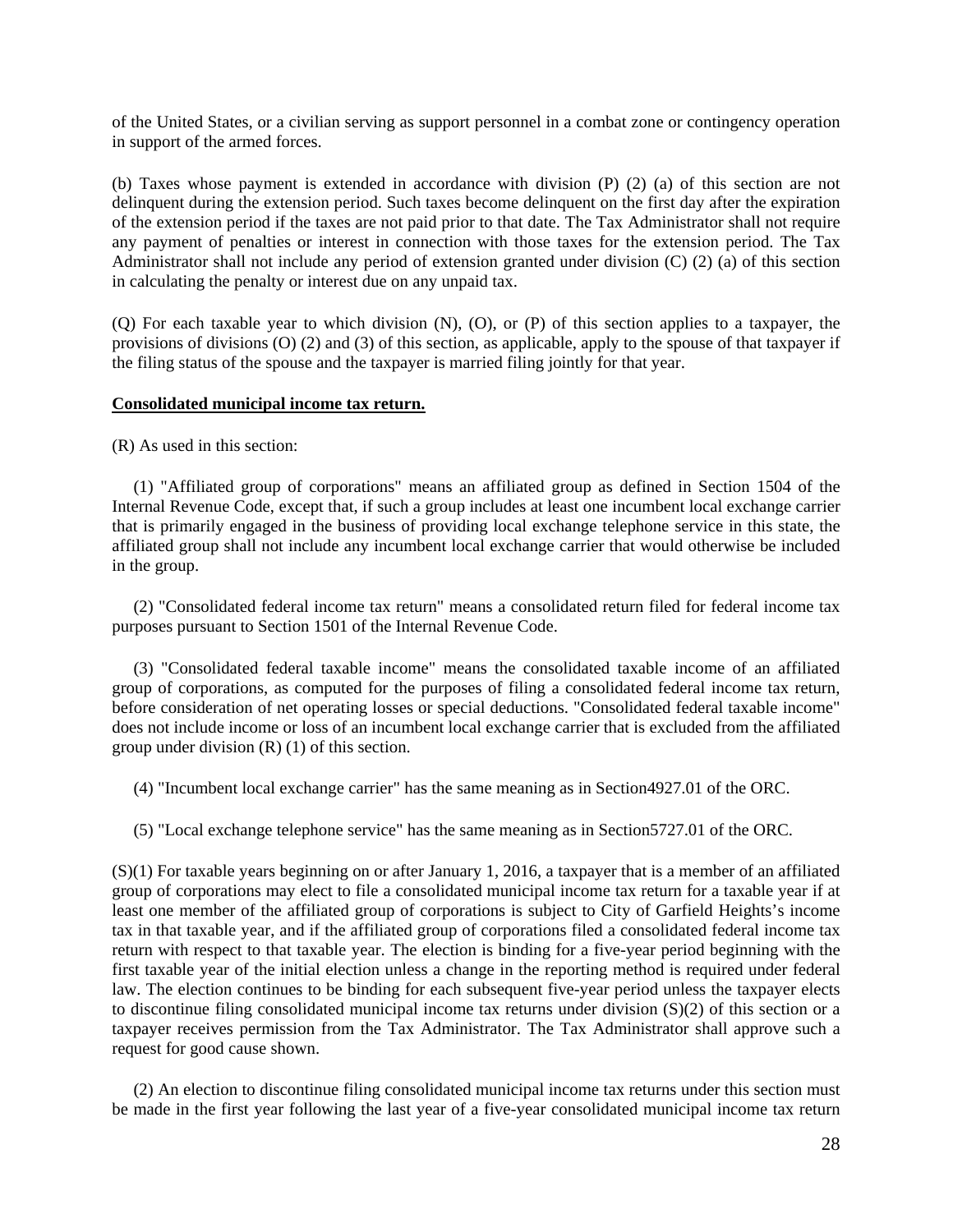election period in effect under division  $(S)(1)$  of this section. The election to discontinue filing a consolidated municipal income tax return is binding for a five-year period beginning with the first taxable year of the election.

 (3) An election made under division (S) (1) or (2) of this section is binding on all members of the affiliated group of corporations subject to a municipal income tax.

(T) A taxpayer that is a member of an affiliated group of corporations that filed a consolidated federal income tax return for a taxable year shall file a consolidated City of Garfield Heights income tax return for that taxable year if the Tax Administrator determines, by a preponderance of the evidence, that intercompany transactions have not been conducted at arm's length and that there has been a distortive shifting of income or expenses with regard to allocation of net profits to City of Garfield Heights. A taxpayer that is required to file a consolidated City of Garfield Heights income tax return for a taxable year shall file a consolidated City of Garfield Heights income tax return for all subsequent taxable years, unless the taxpayer requests and receives written permission from the Tax Administrator to file a separate return or a taxpayer has experienced a change in circumstances.

(U) A taxpayer shall prepare a consolidated City of Garfield Heights income tax return in the same manner as is required under the United States department of treasury regulations that prescribe procedures for the preparation of the consolidated federal income tax return required to be filed by the common parent of the affiliated group of which the taxpayer is a member.

 $(V)(1)$  Except as otherwise provided in divisions  $(V)(2)$ ,  $(3)$ , and  $(4)$  of this section, corporations that file a consolidated municipal income tax return shall compute adjusted federal taxable income, as defined in Section 2, by substituting "consolidated federal taxable income" for "federal taxable income" wherever "federal taxable income" appears in that division and by substituting "an affiliated group of corporation's" for "a C corporation's" wherever "a C corporation's" appears in that division.

 (2) No corporation filing a consolidated City of Garfield Heights income tax return shall make any adjustment otherwise required under  $Section2(C)(1)$  to the extent that the item of income or deduction otherwise subject to the adjustment has been eliminated or consolidated in the computation of consolidated federal taxable income.

 (3) If the net profit or loss of a pass-through entity having at least eighty percent (80%) of the value of its ownership interest owned or controlled, directly or indirectly, by an affiliated group of corporations is included in that affiliated group's consolidated federal taxable income for a taxable year, the corporation filing a consolidated City of Garfield Heights income tax return shall do one of the following with respect to that pass-through entity's net profit or loss for that taxable year:

(a) Exclude the pass-through entity's net profit or loss from the consolidated federal taxable income of the affiliated group and, for the purpose of making the computations required in divisions (R) through (Y) of Section 5, exclude the property, payroll, and gross receipts of the pass-through entity in the computation of the affiliated group's net profit sitused to the City of Garfield Heights. If the entity's net profit or loss is so excluded, the entity shall be subject to taxation as a separate taxpayer on the basis of the entity's net profits that would otherwise be included in the consolidated federal taxable income of the affiliated group.

(b) Include the pass-through entity's net profit or loss in the consolidated federal taxable income of the affiliated group and, for the purpose of making the computations required in divisions (R) through (Y) of Section 5, include the property, payroll, and gross receipts of the pass-through entity in the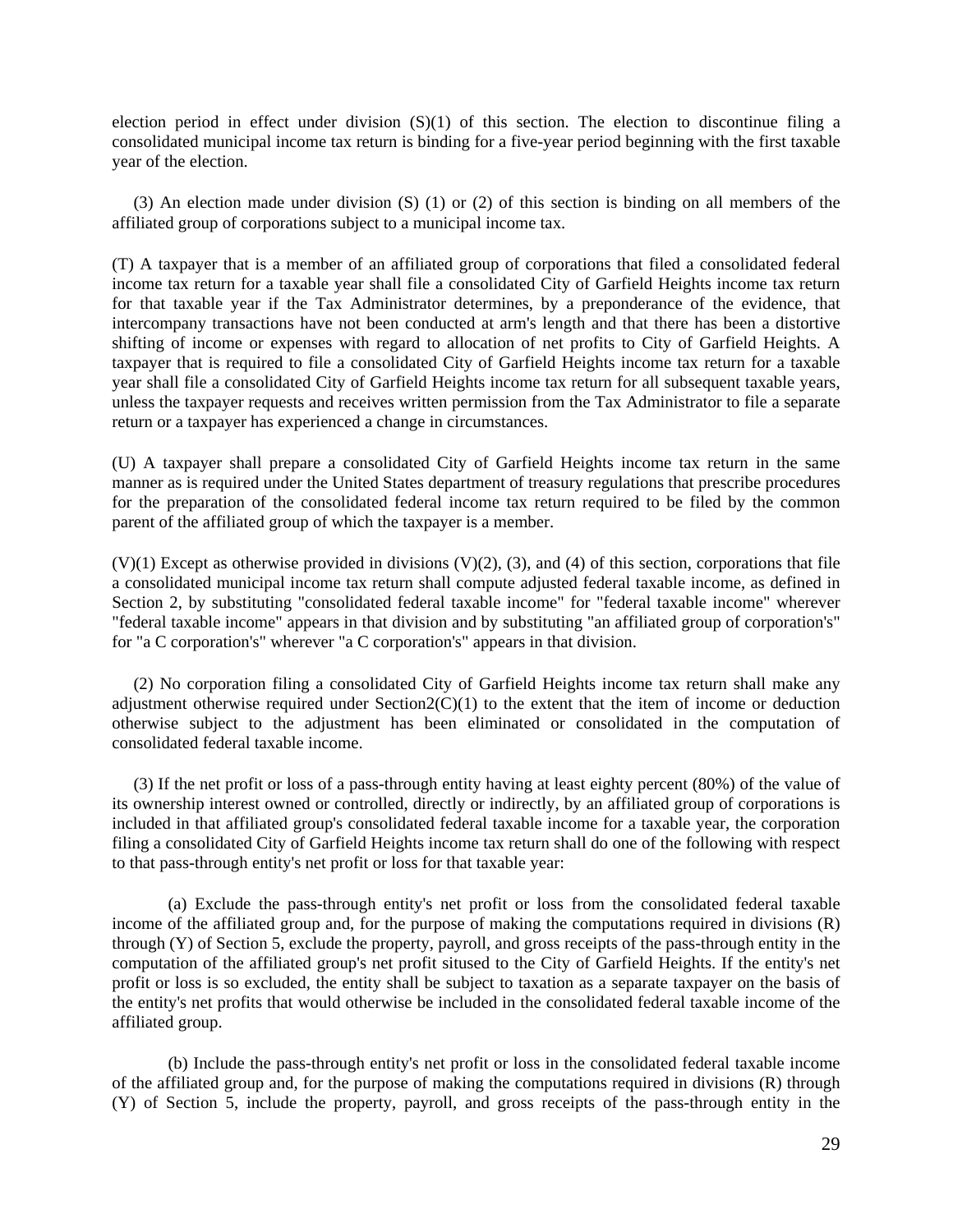computation of the affiliated group's net profit sitused to the City of Garfield Heights. If the entity's net profit or loss is so included, the entity shall not be subject to taxation as a separate taxpayer on the basis of the entity's net profits that are included in the consolidated federal taxable income of the affiliated group.

 (4) If the net profit or loss of a pass-through entity having less than eighty percent of the value of its ownership interest owned or controlled, directly or indirectly, by an affiliated group of corporations is included in that affiliated group's consolidated federal taxable income for a taxable year, all of the following shall apply:

(a) The corporation filing the consolidated municipal income tax return shall exclude the passthrough entity's net profit or loss from the consolidated federal taxable income of the affiliated group and, for the purposes of making the computations required in divisions (R) through (Y) of Section 5, exclude the property, payroll, and gross receipts of the pass-through entity in the computation of the affiliated group's net profit sitused to City of Garfield Heights;

(b) The pass-through entity shall be subject to City of Garfield Heights income taxation as a separate taxpayer in accordance with this Chapter on the basis of the entity's net profits that would otherwise be included in the consolidated federal taxable income of the affiliated group.

(W) Corporations filing a consolidated City of Garfield Heights income tax return shall make the computations required under divisions (R) through (Y) of Section 5 by substituting "consolidated federal taxable income attributable to" for "net profit from" wherever "net profit from" appears in that section and by substituting "affiliated group of corporations" for "taxpayer" wherever "taxpayer" appears in that section.

(X) Each corporation filing a consolidated City of Garfield Heights income tax return is jointly and severally liable for any tax, interest, penalties, fines, charges, or other amounts imposed by City of Garfield Heights in accordance with this Chapter on the corporation, an affiliated group of which the corporation is a member for any portion of the taxable year, or any one or more members of such an affiliated group.

(Y) Corporations and their affiliates that made an election or entered into an agreement with City of Garfield Heights before January 1, 2016, to file a consolidated or combined tax return with City of Garfield Heights may continue to file consolidated or combined tax returns in accordance with such election or agreement for taxable years beginning on and after January 1, 2016.

### **SECTION 6 CREDIT FOR TAX PAID TO OTHER MUNICIPALITIES.**

 (A) Every individual taxpayer domiciled in City of Garfield Heights who is required to and does pay, or has acknowledged liability for, a municipal tax to another municipality on or measured by the same income, qualifying wages, commissions, net profits or other compensation taxable under this Chapter may claim a nonrefundable credit upon satisfactory evidence of the tax paid to the other municipality. Subject to division (C) of this section, the credit shall not exceed 100% of the amount obtained by multiplying the income, qualifying wages, commissions, net profits or other compensation subject to tax in the other municipality by the LOWER of the tax rate in such other municipality OR the rate of 2%.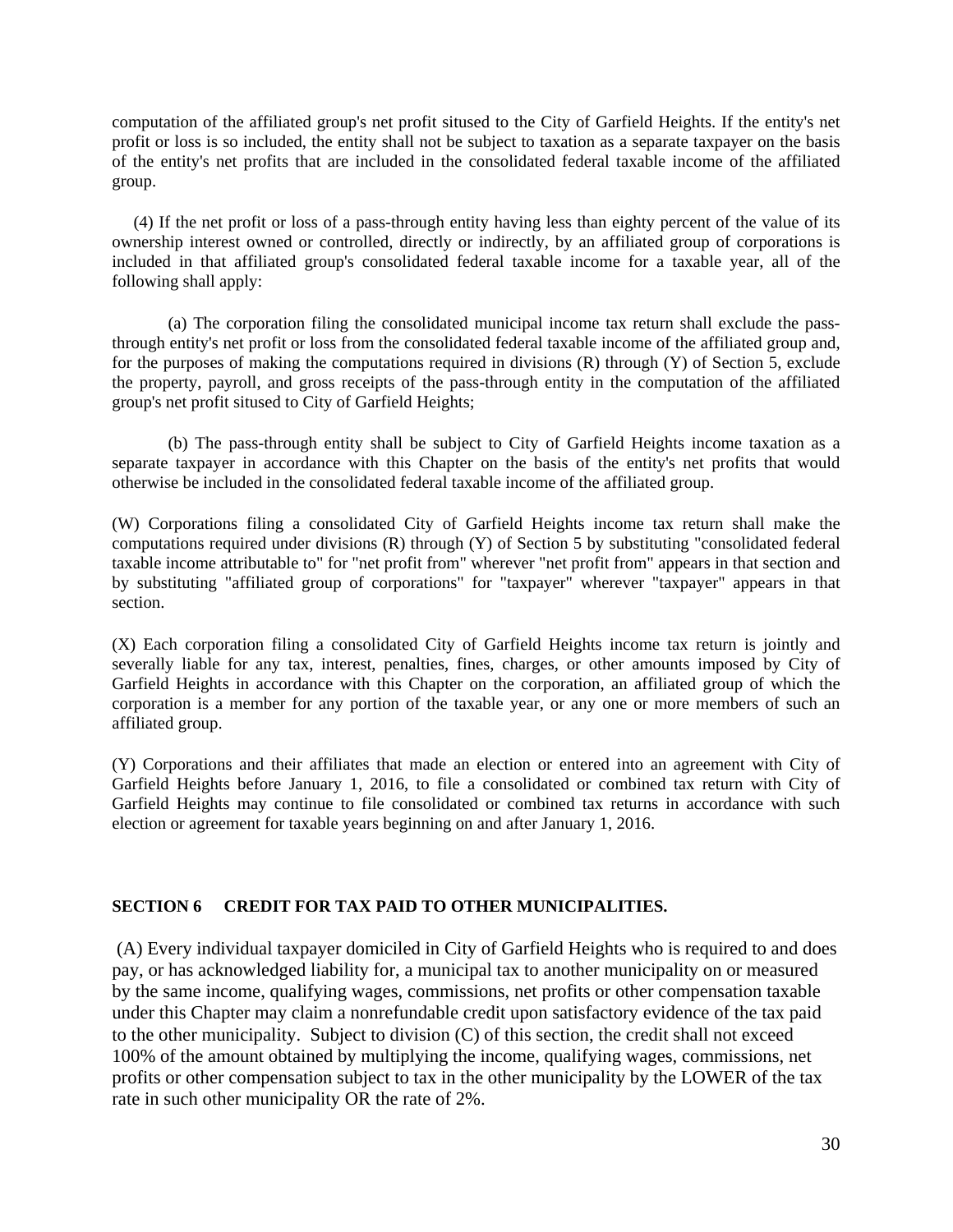The amount of tax credit shall be reviewed by the Finance Committee of Council from time to time and such Committee shall make its recommendations as to future tax credits to Council at least semiannually. Council shall be empowered to raise the tax credit by amendments hereto; however any decrease in the tax credit shall be submitted to a vote of the electorate at any election in accordance with the laws of the State and Charter of the City.

(B) City of Garfield Heights shall grant a credit against its tax on income to a resident of City of Garfield Heights who works in a joint economic development zone created under Section715.691 or a joint economic development district created under Section715.70, 715.71, or 715.72 of the ORC to the same extent that it grants a credit against its tax on income to its residents who are employed in another municipal corporation.

(C) If the amount of tax withheld or paid to the other municipality is less than the amount of tax required to be withheld or paid to the other municipality, then for purposes of division (A) of this section, "the income, qualifying wages, commissions, net profits or other compensation" subject to tax in the other municipality shall be limited to the amount computed by dividing the tax withheld or paid to the other municipality by the tax rate for that municipality.

(D) Intentionally left blank.

### **SECTION 7 ESTIMATED TAXES.**

(A) As used in this section:

 (1) "Estimated taxes" means the amount that the taxpayer reasonably estimates to be the taxpayer's tax liability for City of Garfield Heights's income tax for the current taxable year.

 (2) "Tax liability" means the total taxes due to City of Garfield Heights for the taxable year, after allowing any credit to which the taxpayer is entitled, and after applying any estimated tax payment, withholding payment, or credit from another taxable year.

(B)(1)Every taxpayer shall make a declaration of estimated taxes for the current taxable year, on the form prescribed by the Tax Administrator, if the amount payable as estimated taxes is at least \$200. For the purposes of this section:

(a) Taxes withheld for City of Garfield Heights from qualifying wages shall be considered as paid to the City of Garfield Heights in equal amounts on each payment date unless the taxpayer establishes the dates on which all amounts were actually withheld, in which case they shall be considered as paid on the dates on which the amounts were actually withheld.

(b) An overpayment of tax applied as a credit to a subsequent taxable year is deemed to be paid on the date of the postmark stamped on the cover in which the payment is mailed or, if the payment is made by electronic funds transfer, the date the payment is submitted. As used in this division, "date of the postmark" means, in the event there is more than one date on the cover, the earliest date imprinted on the cover by the postal service.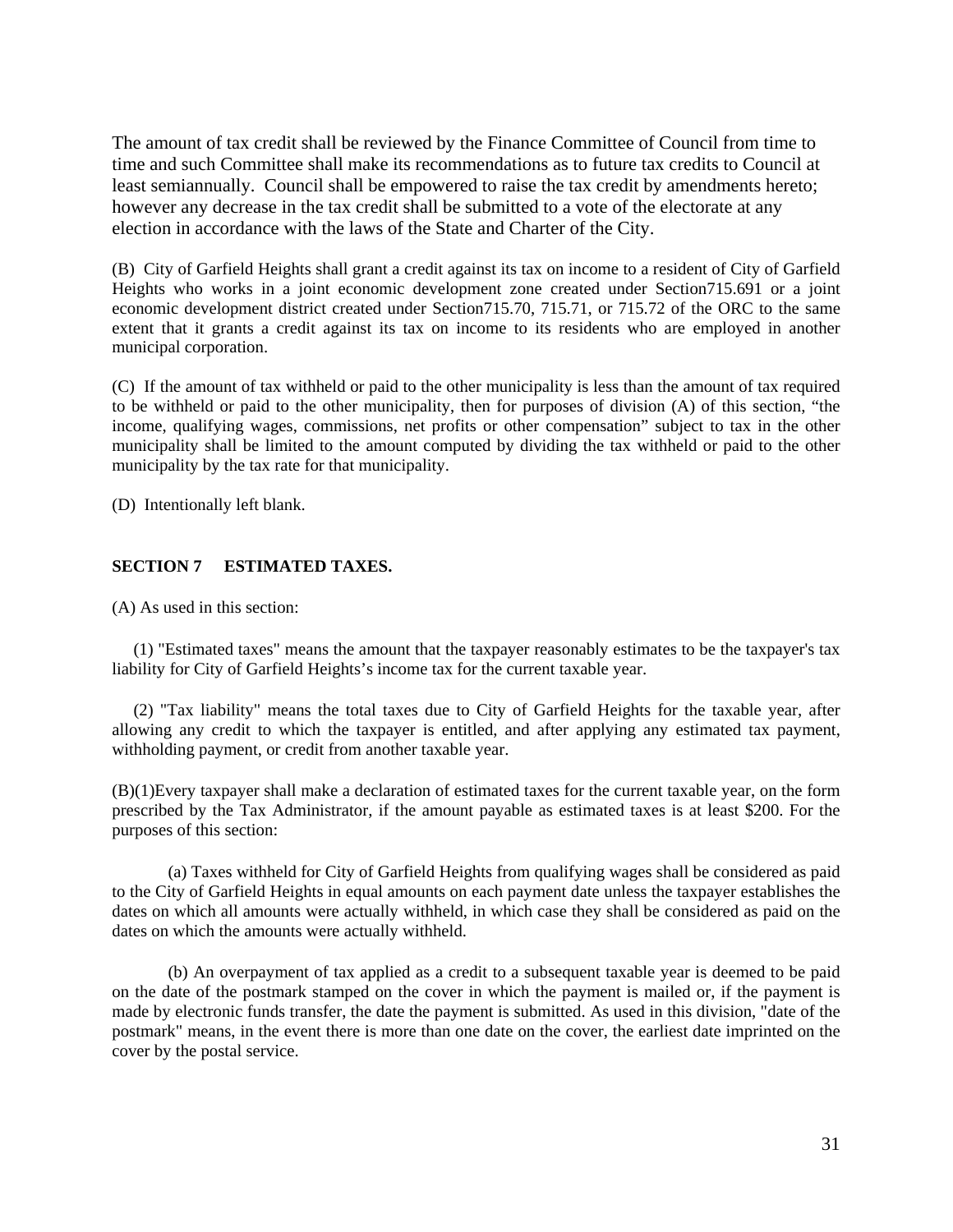(2)Taxpayers filing joint returns shall file joint declarations of estimated taxes. A taxpayer may amend a declaration under rules prescribed by the Tax Administrator. A taxpayer having a taxable year of less than twelve months shall make a declaration under rules prescribed by the Tax Administrator.

 (3) The declaration of estimated taxes shall be filed on or before the date prescribed for the filing of municipal income tax returns under division (G) of Section 5 or on or before the fifteenth  $(15<sup>th</sup>)$  day of the fourth month after the taxpayer becomes subject to tax for the first time.

(4) Taxpayers reporting on a fiscal year basis shall file a declaration on or before the fifteenth  $(15<sup>th</sup>)$ day of the fourth month after the beginning of each fiscal year or period.

 (5) The original declaration or any subsequent amendment may be increased or decreased on or before any subsequent quarterly payment day as provided in this section.

(C)(1) The required portion of the tax liability for the taxable year that shall be paid through estimated taxes made payable to City of Garfield Heights, including the application of tax refunds to estimated taxes and withholding on or before the applicable payment date, shall be as follows:

(a) On or before the fifteenth  $(15<sup>th</sup>)$  day of the fourth month after the beginning of the taxable year, twenty-two and one-half (22.5) percent of the tax liability for the taxable year;

(b) On or before the fifteenth  $(15<sup>th</sup>)$  day of the sixth month after the beginning of the taxable year, forty-five (45) percent of the tax liability for the taxable year;

(c) On or before the fifteenth  $(15<sup>th</sup>)$  day of the ninth month after the beginning of the taxable year, sixty-seven and one-half (67.5) percent of the tax liability for the taxable year;

(d) On or before the fifteenth  $(15<sup>th</sup>)$  day of the twelfth month of the taxable year, ninety percent (90%) of the tax liability for the taxable year.

 (2) When an amended declaration has been filed, the unpaid balance shown due on the amended declaration shall be paid in equal installments on or before the remaining payment dates.

(3) On or before the fifteenth  $(15<sup>th</sup>)$  day of the fourth month of the year following that for which the declaration or amended declaration was filed, an annual return shall be filed and any balance which may be due shall be paid with the return in accordance with Section 5.

(D)(1) In the case of any underpayment of any portion of a tax liability, penalty and interest may be imposed pursuant to Section 18 upon the amount of underpayment for the period of underpayment, unless the underpayment is due to reasonable cause as described in division (E) of this section. The amount of the underpayment shall be determined as follows:

(a) For the first payment of estimated taxes each year, twenty-two and one-half percent(22.5%) of the tax liability, less the amount of taxes paid by the date prescribed for that payment;

(b) For the second payment of estimated taxes each year, forty-five percent (45%) of the tax liability, less the amount of taxes paid by the date prescribed for that payment;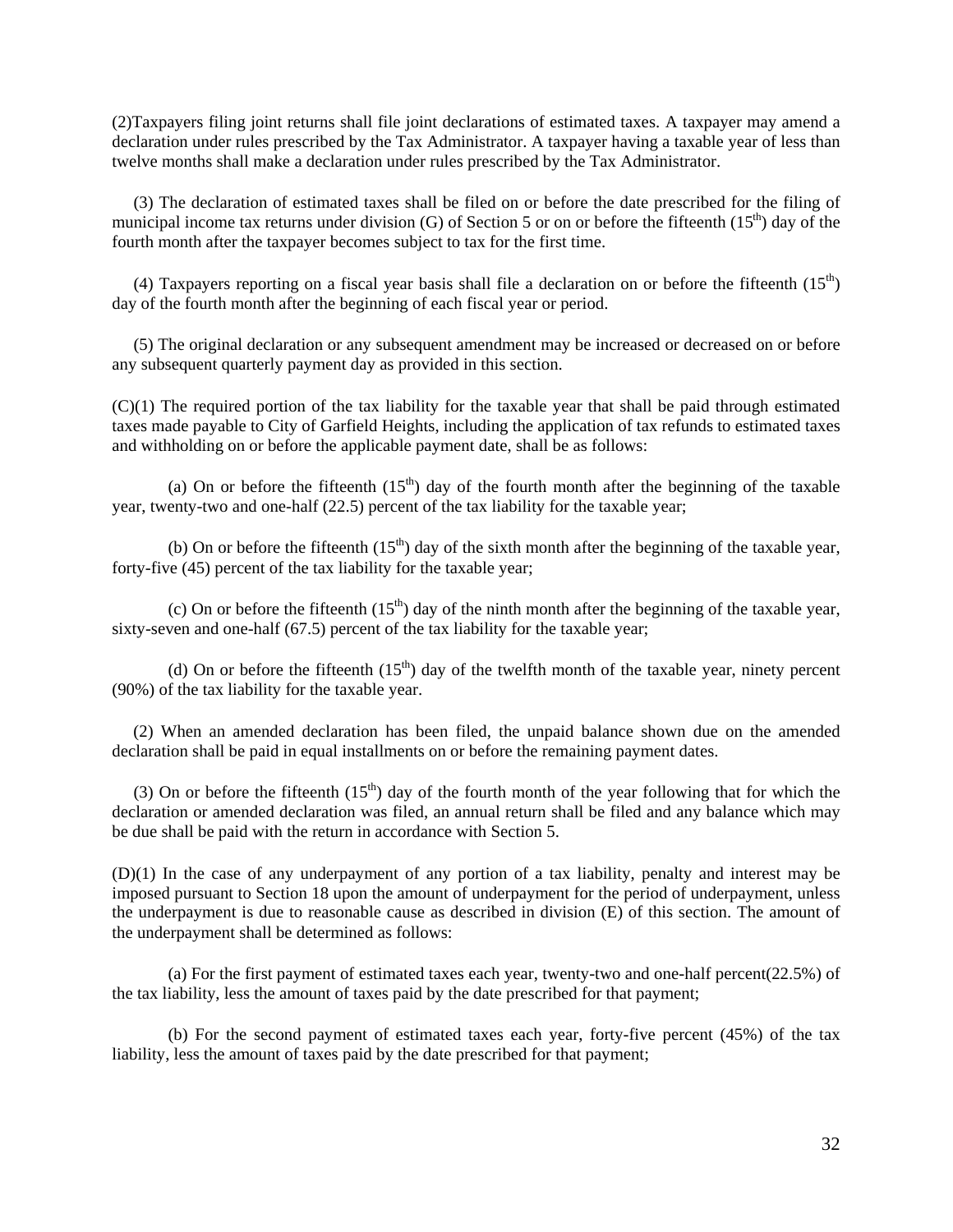(c) For the third payment of estimated taxes each year, sixty-seven and one-half percent(67.5%) of the tax liability, less the amount of taxes paid by the date prescribed for that payment;

(d) For the fourth payment of estimated taxes each year, ninety percent (90%) of the tax liability, less the amount of taxes paid by the date prescribed for that payment.

 (2) The period of the underpayment shall run from the day the estimated payment was required to be made to the date on which the payment is made. For purposes of this section, a payment of estimated taxes on or before any payment date shall be considered a payment of any previous underpayment only to the extent the payment of estimated taxes exceeds the amount of the payment presently required to be paid to avoid any penalty.

(E) An underpayment of any portion of tax liability determined under division (D) of this section shall be due to reasonable cause and the penalty imposed by this section shall not be added to the taxes for the taxable year if any of the following apply:

 (1) The amount of estimated taxes that were paid equals at least ninety percent (90%) of the tax liability for the current taxable year, determined by annualizing the income received during the year up to the end of the month immediately preceding the month in which the payment is due.

 (2) The amount of estimated taxes that were paid equals at least one hundred percent of the tax liability shown on the return of the taxpayer for the preceding taxable year, provided that the immediately preceding taxable year reflected a period of twelve months and the taxpayer filed a return with City of Garfield Heights under Section 5 for that year.

 (3) The taxpayer is an individual who resides in City of Garfield Heights but was not domiciled there on the first day of January of the calendar year that includes the first day of the taxable year.

#### **SECTION 8 ROUNDING OF AMOUNTS.**

A person may round to the nearest whole dollar all amounts the person is required to enter on any return, report, voucher, or other document required under this Chapter. Any fractional part of a dollar that equals or exceeds fifty cents shall be rounded to the next whole dollar, and any fractional part of a dollar that is less than fifty cents shall be dropped. If a person chooses to round amounts entered on a document, the person shall round all amounts entered on the document.

#### **SECTION 9 REQUESTS FOR REFUNDS.**

(A) As used in this section, "withholding tax" has the same meaning as in Section18.

(B) Upon receipt of a request for a refund, the Tax Administrator, in accordance with this section, shall refund to employers, agents of employers, other payers, or taxpayers, with respect to any income or withholding tax levied by the municipal corporation:

(1) Overpayments of ten dollars or more;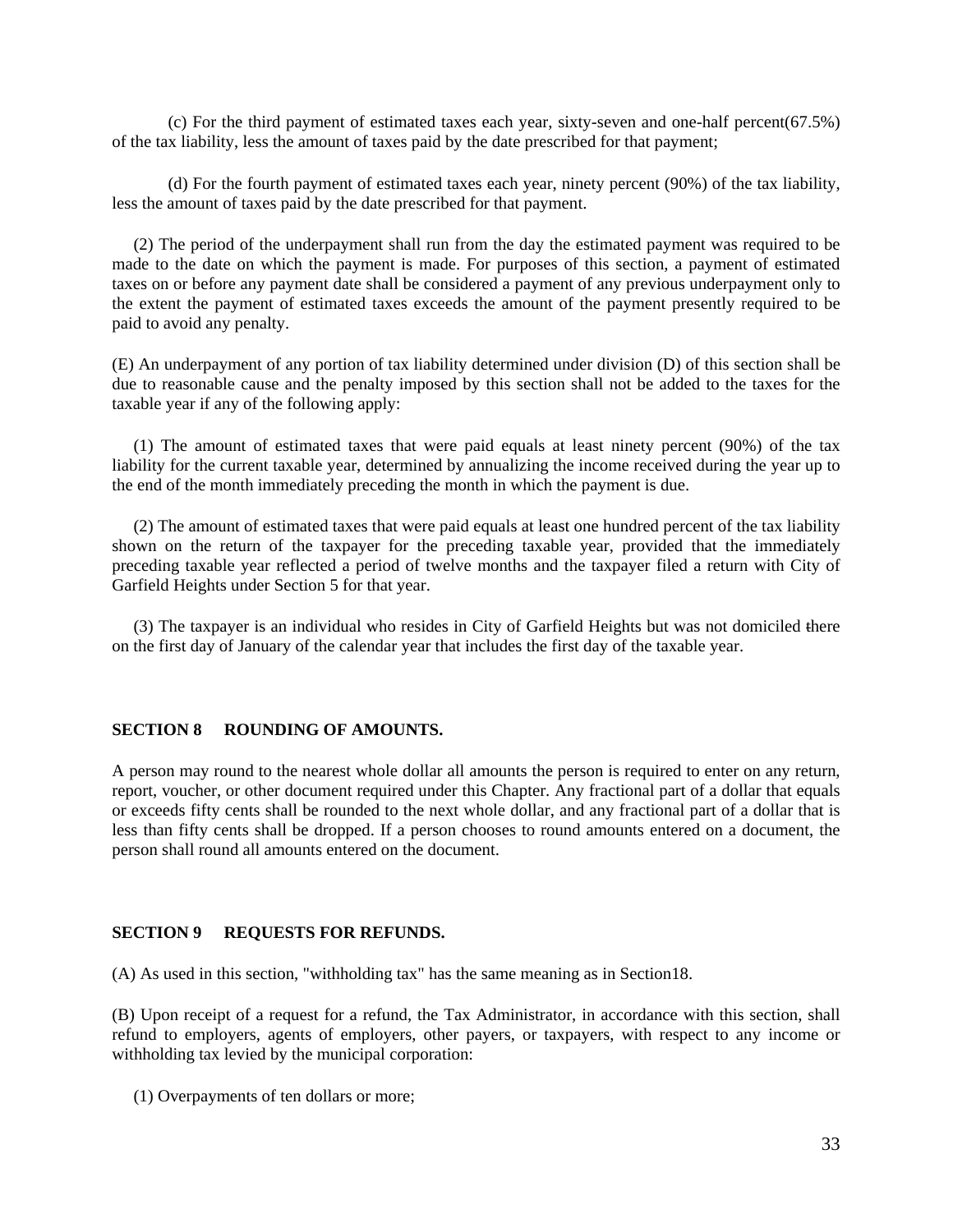(2) Amounts paid erroneously if the refund requested is ten dollars or more.

(C)(1) Except as otherwise provided in this Chapter, requests for refund shall be filed with the Tax Administrator, on the form prescribed by the Tax Administrator within three years after the tax was due or paid, whichever is later. The Tax Administrator may require the requestor to file with the request any documentation that substantiates the requestor's claim for a refund.

 (2) On filing of the refund request, the Tax Administrator shall determine the amount of refund due and certify such amount to the appropriate municipal corporation official for payment. Except as provided in division (C) (3) of this section, the Tax Administrator shall issue an assessment to any taxpayer whose request for refund is fully or partially denied. The assessment shall state the amount of the refund that was denied, the reasons for the denial, and instructions for appealing the assessment.

 (3) If a Tax Administrator denies in whole or in part a refund request included within the taxpayer's originally filed annual income tax return, the Tax Administrator shall notify the taxpayer, in writing, of the amount of the refund that was denied, the reasons for the denial, and instructions for requesting an assessment that may be appealed under Section 21.

(D) A request for a refund that is received after the last day for filing specified in division (C) of this section shall be considered to have been filed in a timely manner if any of the following situations exist:

 (1) The request is delivered by the postal service, and the earliest postal service postmark on the cover in which the request is enclosed is not later than the last day for filing the request.

 (2) The request is delivered by the postal service, the only postmark on the cover in which the request is enclosed was affixed by a private postal meter, the date of that postmark is not later than the last day for filing the request, and the request is received within seven days of such last day.

 (3) The request is delivered by the postal service, no postmark date was affixed to the cover in which the request is enclosed or the date of the postmark so affixed is not legible, and the request is received within seven days of the last day for making the request.

(E) Interest shall be allowed and paid on any overpayment by a taxpayer of any municipal income tax obligation from the date of the overpayment until the date of the refund of the overpayment, except that if any overpayment is refunded within 90 days after the final filing date of the annual return or 90 days after the completed return is filed, whichever is later, no interest shall be allowed on the refund. For the purpose of computing the payment of interest on amounts overpaid, no amount of tax for any taxable year shall be considered to have been paid before the date on which the return on which the tax is reported is due, without regard to any extension of time for filing that return. Interest shall be paid at the interest rate described in Section 18 (A) (4).

#### **SECTION 10 SECOND MUNICIPALITY IMPOSING TAX AFTER TIME PERIOD ALLOWED FOR REFUND.**

(A)Income tax that has been deposited with City of Garfield Heights, but should have been deposited with another municipality, is allowable by City of Garfield Heights as a refund but is subject to the three-year limitation on refunds.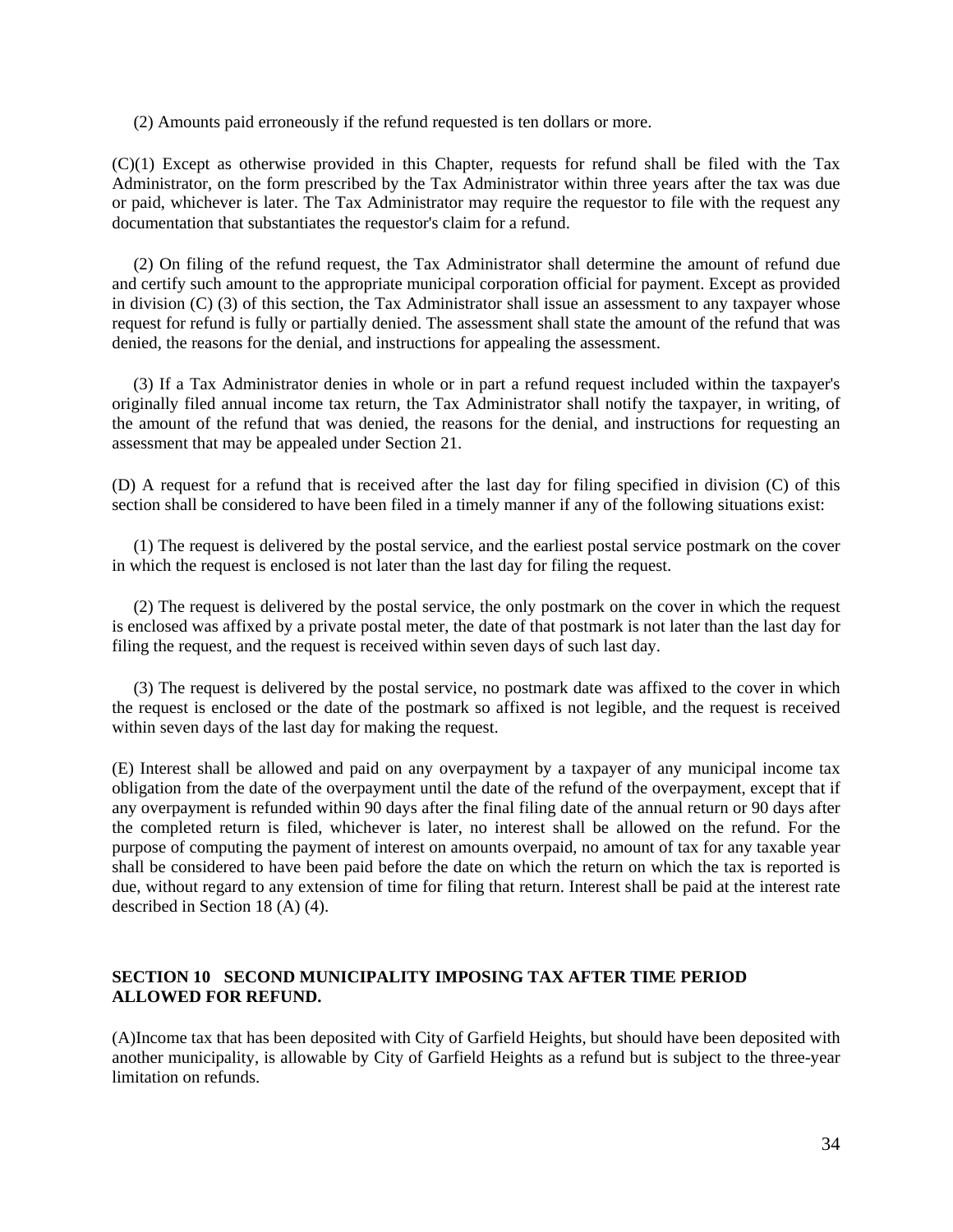(B)Income tax that was deposited with another municipality but should have been deposited with City of Garfield Heights is subject to recovery by City of Garfield Heights. If City of Garfield Heights's tax on that income is imposed after the time period allowed for a refund of the tax or withholding paid to the other municipality, City of Garfield Heights shall allow a nonrefundable credit against the tax or withholding City of Garfield Heights claims is due with respect to such income or wages, equal to the tax or withholding paid to the first municipality with respect to such income or wages.

(C) If City of Garfield Heights's tax rate is less than the tax rate in the other municipality, then the nonrefundable credit shall be calculated using City of Garfield Heights's tax rate. However, if City of Garfield Heights's tax rate is greater than the tax rate in the other municipality, the tax due in excess of the nonrefundable credit is to be paid to City of Garfield Heights, along with any penalty and interest that accrued during the period of nonpayment.

(D) Nothing in this section permits any credit carryforward.

### **SECTION 11 AMENDED RETURNS.**

(A)(1)If a taxpayer's tax liability shown on the annual tax return for City of Garfield Heights changes as a result of an adjustment to the taxpayer's federal or state income tax return, the taxpayer shall file an amended return with City of Garfield Heights. The amended return shall be filed on a form required by the Tax Administrator.

(2) If a taxpayer intends to file an amended consolidated municipal income tax return, or to amend its type of return from a separate return to a consolidated return, based on the taxpayer's consolidated federal income tax return, the taxpayer shall notify the Tax Administrator before filing the amended return.

(B)(1) In the case of an underpayment, the amended return shall be accompanied by payment of any combined additional tax due, together with any penalty and interest thereon. If the combined tax shown to be due is ten dollars or less, no payment need be made. The amended return shall reopen those facts, figures, computations, or attachments from a previously filed return that are not affected, either directly or indirectly, by the adjustment to the taxpayer's federal or state income tax return only:

(i) to determine the amount of tax that would be due if all facts, figures, computations, and attachments were reopened; or,

(ii) if the applicable statute of limitations for civil actions or prosecutions under Section12 has not expired for a previously filed return.

(2) The additional tax to be paid shall not exceed the amount of tax that would be due if all facts, figures, computations, and attachments were reopened; i.e., the payment shall be the lesser of the two amounts.

(C)(1) In the case of an overpayment, a request for refund may be filed under this division within the period prescribed by division (D) of this Section for filing the amended return, even if it is filed beyond the period prescribed in that division if it otherwise conforms to the requirements of that division. If the amount of the refund is less than ten dollars, no refund need be paid by City of Garfield Heights. A request filed under this division shall claim refund of overpayments resulting from alterations only to those facts, figures, computations, or attachments required in the taxpayer's annual return that are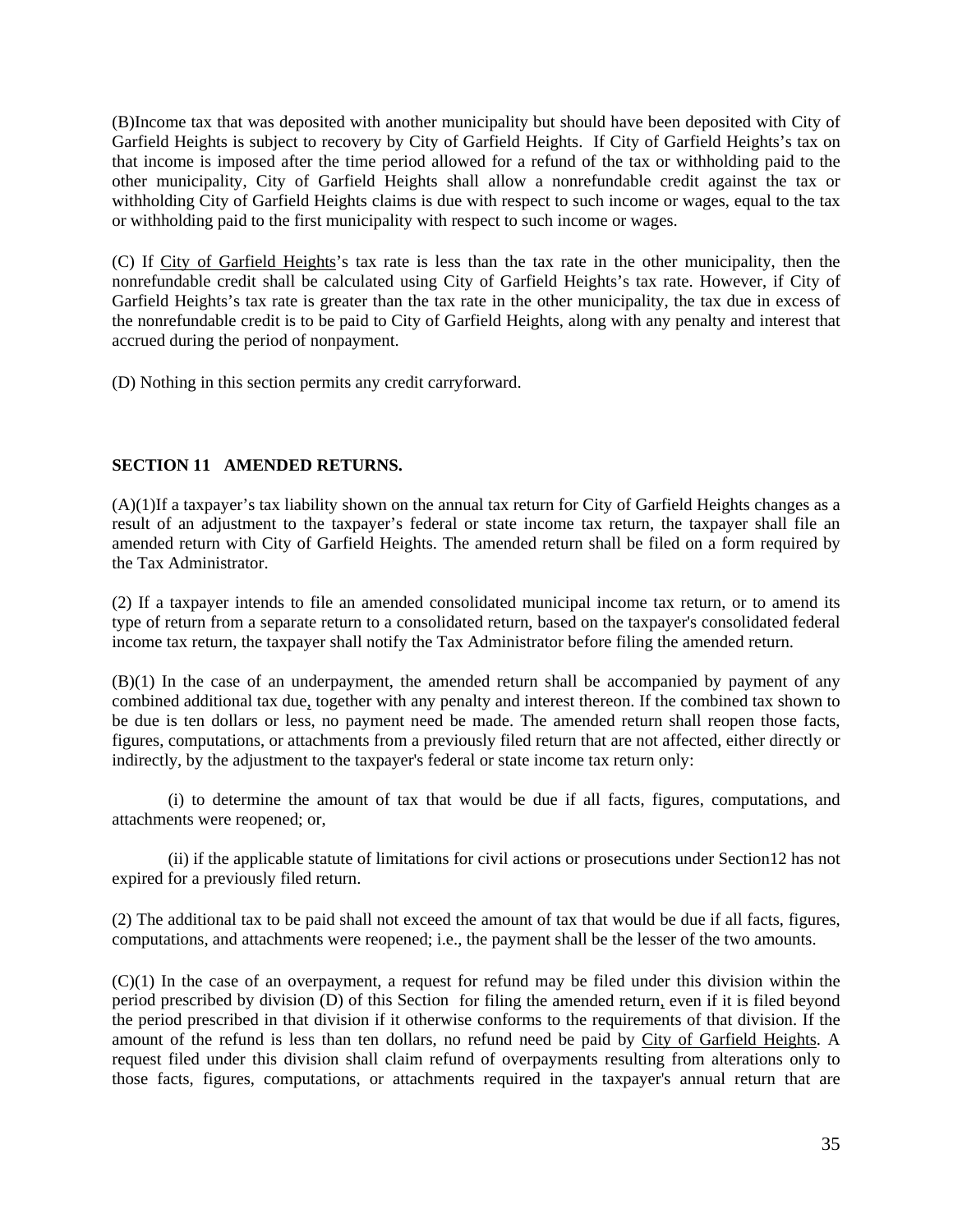affected, either directly or indirectly, by the adjustment to the taxpayer's federal or state income tax return, unless it is also filed within the time prescribed in Section 9.

(2) The amount to be refunded shall not exceed the amount of refund that would be due if all facts, figures, computations, and attachments were reopened. All facts, figures, computations, and attachments may be reopened to determine the refund amount due by inclusion of all facts, figures, computations, and attachments.

(D) Within 60 days after the final determination of any federal or state tax liability affecting the taxpayer's City of Garfield Heights's tax liability, that taxpayer shall make and file an amended City of Garfield Heights return showing income subject to City of Garfield Heights income tax based upon such final determination of federal or state tax liability. The taxpayer shall pay any additional City of Garfield Heights income tax shown due thereon or make a claim for refund of any overpayment, unless the tax or overpayment is less than ten dollars.

#### **SECTION 12 LIMITATIONS.**

(A)(1)(a) Civil actions to recover municipal income taxes and penalties and interest on municipal income taxes shall be brought within the later of:

- (i) Three years after the tax was due or the return was filed, whichever is later; or
- (ii) One year after the conclusion of the qualifying deferral period, if any.

(b) The time limit described in division  $(A)(1)(a)$  of this section may be extended at any time if both the Tax Administrator and the employer, agent of the employer, other payer, or taxpayer consent in writing to the extension. Any extension shall also extend for the same period of time the time limit described in division (C) of this section.

 (2) As used in this section, "qualifying deferral period" means a period of time beginning and ending as follows:

(a) Beginning on the date a person who is aggrieved by an assessment files with the Board of Tax Review the request described in Section 21. That date shall not be affected by any subsequent decision, finding, or holding by any administrative body or court that the Board of Tax Review did not have jurisdiction to affirm, reverse, or modify the assessment or any part of that assessment.

(b) Ending the later of the sixtieth day after the date on which the final determination of the Board of Tax Review becomes final or, if any party appeals from the determination of the local board of Tax Review, the sixtieth day after the date on which the final determination of the Board of Tax Review is either ultimately affirmed in whole or in part or ultimately reversed and no further appeal of either that affirmation, in whole or in part, or that reversal is available or taken.

(B) Prosecutions for an offense made punishable under a resolution or ordinance imposing an income tax shall be commenced within three years after the commission of the offense, provided that in the case of fraud, failure to file a return, or the omission of twenty-five percent (25%) or more of income required to be reported, prosecutions may be commenced within six years after the commission of the offense.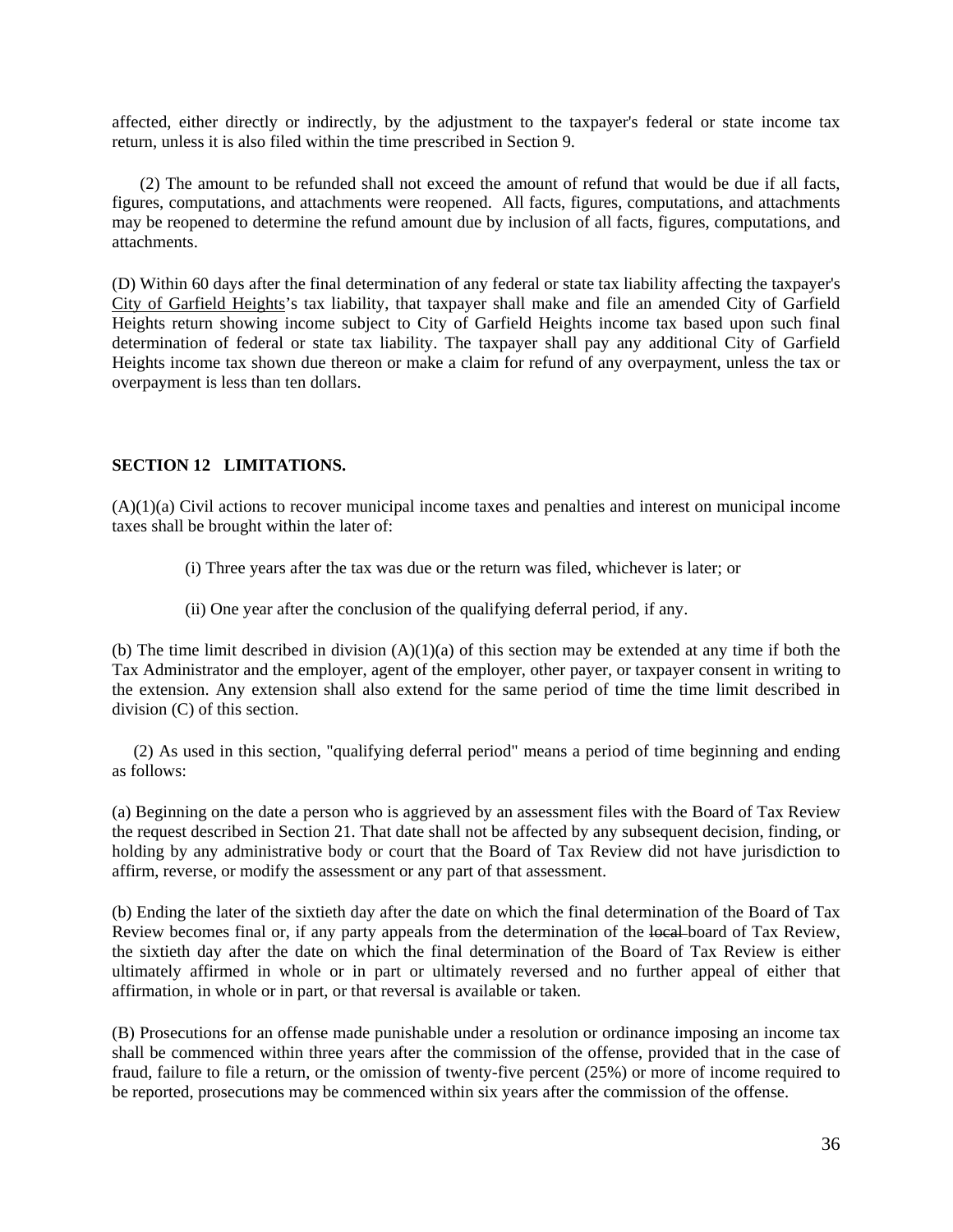(C) A claim for a refund of municipal income taxes shall be brought within the time limitation provided in Section9.

(D)(1) Notwithstanding the fact that an appeal is pending, the petitioner may pay all or a portion of the assessment that is the subject of the appeal. The acceptance of a payment by City of Garfield Heights does not prejudice any claim for refund upon final determination of the appeal.

 (2) If upon final determination of the appeal an error in the assessment is corrected by the Tax Administrator, upon an appeal so filed or pursuant to a final determination of the Board of Tax Review, of the Ohio board of tax appeals, or any court to which the decision of the Ohio board of tax appeals has been appealed, so that the resultant amount due is less than the amount paid, a refund will be paid in the amount of the overpayment as provided by Section 9, with interest on that amount as provided by division (E) of Section 9.

(E) No civil action to recover City of Garfield Heights income tax or related penalties or interest shall be brought during either of the following time periods:

 (1) The period during which a taxpayer has a right to appeal the imposition of that tax or interest or those penalties;

 (2) The period during which an appeal related to the imposition of that tax or interest or those penalties is pending.

#### **SECTION 13 AUDITS.**

(A) At or before the commencement of an audit, the Tax Administrator shall provide to the taxpayer a written description of the roles of the Tax Administrator and of the taxpayer during the audit and a statement of the taxpayer's rights, including any right to obtain a refund of an overpayment of a tax. At or before the commencement of an audit, the Tax Administrator shall inform the taxpayer when the audit is considered to have commenced.

(B) Except in cases involving suspected criminal activity, the Tax Administrator shall conduct an audit of a taxpayer during regular business hours and after providing reasonable notice to the taxpayer. A taxpayer who is unable to comply with a proposed time for an audit on the grounds that the proposed time would cause inconvenience or hardship must offer reasonable alternative dates for the audit.

(C) At all stages of an audit by the Tax Administrator, a taxpayer is entitled to be assisted or represented by an attorney, accountant, bookkeeper, or other tax practitioner. The Tax Administrator shall prescribe a form by which a taxpayer may designate such a person to assist or represent the taxpayer in the conduct of any proceedings resulting from actions by the Tax Administrator. If a taxpayer has not submitted such a form, the Tax Administrator may accept other evidence, as the Tax Administrator considers appropriate, that a person is the authorized representative of a taxpayer.

A taxpayer may refuse to answer any questions asked by the person conducting an audit until the taxpayer has an opportunity to consult with the taxpayer's attorney, accountant, bookkeeper, or other tax practitioner.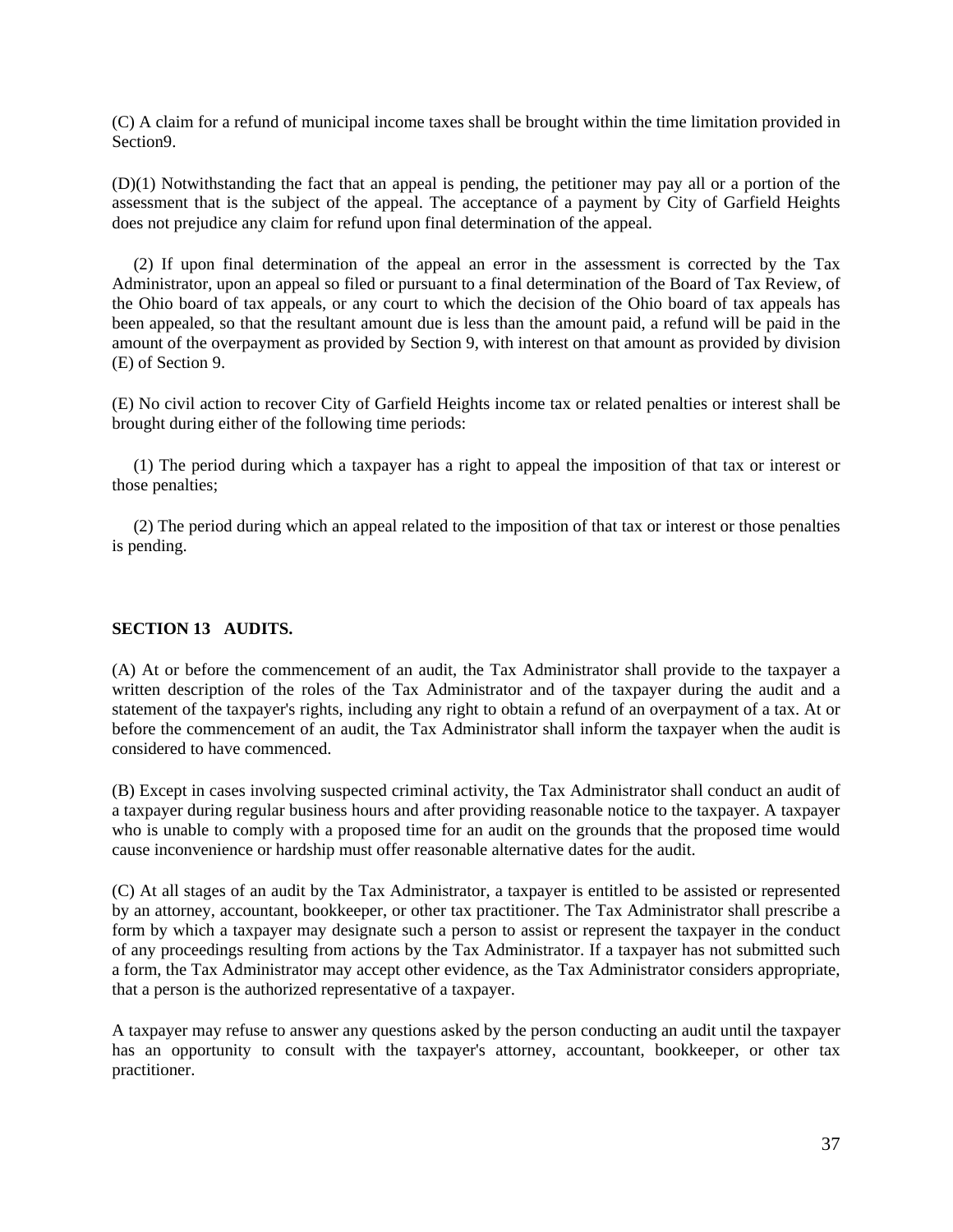This division does not authorize the practice of law by a person who is not an attorney.

(D) A taxpayer may record, electronically or otherwise, the audit examination.

(E) The failure of the Tax Administrator to comply with a provision of this section shall neither excuse a taxpayer from payment of any taxes owed by the taxpayer nor cure any procedural defect in a taxpayer's case.

(F) If the Tax Administrator fails to substantially comply with the provisions of this section, the Tax Administrator, upon application by the taxpayer, shall excuse the taxpayer from penalties and interest

#### **SECTION 14 SERVICE OF ASSESSMENT.**

(A) As used in this section:

 (1) "Last known address" means the address the Tax Administrator has at the time a document is originally sent by certified mail, or any address the Tax Administrator can ascertain using reasonable means such as the use of a change of address service offered by the postal service or an authorized delivery service under Section5703.056 of the ORC.

 (2) "Undeliverable address" means an address to which the postal service or an authorized delivery service under Section5703.056 of the ORC is not able to deliver an assessment of the Tax Administrator, except when the reason for non-delivery is because the addressee fails to acknowledge or accept the assessment.

(B) Subject to division (C) of this section, a copy of each assessment shall be served upon the person affected thereby either by personal service, by certified mail, or by a delivery service authorized under Section5703.056 of the ORC. With the permission of the person affected by an assessment, the Tax Administrator may deliver the assessment through alternative means as provided in this section, including, but not limited to, delivery by secure electronic mail.

(C)(1)(a) If certified mail is returned because of an undeliverable address, a Tax Administrator shall utilize reasonable means to ascertain a new last known address, including the use of a change of address service offered by the postal service or an authorized delivery service under Section5703.056 of the ORC. If the Tax Administrator is unable to ascertain a new last known address, the assessment shall be sent by ordinary mail and considered served. If the ordinary mail is subsequently returned because of an undeliverable address, the assessment remains appealable within 60 days after the assessment's postmark.

(b) Once the Tax Administrator or other City of Garfield Heights official, or the designee of either, serves an assessment on the person to whom the assessment is directed, the person may protest the ruling of that assessment by filing an appeal with the local board of tax review within 60 days after the receipt of service. The delivery of an assessment of the Tax Administrator under division (C) (1) (a) of this section is prima facie evidence that delivery is complete and that the assessment is served.

 (2) If mailing of an assessment by a Tax Administrator by certified mail is returned for some cause other than an undeliverable address, the Tax Administrator shall resend the assessment by ordinary mail. The assessment shall show the date the Tax Administrator sends the assessment and include the following statement: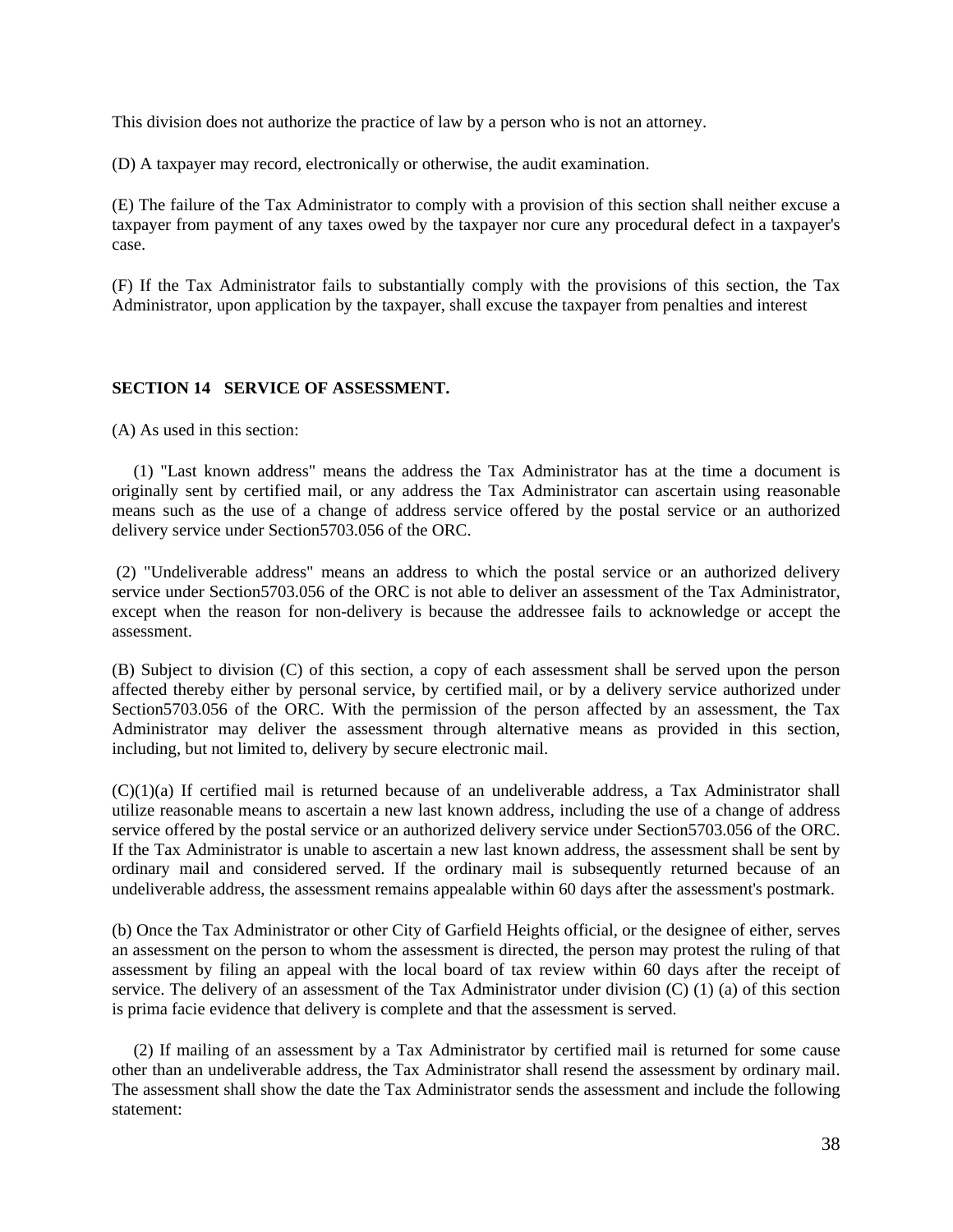"This assessment is deemed to be served on the addressee under applicable law ten days from the date this assessment was mailed by the Tax Administrator as shown on the assessment, and all periods within which an appeal may be filed apply from and after that date."

Unless the mailing is returned because of an undeliverable address, the mailing of that information is prima facie evidence that delivery of the assessment was completed ten days after the Tax Administrator sent the assessment by ordinary mail and that the assessment was served.

If the ordinary mail is subsequently returned because of an undeliverable address, the Tax Administrator shall proceed under division (C) (1) (a) of this section. A person may challenge the presumption of delivery and service under this division in accordance with division (D) of this section.

(D)(1) A person disputing the presumption of delivery and service under division (C) of this section bears the burden of proving by a preponderance of the evidence that the address to which the assessment was sent by certified mail was not an address with which the person was associated at the time the Tax Administrator originally mailed the assessment. For the purposes of this section, a person is associated with an address at the time the Tax Administrator originally mailed the assessment if, at that time, the person was residing, receiving legal documents, or conducting business at the address; or if, before that time, the person had conducted business at the address and, when the assessment was mailed, the person's agent or the person's affiliate was conducting business at the address. For the purposes of this section, a person's affiliate is any other person that, at the time the assessment was mailed, owned or controlled at least 20percent, as determined by voting rights, of the addressee's business.

 (2) If a person elects to appeal an assessment on the basis described in division (D) (1) of this section, and if that assessment is subject to collection and is not otherwise appealable, the person must do so within 60 days after the initial contact by the Tax Administrator or other City of Garfield Heights official, or the designee of either, with the person. Nothing in this division prevents the Tax Administrator or other official from entering into a compromise with the person if the person does not actually file such an appeal with the local board of tax review.

(E) Nothing in this section prohibits the Tax Administrator or the Tax Administrator's designee from delivering an assessment by a Tax Administrator by personal service.

(F) Collection actions taken upon any assessment being appealed under division (C) (1) (b) of this section, including those on which a claim has been delivered for collection shall be stayed upon the pendency of an appeal under this section.

(G) Additional regulations as detailed in the Rules and Regulations shall apply.

#### **SECTION 15 ADMINISTRATION OF CLAIMS.**

(A) As used in this section, "claim" means a claim for an amount payable to City of Garfield Heights that arises pursuant to City of Garfield Heights's income tax imposed in accordance with this Chapter.

(B) Nothing in this Chapter prohibits a Tax Administrator from doing either of the following if such action is in the best interests of the municipal corporation: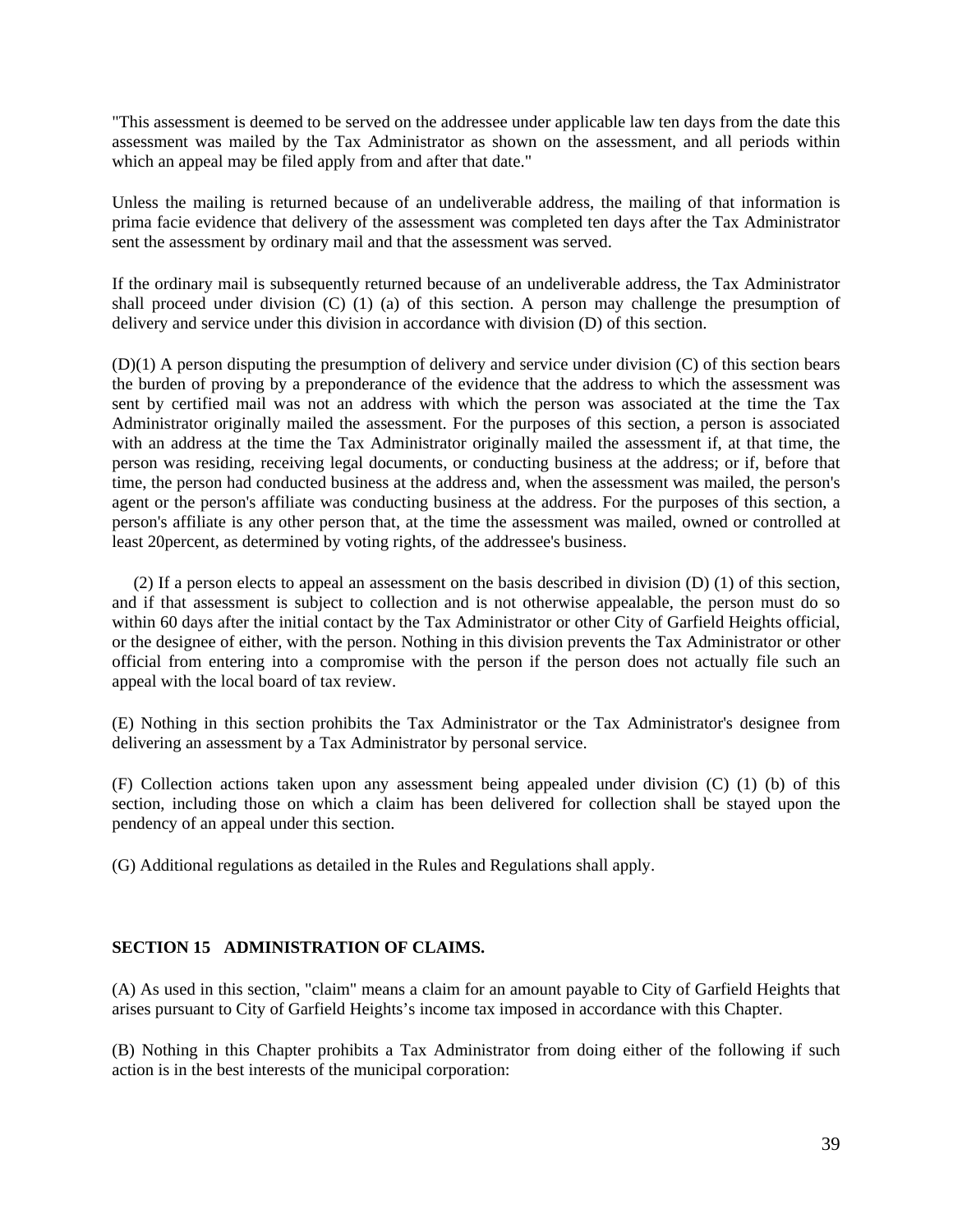(1) Compromise a claim;

 (2) Extend for a reasonable period the time for payment of a claim by agreeing to accept monthly or other periodic payments.

(C) The Tax Administrator's rejection of a compromise or payment-over-time agreement proposed by a person with respect to a claim shall not be appealable.

(D) A compromise or payment-over-time agreement with respect to a claim shall be binding upon and shall be to the benefit of only the parties to the compromise or agreement, and shall not eliminate or otherwise affect the liability of any other person.

(E) A compromise or payment-over-time agreement with respect to a claim shall be void if the taxpayer defaults under the compromise or agreement or if the compromise or agreement was obtained by fraud or by misrepresentation of a material fact. Any amount that was due before the compromise or agreement and that is unpaid shall remain due, and any penalties or interest that would have accrued in the absence of the compromise or agreement shall continue to accrue and be due.

#### **SECTION 16 TAX INFORMATION CONFIDENTIAL.**

(A) Any information gained as a result of returns, investigations, hearings, or verifications required or authorized by this Chapter is confidential, and no person shall access or disclose such information except in accordance with a proper judicial order or in connection with the performance of that person's official duties or the official business of City of Garfield Heights as authorized by this Chapter. The Tax Administrator or a designee thereof may furnish copies of returns filed or otherwise received under this Chapter and other related tax information to the internal revenue service, the tax commissioner, and tax administrators of other municipal corporations.

(B) This section does not prohibit City of Garfield Heights from publishing or disclosing statistics in a form that does not disclose information with respect to particular taxpayers.

#### **SECTION 17 FRAUD.**

No person shall knowingly make, present, aid, or assist in the preparation or presentation of a false or fraudulent report, return, schedule, statement, claim, or document authorized or required by City of Garfield Heights ordinance or state law to be filed with the Tax Administrator, or knowingly procure, counsel, or advise the preparation or presentation of such report, return, schedule, statement, claim, or document, or knowingly change, alter, or amend, or knowingly procure, counsel or advise such change, alteration, or amendment of the records upon which such report, return, schedule, statement, claim, or document is based with intent to defraud City of Garfield Heights or the Tax Administrator.

#### **SECTION 18 INTEREST AND PENALTIES.**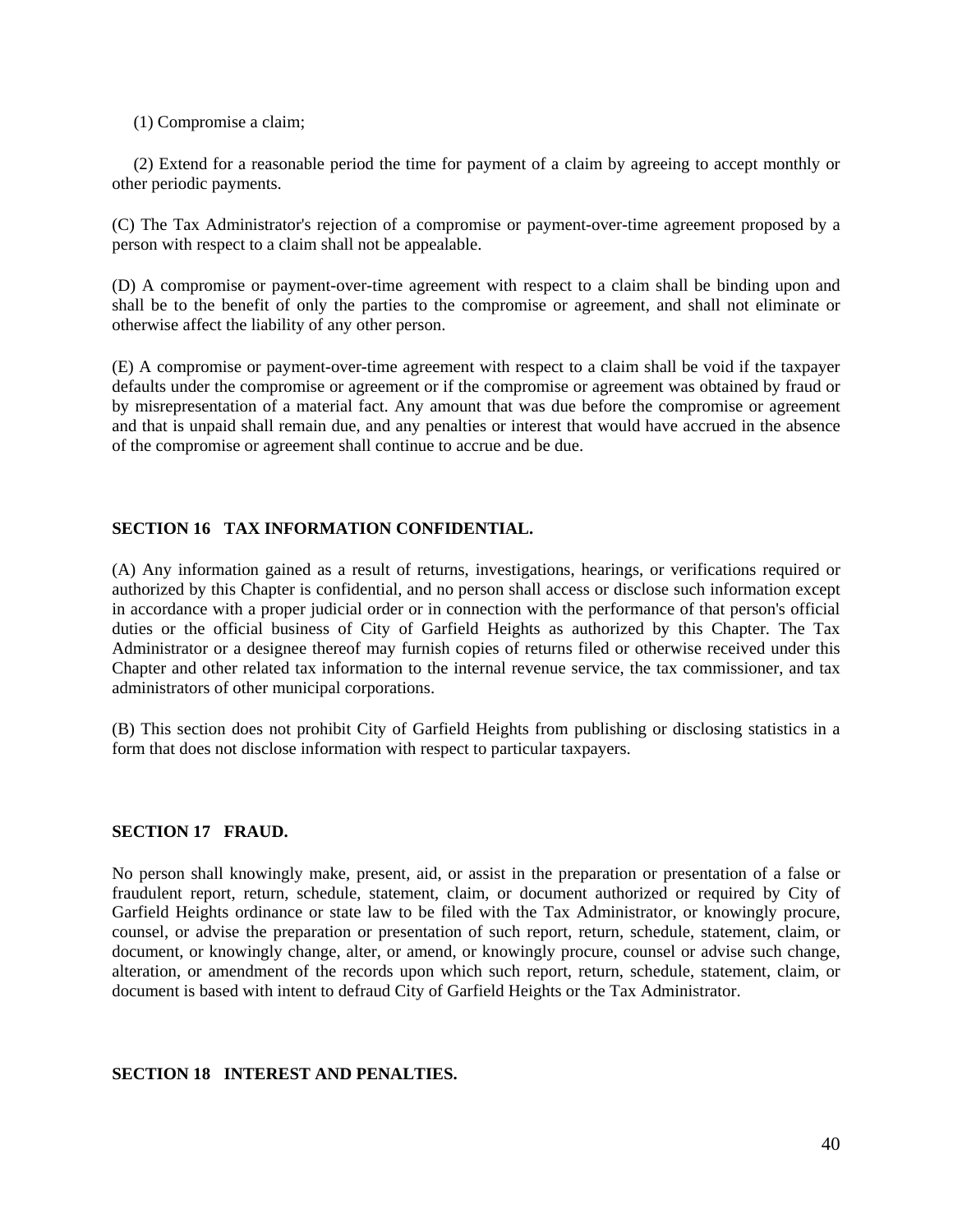(A) As used in this section:

 (1) "Applicable law" means this Chapter, the resolutions, ordinances, codes, directives, instructions, and rules adopted by City of Garfield Heights provided they impose or directly or indirectly address the levy, payment, remittance, or filing requirements of City of Garfield Heights.

(2) "Federal short-term rate" means the rate of the average market yield on outstanding marketable obligations of the United States with remaining periods to maturity of three years or less, as determined under Section 1274 of the Internal Revenue Code, for July of the current year.

 (3) "Income tax," "estimated income tax," and "withholding tax" means any income tax, estimated income tax, and withholding tax imposed by City of Garfield Heights pursuant to applicable law, including at any time before January 1, 2016.

(4) "Interest rate as described in division (A) of this section" means the federal short-term rate, rounded to the nearest whole number percent, plus five percent. The rate shall apply for the calendar year next following the July of the year in which the federal short-term rate is determined in accordance with division (A)(2) of this section.

(5) "Return" includes any tax return, report, reconciliation, schedule, and other document required to be filed with the Tax Administrator or City of Garfield Heights by a taxpayer, employer, any agent of the employer, or any other payer pursuant to applicable law, including at any time before January 1, 2016.

 (6) "Unpaid estimated income tax" means estimated income tax due but not paid by the date the tax is required to be paid under applicable law.

 (7) "Unpaid income tax" means income tax due but not paid by the date the income tax is required to be paid under applicable law.

 (8) "Unpaid withholding tax" means withholding tax due but not paid by the date the withholding tax is required to be paid under applicable law.

 (9) "Withholding tax" includes amounts an employer, any agent of an employer, or any other payer did not withhold in whole or in part from an employee's qualifying wages, but that, under applicable law, the employer, agent, or other payer is required to withhold from an employee's qualifying wages.

 $(B)(1)$  This section applies to the following:

(a) Any return required to be filed under applicable law for taxable years beginning on or after January 1, 2016;

(b) Income tax, estimated income tax, and withholding tax required to be paid or remitted to City of Garfield Heights on or after January 1, 2016.

 (2) This section does not apply to returns required to be filed or payments required to be made before January 1, 2016, regardless of the filing or payment date. Returns required to be filed or payments required to be made before January 1, 2016, but filed or paid after that date shall be subject to the ordinances or rules and regulations, as adopted before January 1, 2016, of City of Garfield Heights to which the return is to be filed or the payment is to be made.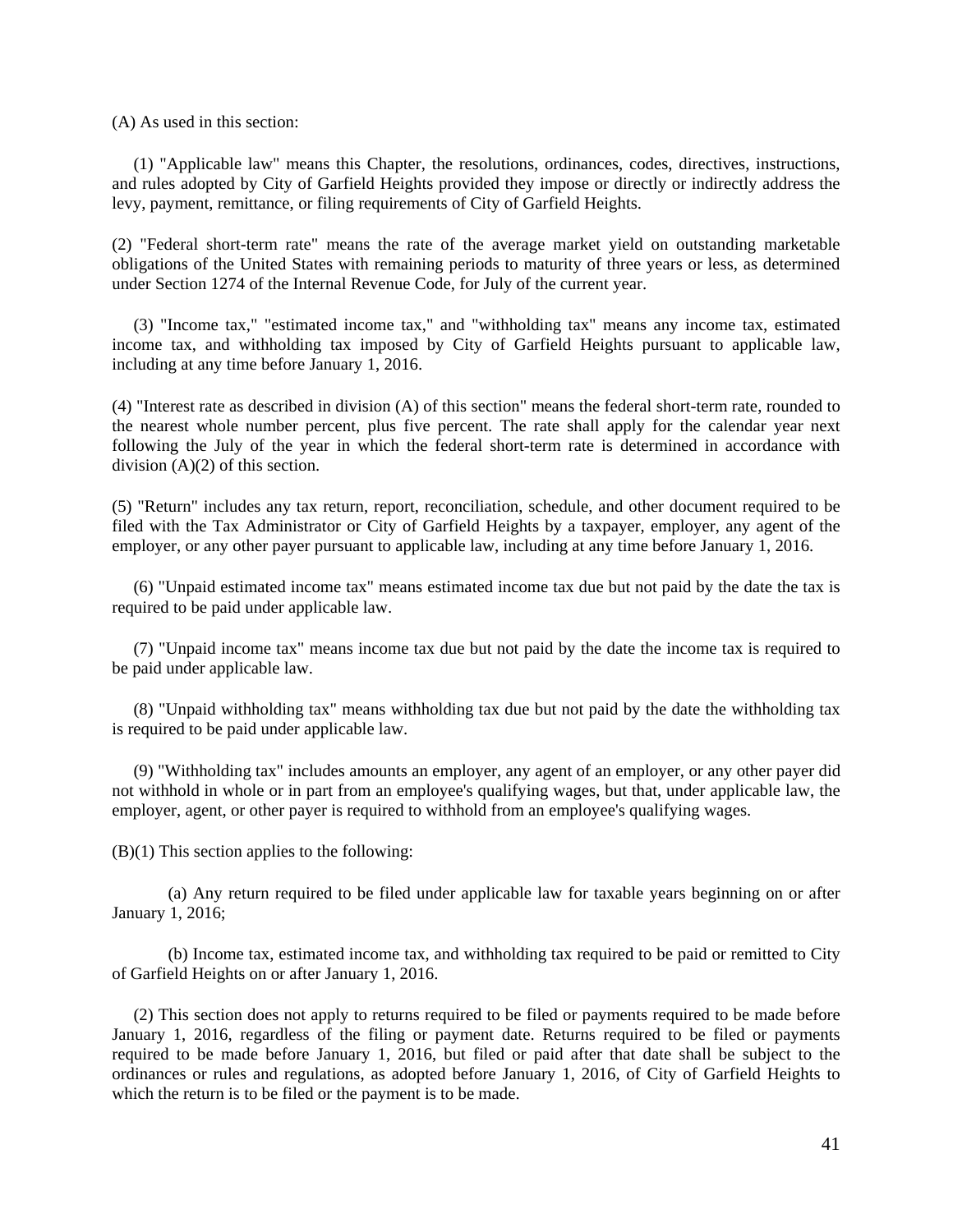(C)Should any taxpayer, employer, agent of the employer, or other payer for any reason fails, in whole or in part, to make timely and full payment or remittance of income tax, estimated income tax, or withholding tax or to file timely with the City of Garfield Heights any return required to be filed, the following penalties and interest shall apply:

 (1) Interest shall be imposed at the rate described in division (A) of this section, per annum, on all unpaid income tax, unpaid estimated income tax, and unpaid withholding tax.

 (2)(a) With respect to unpaid income tax and unpaid estimated income tax, City of Garfield Heights may impose a penalty equal to fifteen percent (15%) of the amount not timely paid.

(b) With respect to any unpaid withholding tax, City of Garfield Heights may impose a penalty equal to fifty percent (50%) of the amount not timely paid.

 (3) With respect to returns other than estimated income tax returns, City of Garfield Heights may impose a penalty of\$25for each failure to timely file each return, regardless of the liability shown thereon for each month, or any fraction thereof, during which the return remains unfiled regardless of the liability shown thereon. The penalty shall not exceed \$150 for each failure.

(D)Nothing in this section requires City of Garfield Heights to refund or credit any penalty, amount of interest, charges, or additional fees that City of Garfield Heights has properly imposed or collected before January 1, 2016.

(E) Nothing in this section limits the authority of City of Garfield Heights to abate or partially abate penalties or interest imposed under this section when the Tax Administrator determines, in the Tax Administrator's sole discretion, that such abatement is appropriate.

(F) By the 31<sup>st</sup> day of October of each year City of Garfield Heights shall publish the rate described in division (A) of this section applicable to the next succeeding calendar year.

(G)City of Garfield Heights may impose on the taxpayer, employer, any agent of the employer, or any other payer City of Garfield Heights's post-judgment collection costs and fees, including attorney's fees.

#### **SECTION 19 AUTHORITY OF TAX ADMINISTRATOR; VERIFICATION OF INFORMATION.**

#### **Authority.**

(A) Nothing in this Chapter shall limit the authority of the Tax Administrator to perform any of the following duties or functions, unless the performance of such duties or functions is expressly limited by a provision of the ORC:

(1)(a) Exercise all powers whatsoever of an query nature as provided by law, including, the right to inspect books, accounts, records, memorandums, and federal and state income tax returns, to examine persons under oath, to issue orders or subpoenas for the production of books, accounts, papers, records, documents, and testimony, to take depositions, to apply to a court for attachment proceedings as for contempt, to approve vouchers for the fees of officers and witnesses, and to administer oaths.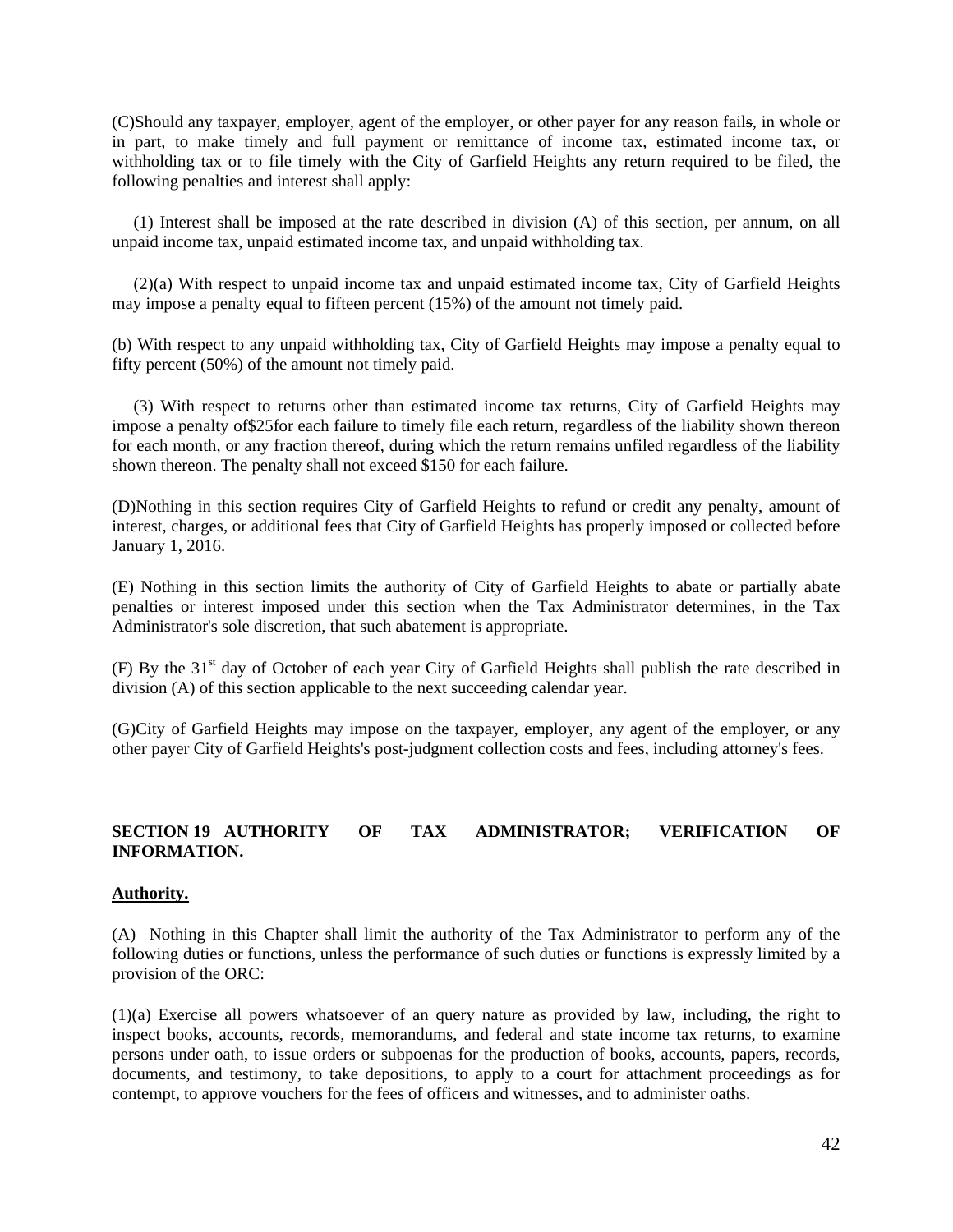(b) The powers referred to in this division of this section shall be exercised by the Tax Administrator only in connection with the performance of the duties respectively assigned to the Tax Administrator under City of Garfield Heights's income tax ordinance;

(2) Appoint agents and prescribe their powers and duties;

(3) Confer and meet with officers of other municipal corporations and states and officers of the United States on any matters pertaining to their respective official duties as provided by law;

(4) Exercise the authority provided by law, including orders from bankruptcy courts, relative to remitting or refunding taxes, including penalties and interest thereon, for any reason overpaid. In addition, the Tax Administrator may investigate any claim of overpayment and, if the Tax Administrator finds that there has been an overpayment, make a written statement of the Tax Administrator's findings, and approve and issue a refund payable to the taxpayer, the taxpayer's assigns, or legal representative as provided in this Chapter;

(5) Exercise the authority provided by law relative to consenting to the compromise and settlement of tax claims;

(6) Exercise the authority provided by law relative to the use of alternative apportionment methods by taxpayers in accordance with Section 3;

(7)(a) Make all tax findings, determinations, computations, and orders the Tax Administrator is by law authorized and required to make and, pursuant to time limitations provided by law, on the Tax Administrator's own motion, review, re-determine, or correct any tax findings, determinations, computations, or orders the Tax Administrator has made.

(b) If an appeal has been filed with the Board of Tax Review or other appropriate tribunal, the Tax Administrator shall not review, re-determine, or correct any tax finding, determination, computation, or order which the Tax Administrator has made, unless such appeal or application is withdrawn by the appellant or applicant, is dismissed, or is otherwise final;

(8) Destroy any or all returns or other tax documents in the manner authorized by law;

(9) Enter into an agreement with a taxpayer to simplify the withholding obligations described in Section 4.

#### **Verification of accuracy of returns and determination of liability.**

(B)(1) A Tax Administrator, or any authorized agent or employee thereof may examine the books, papers, records, and federal and state income tax returns of any employer, taxpayer, or other person that is subject to, or that the Tax Administrator believes is subject to, the provisions of this Chapter for the purpose of verifying the accuracy of any return made or, if no return was filed, to ascertain the tax due under this Chapter. Upon written request by the Tax Administrator or a duly authorized agent or employee thereof, every employer, taxpayer, or other person subject to this section is required to furnish the opportunity for the Tax Administrator, authorized agent, or employee to investigate and examine such books, papers, records, and federal and state income tax returns at a reasonable time and place designated in the request.

(2) The records and other documents of any taxpayer, employer, or other person that is subject to, or that a Tax Administrator believes is subject to, the provisions of this Chapter shall be open to the Tax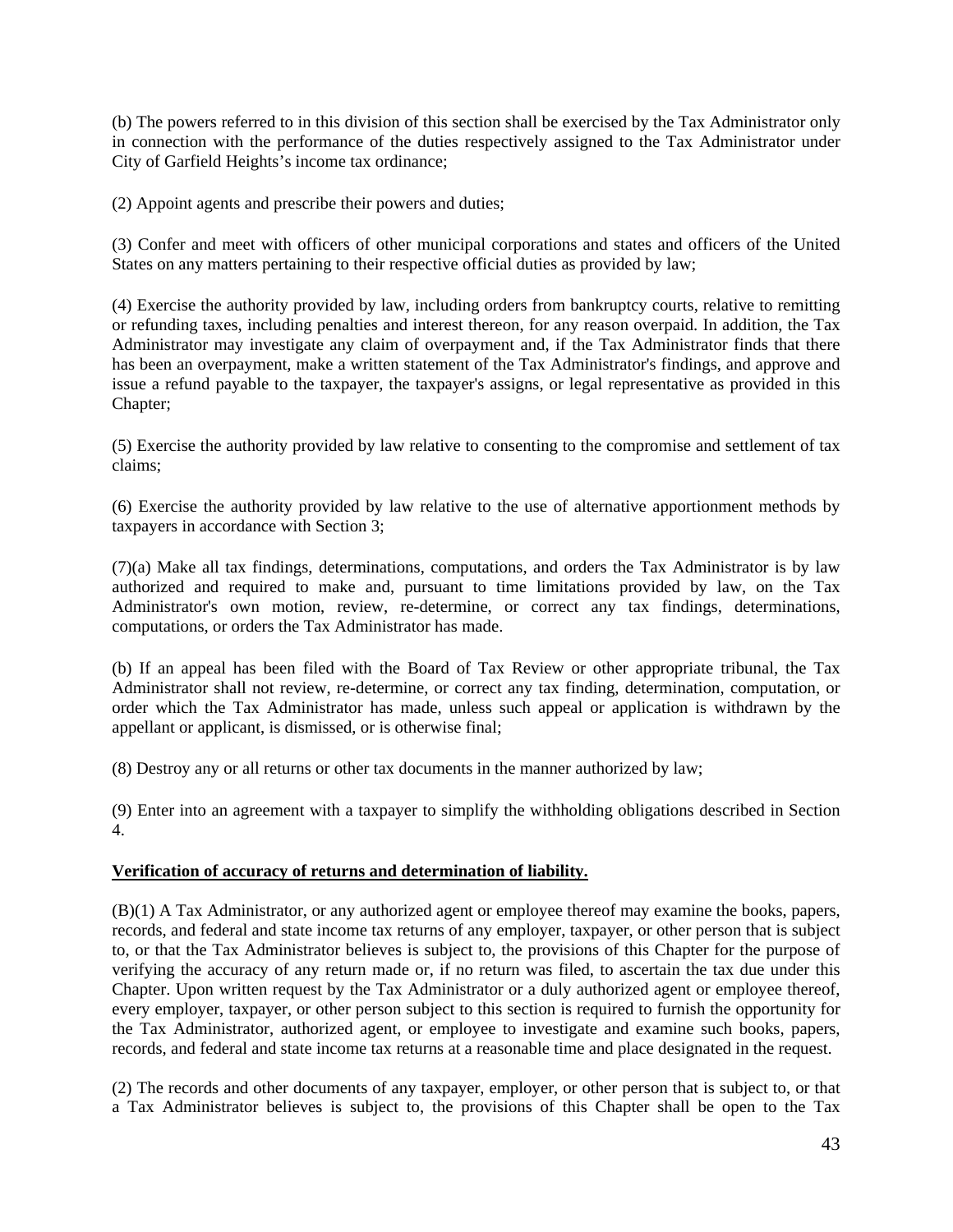Administrator's inspection during business hours and shall be preserved for a period of six years following the end of the taxable year to which the records or documents relate, unless the Tax Administrator, in writing, consents to their destruction within that period, or by order requires that they be kept longer. The Tax Administrator may require any person, by notice served on that person, to keep such records as the Tax Administrator determines necessary to show whether or not that person is liable, and the extent of such liability, for the income tax levied by City of Garfield Heights or for the withholding of such tax.

(3) The Tax Administrator may examine under oath any person that the Tax Administrator reasonably believes has knowledge concerning any income that was or would have been returned for taxation or any transaction tending to affect such income. The Tax Administrator may, for this purpose, compel any such person to attend a hearing or examination and to produce any books, papers, records, and federal and state income tax returns in such person's possession or control. The person may be assisted or represented by an attorney, accountant, bookkeeper, or other tax practitioner at any such hearing or examination. This division does not authorize the practice of law by a person who is not an attorney.

(4) No person issued written notice by the Tax Administrator compelling attendance at a hearing or examination or the production of books, papers, records, or federal or state income tax returns under this section shall fail to comply.

### **Identification information.**

(C)(1) Nothing in this Chapter prohibits the Tax Administrator from requiring any person filing a tax document with the Tax Administrator to provide identifying information, which may include the person's social security number, federal employer identification number, or other identification number requested by the Tax Administrator. A person required by the Tax Administrator to provide identifying information that has experienced any change with respect to that information shall notify the Tax Administrator of the change before, or upon, filing the next tax document requiring the identifying information.

(2)(a) If the Tax Administrator makes a request for identifying information and the Tax Administrator does not receive valid identifying information within 30days of making the request, nothing in this Chapter prohibits the Tax Administrator from imposing a penalty upon the person to whom the request was directed pursuant to Section 18, in addition to any applicable penalty described in Section99.

(b) If a person required by the Tax Administrator to provide identifying information does not notify the Tax Administrator of a change with respect to that information as required under division (C) of Section 19 within 30 days after filing the next tax document requiring such identifying information, nothing in this Chapter prohibits the Tax Administrator from imposing a penalty pursuant to Section18.

(c) The penalties provided for under divisions (C) (2) (a) and (b) of this section may be billed and imposed in the same manner as the tax or fee with respect to which the identifying information is sought and are in addition to any applicable criminal penalties described in Section 99 for a violation of Section 17 and any other penalties that may be imposed by the Tax Administrator by law.

### **SECTION 20 REQUEST FOR OPINION OF THE TAX ADMINISTRATOR.**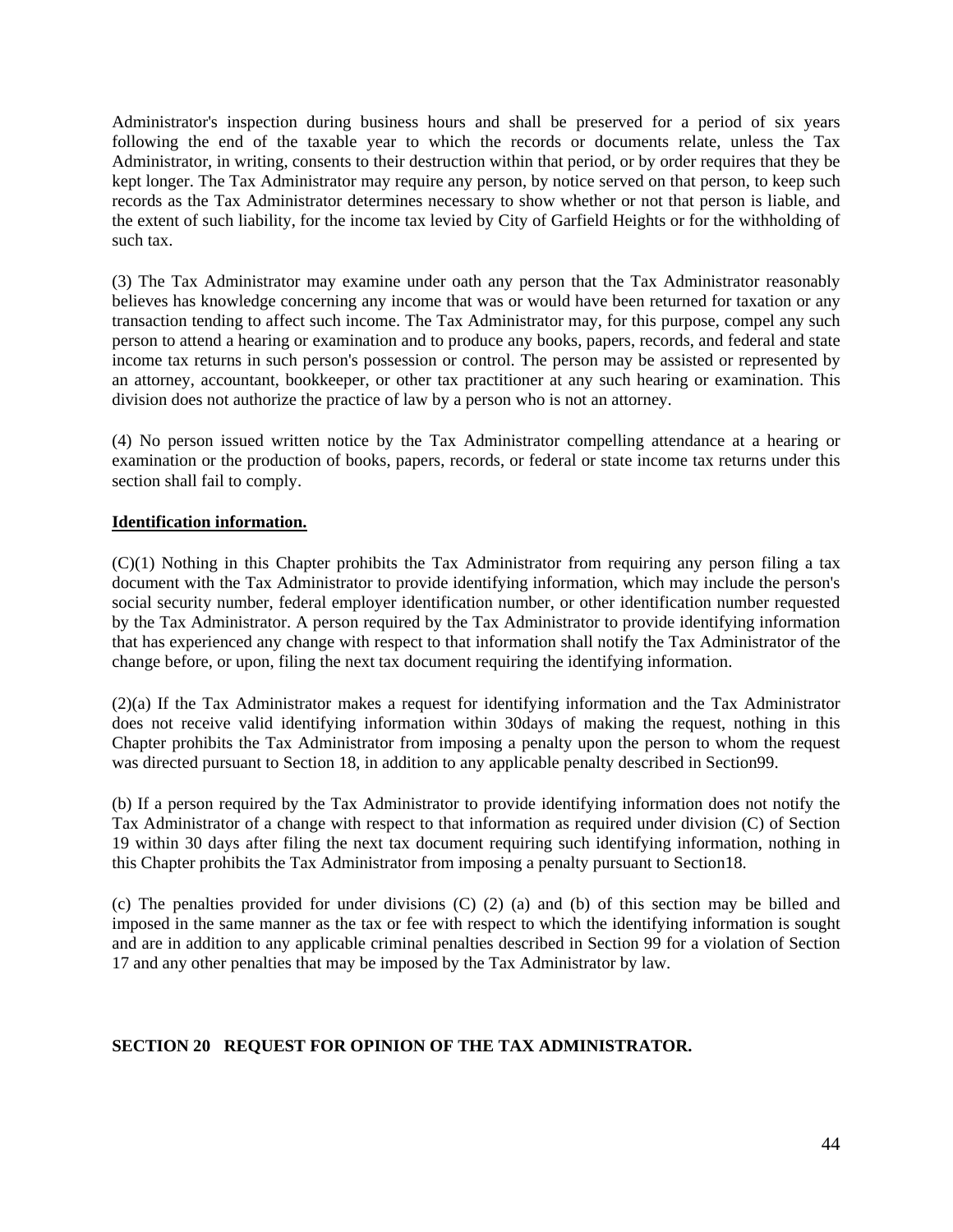(A) An "opinion of the Tax Administrator" means an opinion issued under this section with respect to prospective municipal income tax liability. It does not include ordinary correspondence of the Tax Administrator.

(B) A taxpayer may submit a written request for an opinion of the Tax Administrator in accordance with the Rules and Regulations.

(C) A taxpayer is not relieved of tax liability for any activity or transaction related to a request for an opinion that contained any misrepresentation or omission of one or more material facts.

(D) A Tax Administrator may refuse to offer an opinion on any request received under this section. Such refusal is not subject to appeal.

(E) An opinion of the Tax Administrator binds the Tax Administrator only with respect to the taxpayer for whom the opinion was prepared and does not bind the Tax Administrator of any other municipal corporation.

(F)An opinion of the Tax Administrator issued under this section is not subject to appeal.

#### **SECTION 21 BOARD OF TAX REVIEW.**

(A)(1) The Board of Tax Review shall consist of three members. Two members shall be appointed by the legislative authority of City of Garfield Heights, but such appointees may not be employees, elected officials, or contractors with City of Garfield Heights at any time during their term or in the five years immediately preceding the date of appointment. One member shall be appointed by the Mayor of City of Garfield Heights. This member may be an employee of City of Garfield Heights, but may not be the director of finance or equivalent officer, or the Tax Administrator or other similar official or an employee directly involved in municipal tax matters, or any direct subordinate thereof.

(2) The term for members of the Board of Tax Review City of Garfield Heights shall be two years. There is no limit on the number of terms that a member may serve if the member is reappointed by the legislative authority. The board member appointed by the Mayor of City of Garfield Heights shall serve at the discretion of the administrative official.

 (3) Members of the Board of Tax Review appointed by the legislative authority may be removed by the legislative authority by majority vote for malfeasance, misfeasance, or nonfeasance in office. To remove such a member, the legislative authority must give the member a copy of the charges against the member and afford the member an opportunity to be publicly heard in person or by counsel in the member's own defense upon not less than ten days' notice. The decision by the legislative authority on the charges is final and not appealable.

 (4) A member of the Board of Tax Review who, for any reason, ceases to meet the qualifications for the position prescribed by this section shall resign immediately by operation of law.

 (5) A vacancy in an unexpired term shall be filled in the same manner as the original appointment within 60 days of when the vacancy was created. Any member appointed to fill a vacancy occurring prior to the expiration of the term for which the member's predecessor was appointed shall hold office for the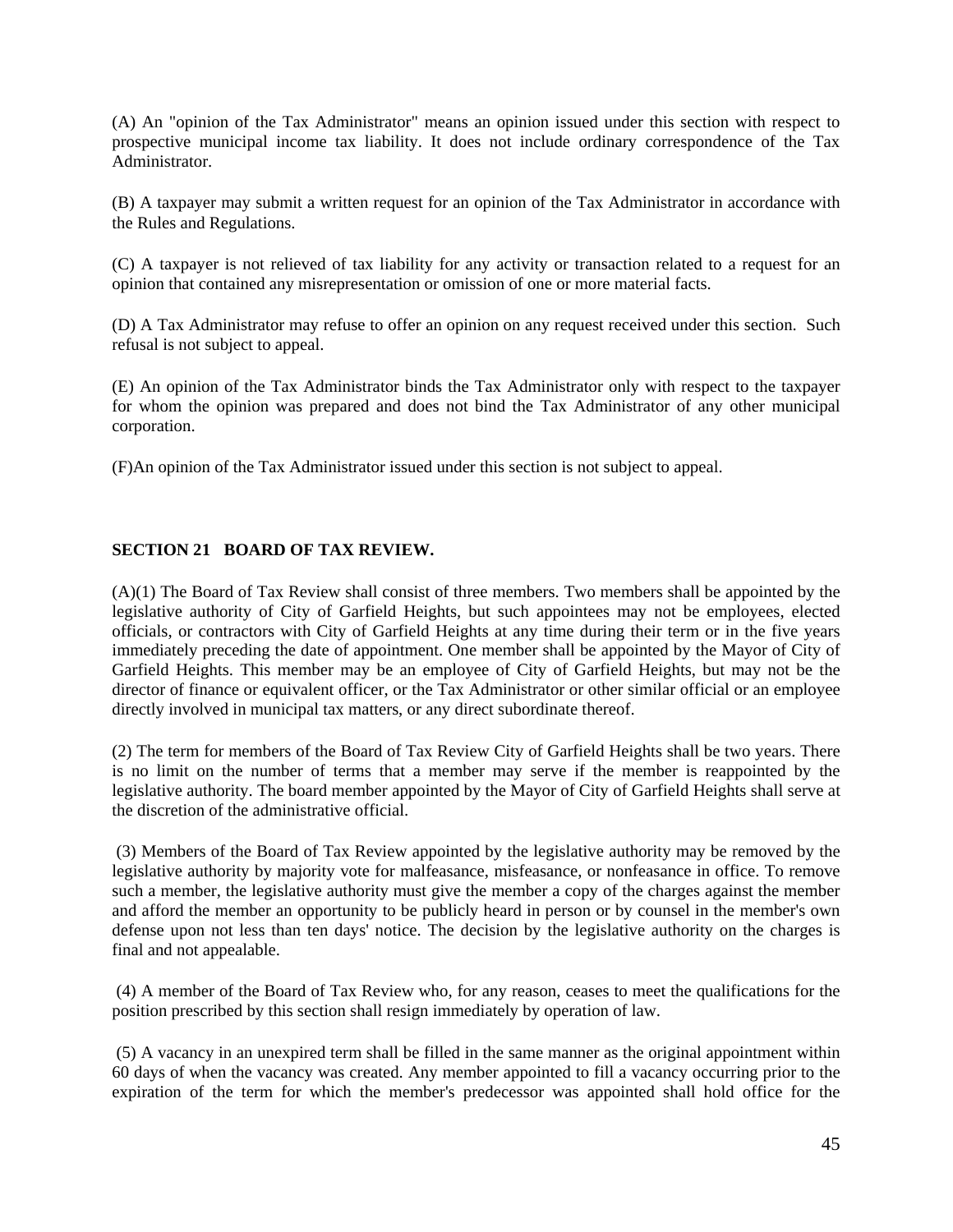remainder of such term. No vacancy on the Board of Tax Review shall impair the power and authority of the remaining members to exercise all the powers of the Board of Tax Review.

 (6) If a member is temporarily unable to serve on the Board of Tax Review due to a conflict of interest, illness, absence, or similar reason, the legislative authority or top administrative official that appointed the member shall appoint another individual to temporarily serve on the Board of Tax Review in the member's place. The appointment of such an individual shall be subject to the same requirements and limitations as are applicable to the appointment of the member temporarily unable to serve.

(B) Whenever a Tax Administrator issues an assessment, the Tax Administrator shall notify the taxpayer in writing at the same time of the taxpayer's right to appeal the assessment, the manner in which the taxpayer may appeal the assessment, and the address to which the appeal should be directed.

(C) Any person who has been issued an assessment may appeal the assessment to the Board of Tax Review by filing a request with the Board of Tax Review. The request shall be in writing, shall specify the reason or reasons why the assessment should be deemed incorrect or unlawful, and shall be filed within 60 days after the taxpayer receives the assessment.

(D) The Board of Tax Review shall schedule a hearing to be held within 60 days after receiving an appeal of an assessment under division (C) of this section, unless the taxpayer requests additional time to prepare or waives a hearing. If the taxpayer does not waive the hearing, the taxpayer may appear before the Board of Tax Review and may be represented by an attorney at law, certified public accountant, or other representative. The Board of Tax Review may allow a hearing to be continued as jointly agreed to by the parties. In such a case, the hearing must be completed within 120 days after the first day of the hearing unless the parties agree otherwise.

(E) The Board of Tax Review may affirm, reverse, or modify the Tax Administrator's assessment or any part of that assessment. The Board of Tax Review shall issue a final determination on the appeal within 90 days after the Board of Tax Review's final hearing on the appeal, and send a copy of its final determination by ordinary mail to all of the parties to the appeal within 15 days after issuing the final determination. The taxpayer or the Tax Administrator may appeal the Board of Tax Review's final determination as provided in Section5717.011 of the ORC.

(F) The Board of Tax Review created pursuant to this section shall adopt rules governing its procedures and shall keep a record of its transactions. Such records are not public records available for inspection under Section149.43 of the ORC. Hearings requested by a taxpayer before a Board of Tax Review created pursuant to this section are not meetings of a public body subject to Section121.22 of the ORC.

#### **SECTION 22 AUTHORITY TO CREATE RULES AND REGULATIONS.**

Nothing in this Chapter prohibits the legislative authority of City of Garfield Heights, or a Tax Administrator pursuant to authority granted to the administrator by resolution or ordinance, to adopt rules to administer an income tax imposed by City of Garfield Heights in accordance with this Chapter. Such rules shall not conflict with or be inconsistent with any provision of this Chapter. Taxpayers are hereby required to comply not only with the requirements of this chapter, but also to comply with the Rules and Regulations.

All rules adopted under this section shall be published and posted on the internet.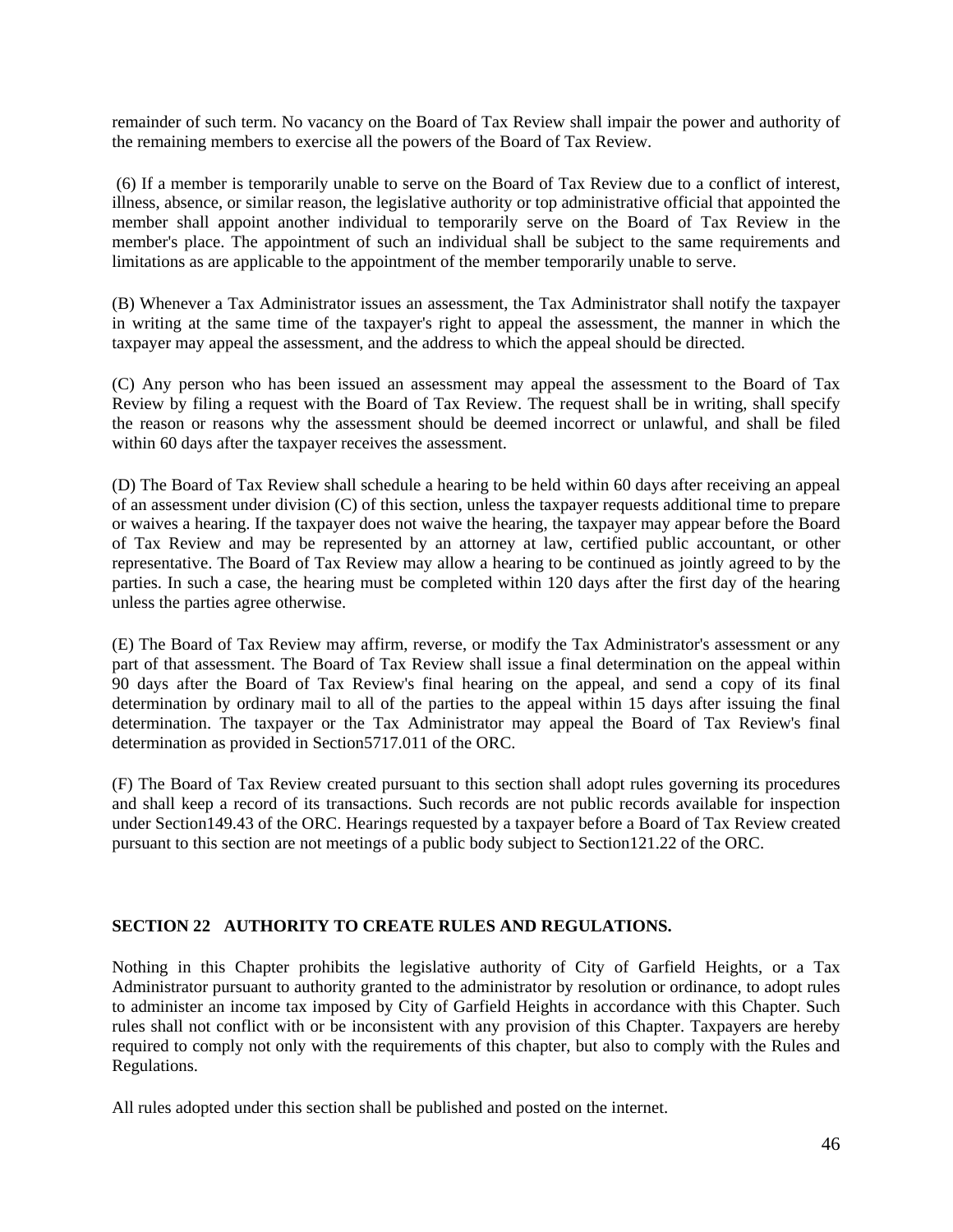#### **SECTION 23 RENTAL AND LEASED PROPERTY.**

(A) All property owners of real property located in the City of Garfield Heights, who rent or otherwise lease the same, or any part thereof, to any person for residential dwelling purposes, including apartments, rooms and other rental accommodations, during any calendar year, or part thereof, commencing with the effective date of this section, shall file with the Tax Administrator on or before the January 31 first following such calendar year a written report disclosing the name, address and also telephone number, if available, of each tenant known to have occupied on December 31 during such calendar year such apartment, room or other residential dwelling rental property.

(B) The Tax Administrator may order the appearance before him, or his duly authorized agent, of any person whom he believes to have any knowledge of the name, address and telephone number of any tenant of residential rental real property in the City of Garfield Heights. The Tax Administrator, or his duly authorized agent, is authorized to examine any person, under oath, concerning the name, address and telephone number of any tenant of residential real property located in the City of Garfield Heights. The Tax Administrator, or his duly authorized agent, may compel the production of papers and records and the attendance of all personal before him, whether as parties or witnesses, whenever he believes such person has knowledge of the name, address and telephone number of any tenant of residential real property in the City of Garfield Heights.

(C) Any property owner or person that violates one or more of the following shall be subject to Section 99 of this Chapter:

- (1) Fails, refuses or neglects to timely file a written report required by subsection (a) hereof; or
- (2) Makes an incomplete or intentionally false written report required by subsection (a) hereof; or

 (3) Fails to appear before the Tax Administrator or any duly authorized agent and to produce and disclose any tenant information pursuant to any order or subpoena of the Tax Administrator as authorized in this section; or

 (4) Fails to comply with the provisions of this section or any order or subpoena of the Tax Administrator.

#### **SECTION 24 SAVINGS CLAUSE.**

This Chapter shall not apply to any person, firm or corporation, or to any property as to whom or which it is beyond the power of Council to impose the tax herein provided for. Any sentence, clause, section or part of this Chapter or any tax against or exception granted any individual or any of the several groups of persons, or forms of income specified herein if found to be unconstitutional, illegal or invalid, such unconstitutionality, illegality or invalidity shall affect only such clause, sentence, section or part of this Chapter and shall not affect or impair any of the remaining provisions, sentences, clauses, sections or other parts of this Chapter. It is hereby declared to be the intention of Council that this Chapter would have been adopted had such unconstitutional, illegal or invalid sentence, or part hereof, not been included therein.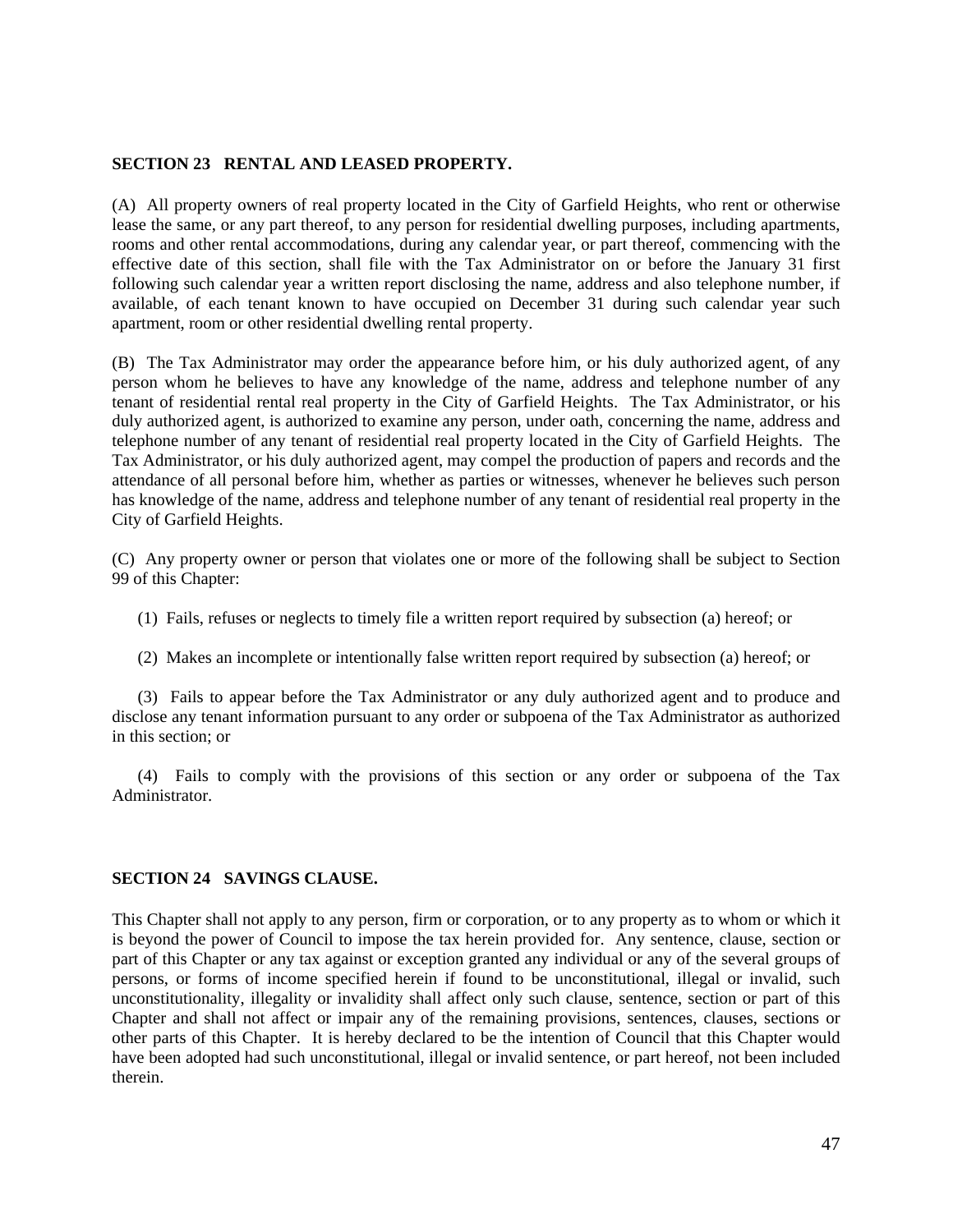#### **SECTION 25 COLLECTION OF TAX AFTER TERMINATION OF ORDINANCE.**

(A)This chapter shall continue effective insofar as the levy of taxes is concerned until repealed, and insofar as the collection of taxes levied hereunder and actions or proceedings for collecting any tax so levied or enforcing any provisions of this chapter are concerned, it shall continue effective until all of said taxes levied hereunder in the aforesaid periods are fully paid and any and all suits and prosecutions for the collection of said taxes or for the punishment of violations of this chapter shall have been fully terminated, subject to the limitations contained in Section12 and Section99 hereof.

(B) Annual returns due for all or any part of the last effective year of this ordinance shall be due on the date provided in Sections5 and Section4 of this ordinance as though the same were continuing.

#### **SECTION 26 ADOPTION OF RITA RULES AND REGULATIONS.**

The City of Garfield Heights hereby adopts the Regional Income Tax Agency (RITA) Rules & Regulations, including amendments that may be made from time to time, for use as the City of Garfield Heights's Income Tax Rules and Regulations. In the event of a conflict with any provision(s) of the City of Garfield Heights Income Tax Ordinance and the RITA Rules & Regulations, the Ordinance will supersede. Until and if the contractual relationship between the City of Garfield Heights and RITA ceases, Section 26 will supersede all other provisions within Ordinance 47 -2015 regarding promulgation of rules and regulations by the Tax Administrator.

#### **SECTION 99 VIOLATIONS; PENALTIES.**

(A)Whoever violates Section 17, division (A) of Section 16, or Section 4 by failing to remit City of Garfield Heights income taxes deducted and withheld from an employee, shall be guilty of a misdemeanor of the first degree and shall be subject to a fine of not more than \$1,000 or imprisonment for a term of up to six months, or both. If the individual that commits the violation is an employee, or official, of City of Garfield Heights, the individual is subject to discharge from employment or dismissal from office.

(B) Any person who discloses information received from the Internal Revenue Service in violation of division (A) of Section 16 shall be guilty of a felony of the fifth degree and shall be subject to a fine of not more than \$5,000 plus the costs of prosecution, or imprisonment for a term not exceeding five years, or both. If the individual that commits the violation is an employee, or official, of City of Garfield Heights, the individual is subject to discharge from employment or dismissal from office.

(C) Each instance of access or disclosure in violation of division (A) of Section 16 constitutes a separate offense.

(D)If not otherwise specified herein, no person shall:

(1) Fail, neglect or refuse to make any return or declaration required by this ordinance;